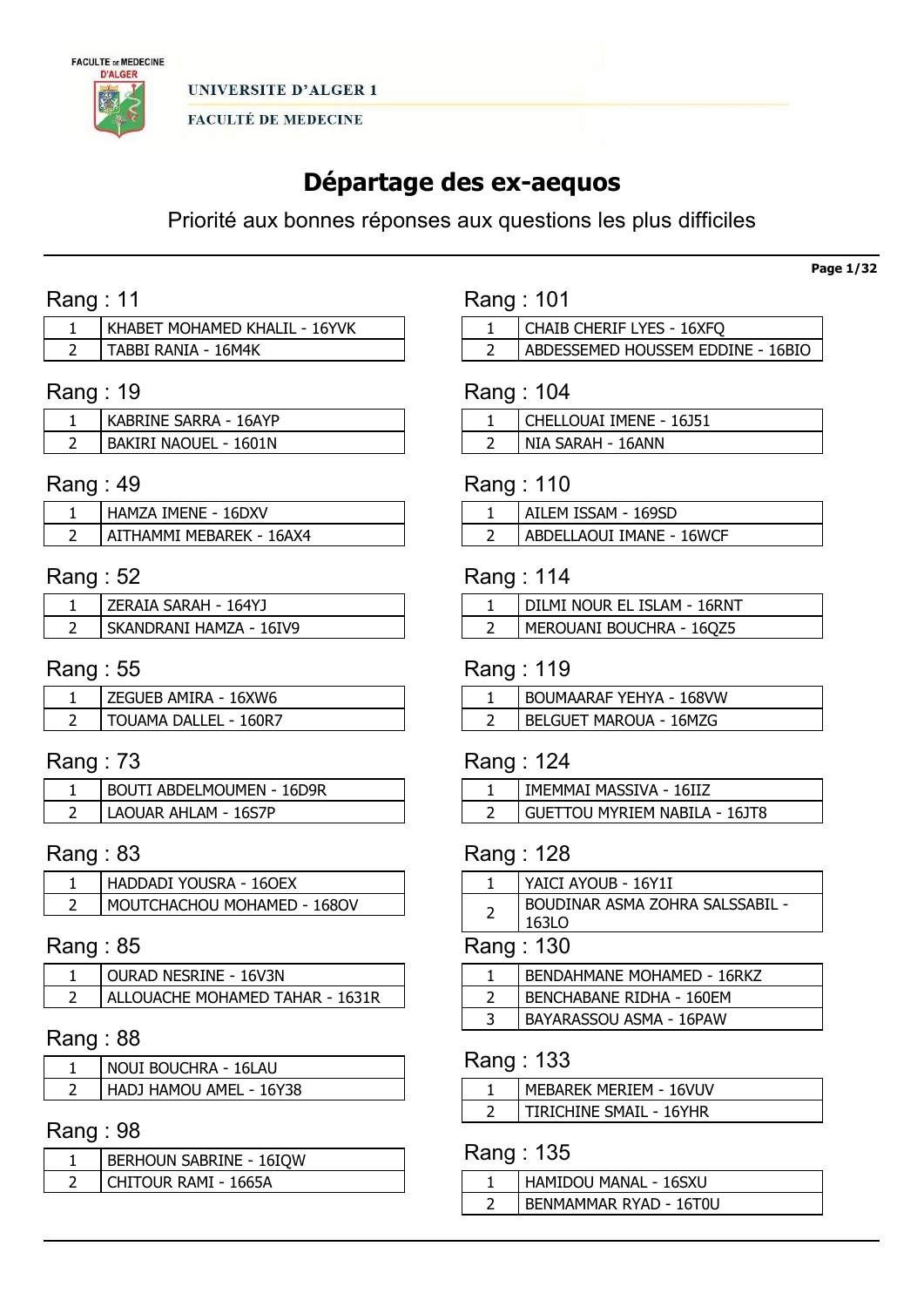

# Départage des ex-aequos

Priorité aux bonnes réponses aux questions les plus difficiles

# Rang : 155

| <b>CHAIB SARRA - 16ENG</b> |
|----------------------------|
| ARKOUB MOHAMED - 16KWE     |
| CHEBIHI WISSAM - 16NSW     |

# Rang : 160

| DAAS IHEB - 16GSI           |
|-----------------------------|
| ARAB NOUR EL YAKINE - 16LLV |

# Rang : 162

| AIAD ESSAFIA - 16SMO   |
|------------------------|
| AKI I I YI IA - 16I N6 |

# Rang : 175

| OULARBI MOHAMED - 165YB |
|-------------------------|
| MEKIRI AMINA - 16SYC    |

# Rang : 178

| BOUDJELAL MEHREZ - 16EBU |
|--------------------------|
| MESSAOUDI ASSALA - 16SHO |

# Rang : 182

| I MENTOURI MOHAMED AMINE - 16DVT |
|----------------------------------|
| ' BENDJELLAL TINHINANE - 16MKO   |

# Rang : 184

| TABATOUCHE MAHDI - 16GNH |
|--------------------------|
| BENGALOUZ ZAHIDA - 16YXT |

### Rang : 186

| AMAMRI DJIHAD DINA - 1608X |
|----------------------------|
| ABBAOUI ASMA - 16URW       |

### Rang : 189

| ELOTTRI ADAM - 16AKI          |
|-------------------------------|
| EL-HAISSAMAOUI KHALED - 16U3H |

### Rang : 193

| OUTAYEB SEKOURA - 16YGQ  |
|--------------------------|
| DJADOUN CHAHINEZ - 161SG |

|  | Rang : 195 |  |  |
|--|------------|--|--|
|--|------------|--|--|

| BENDAOUD NADIA - 16PYM     |
|----------------------------|
| HADJAB FATMA ZOHRA - 16RGH |

# Rang : 198

| l ZAIDI IMENE - 16NSH              |
|------------------------------------|
| I BENLAGHA YOUCEF MUSTAPHA - 16DXL |

### Rang : 210

| DAOUD THIZIRI - 16PNH      |
|----------------------------|
| AGGOUN KHIEREDDINE - 160I0 |

# Rang : 217

| <b>BEN MANSOUR SARAH - 163NL</b> |
|----------------------------------|
| BIBI ABDELMALEK - 168FJ          |
| NAIT-DJOUDI HAMZA - 16AXA        |

# Rang : 223

| BELMADI SIHAM - 16LAE |
|-----------------------|
| CHERRAK KATIA - 16XPR |
| AYAD NORA - 16A5U     |

## Rang : 226

| RAHAL HOCINE BAY - 16PBF |
|--------------------------|
| BACHIR ZHOR - 16TGU      |

### Rang : 228

| GHELLAB YASMINE - 16Y8X     |
|-----------------------------|
| AKACHA ABDERRAHMANE - 16SDV |

### Rang : 240

| BENHARAT ADEL - 16FBY   |
|-------------------------|
| KARDOUSSI MANEL - 16A7L |

# Rang : 243

| ABDESSELAM LAMINE - 16AE7 |
|---------------------------|
| ABDOU AMIRA - 16QAG       |

### Rang : 245

DJEMMAA MANEL - 16S0G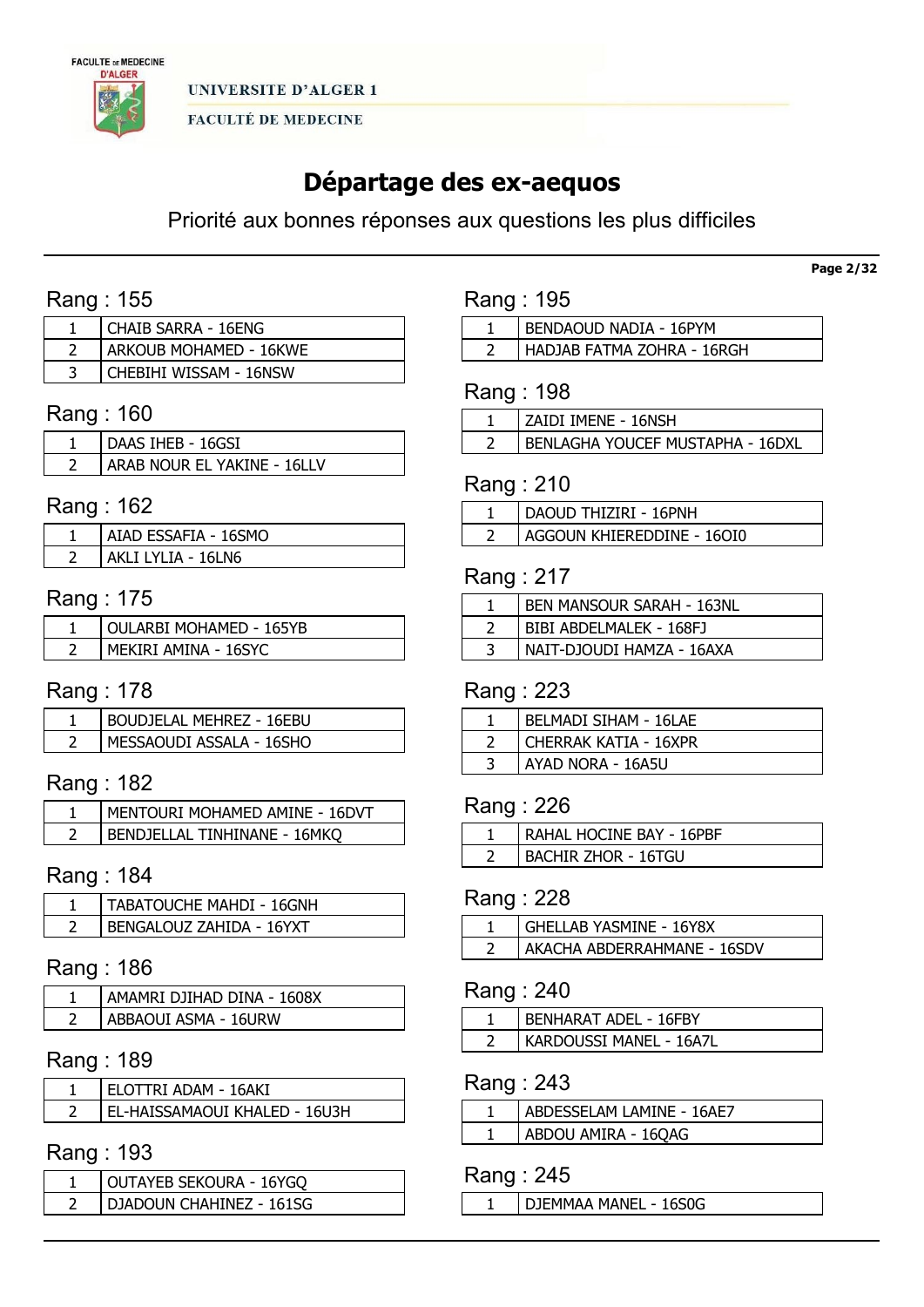

# Départage des ex-aequos

Priorité aux bonnes réponses aux questions les plus difficiles

# Rang : 245

| <b>BOUZ ABDELHAMID - 16WHF</b> |
|--------------------------------|
| NAFIR AMANI - 16NF9            |
| CHOUIKRAT SAMIR - 16Z4C        |

# Rang : 249

| MEZIGHECHE MOHAMED MAHDI - 16QUO |
|----------------------------------|
| KARCE AMEL - 16AHL               |
| TAKLIT KHEDIDJA - 16EWL          |
| BOUGUESSA IMENE - 167BZ          |

### Rang : 254

| <b>BELLACHE KATIA - 1640E</b> |
|-------------------------------|
| GHANEM ABDELLAH - 16DRM       |

# Rang : 258

| ZOUAOUI -LAICHE SELSABIL - 16JMU |
|----------------------------------|
| ABOURA OUAFA - 16SUC             |

### Rang : 273

| <b>BENGHANEM MOUNIR - 16XRY</b> |
|---------------------------------|
| <b>BENTALLAH YAKOUB - 16WJ6</b> |
| MAINE ABDELHAKIM ANIS - 16ISI   |

# Rang : 276

| BOUTARFI IKRAM - 1640M |
|------------------------|
| AZZOUK CHIRAZ - 16QVY  |

# Rang : 278

| SOUL BOUTHEYNA - 16NBO        |
|-------------------------------|
| HAMOUDI NOUR EL HOUDA - 169IA |

# Rang : 280

| HECHCHAD AMINA - 163IT             |
|------------------------------------|
| BENCHEIKH ZAID DHIA EDDINE - 16DVH |
| LASSOUED NARDJESS - 16U1G          |
| ABED HASNA - 164IN                 |

### Rang : 285

| CHABBI AYA - 16Q1R            |
|-------------------------------|
| BENNAGA NOUR EL HOUDA - 16EOI |

Rang : 285

Rang : 287

| ABDELATIF NESRINE - 16FUL |
|---------------------------|
| HOUARI MOHAMMED - 16DDW   |
| HAICHOUR LYDIA - 16RZW    |

### Rang : 294

| ABDELOUAHAB KAMILIA - 16YI7 |
|-----------------------------|
| BEHLOUL HAJER - 16DO5       |

# Rang : 296

| KHELFHOUM ABDERRAOUF - 16DKV |
|------------------------------|
| KHELLAF AHLEM - 16LW2        |

### Rang : 298

| <b>BARKAT KARIMA - 16DG8</b> |
|------------------------------|
| SOUTTOU HOUDA - 16CXA        |

### Rang : 311

| KACIMI EL HASSANI DOAA - 16EN4 |
|--------------------------------|
| NOURINE AMEL - 16U8K           |

### Rang : 314

| ACHHEB MOHAMED RAFIK - 16BDO |
|------------------------------|
| BENBOUZID SABRINE - 16B32    |

### Rang : 323

| ARAB OUAIL - 16GFM       |
|--------------------------|
| BOULEBRADAA SARA - 16SAT |
| AITAKIL CELIA - 16BMT    |

### Rang : 328

| HERBADJI IKRAM - 16HHR        |
|-------------------------------|
| BELKADI NOUR EL HOUDA - 16UZS |

# Rang : 332

| <b>BELOUADAH TAHA - 16ISO</b>  |
|--------------------------------|
| MAOUAS SOUMIA - 1602M          |
| DJEKBOUB DJAMILA SARRA - 167AF |

Page 3/32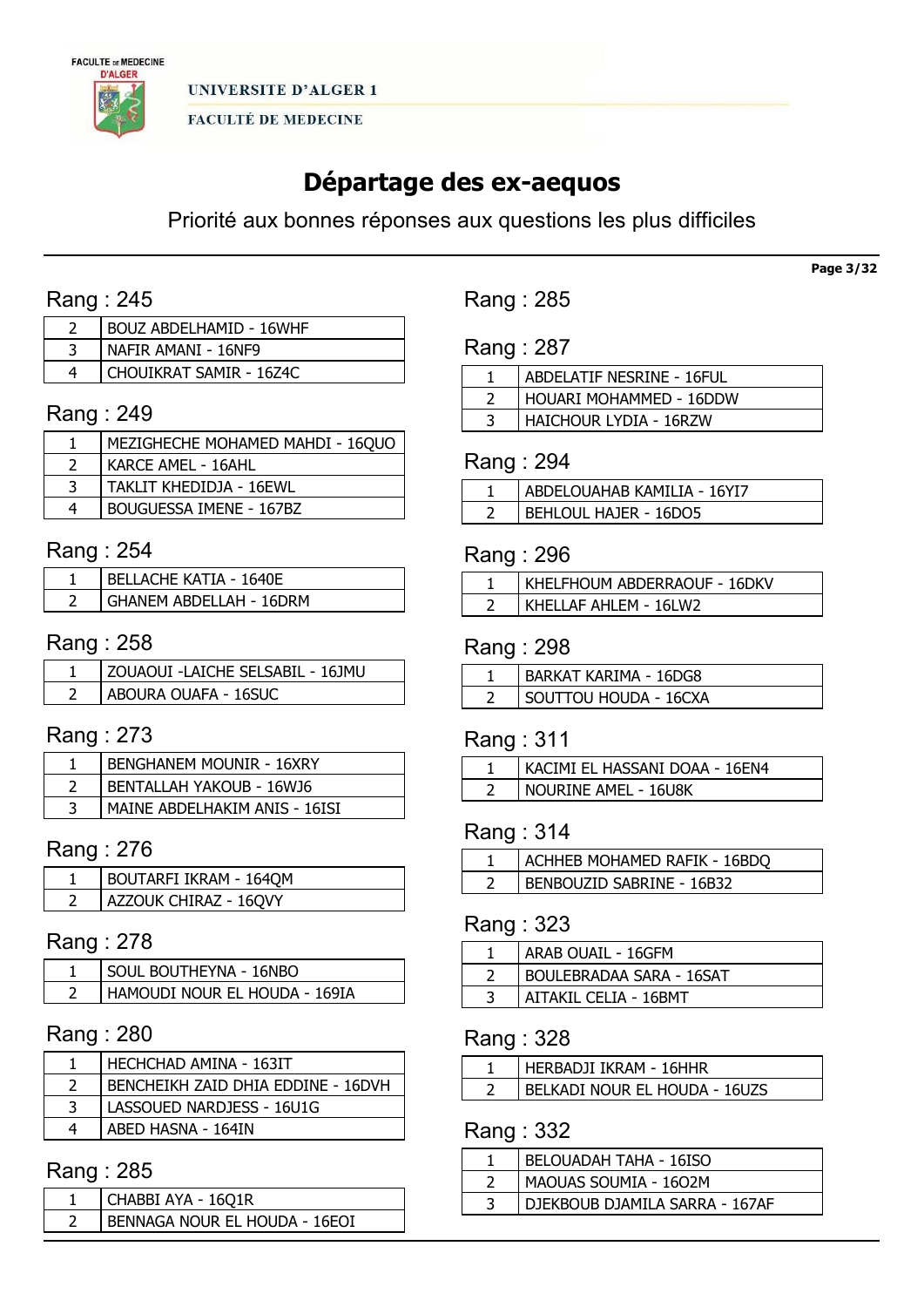

# Départage des ex-aequos

Priorité aux bonnes réponses aux questions les plus difficiles

# Rang : 337

| DROUICHE RAOUDA - 16DTO  |
|--------------------------|
| BELMOULOUD RANDA - 16TMS |
| GHEZAL ASMA - 16YNM      |
| TAIBI IMANE - 16KZD      |

### Rang : 341

| BENKHELIFA CHAIMA - 16J6J |
|---------------------------|
| AISSANI IMANE - 16MKS     |

# Rang : 346

| MILOUDI SARA - 16JZ4         |
|------------------------------|
| <b>BENAROUS ASMA - 160YS</b> |
| KHALFAOUI AYA - 16UAL        |

# Rang : 349

| <b>GUENOUCHE NAWAL - 165NO</b> |
|--------------------------------|
| SEDFI KATIA - 16LDI            |
| MOSTEFAI IMENE - 16V8N         |

# Rang : 352

| <b>BRIHMAT IMEN - 16CAI</b>     |
|---------------------------------|
| FELLAHI MERIEM ELBATOUL - 16EJO |

# Rang : 359

| BOURENANE MOUHAMMED FOUAD -        |
|------------------------------------|
| $1.17CHA = 12$<br><b>1 G V E C</b> |

### Rang : 361

| ZAKARIA ABDELAZIZ - 16ZIU |
|---------------------------|
| DJELLATOU AMIRA - 16JTQ   |

# Rang : 367

| <b>BAHLALI SABER - 16AWW</b> |
|------------------------------|
| IZRI NESRINE - 16WFO         |

# Rang : 369

| FEDGHOUCHE RANIA - 16Y0A |
|--------------------------|
| SMIDA AMEL - 160XP       |
| ADMANE LYNDA - 16BOY     |
|                          |

| Rang : | -J |
|--------|----|
|        |    |

| SARI THINHINANE - 16OBO   |
|---------------------------|
| GHORMA ABDESSALAM - 162HD |

# Rang : 374

| HAMDAD ADEL - 16CPH    |
|------------------------|
| TOUMACHE SARAH - 16BMQ |
| DRIS NASSIM - 16FE5    |

# Rang : 377

| KHLIDJ YEHYA - 168GV |
|----------------------|
| GHOUL MAROUA - 16RH0 |

### Rang : 383

| SAAD ISRA - 16Z1P            |
|------------------------------|
| <b>BOUDRAA IMANE - 165KY</b> |
| BRAHAMIA HADJER - 1613I      |

# Rang : 386

| SMAILI MOUNIA - 16ILW       |
|-----------------------------|
| <b>SEMMAR SAMAR - 16HSK</b> |

### Rang : 389

| REMICHI ABDERAZEK - 16UBV |
|---------------------------|
| CHIBANE CHAHRA - 16KMO    |

### Rang : 393

| GUEHAZ HAFIDHA - 16WNO |
|------------------------|
| KASHI RYMA - 160ZO     |

# Rang : 395

| <b>BOUAITA AICHA IKRAM - 16FNM</b> |
|------------------------------------|
| ATAMNA RAYANE - 16G0D              |

### Rang : 397

| LEKEBIR HIBA IKHLASSE - 16XTR |
|-------------------------------|
| l INNAL FAHIMA - 165U9        |

### Rang : 399

CHERIGUI AMEL - 16TAE

#### Page 4/32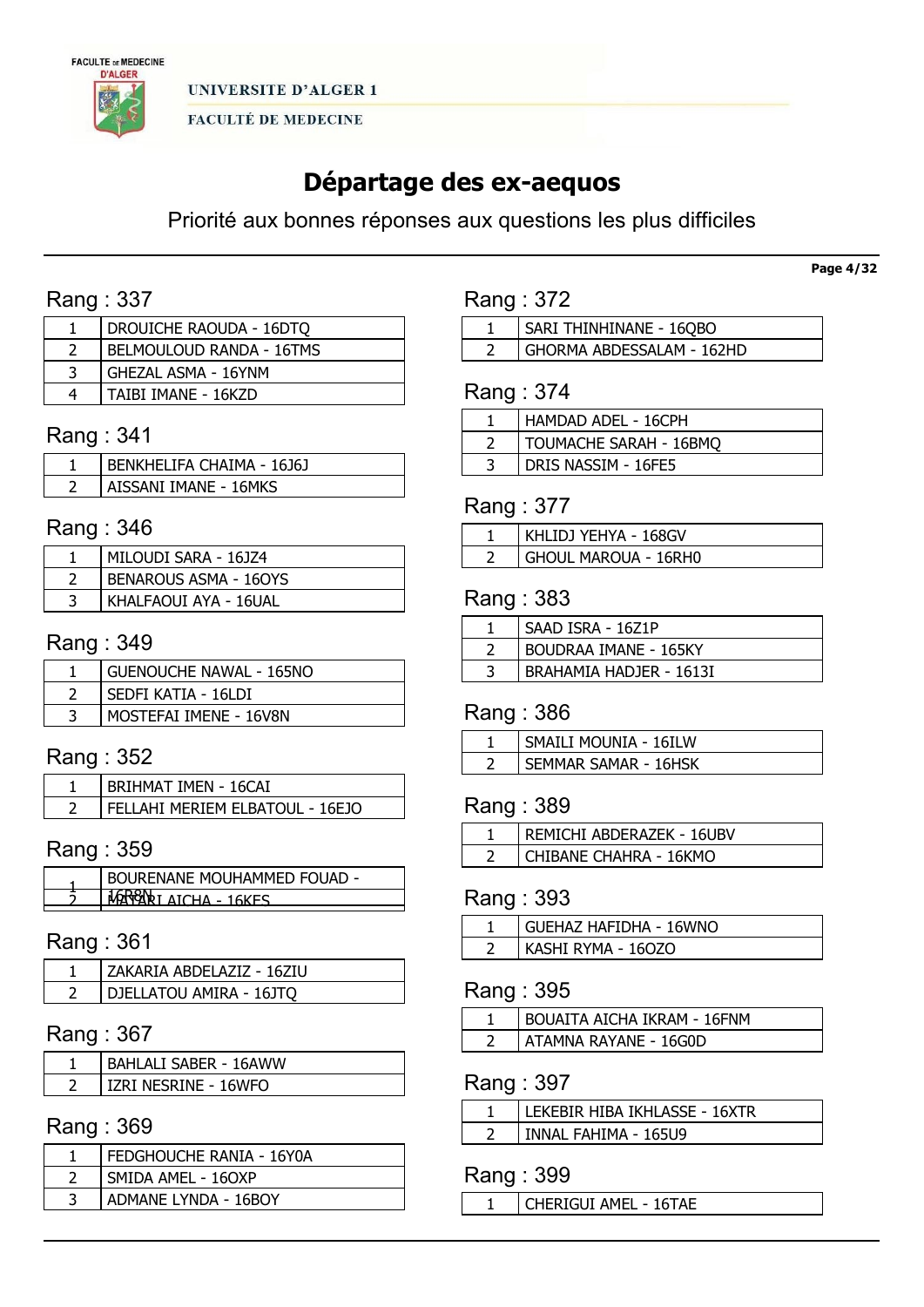

# Départage des ex-aequos

Priorité aux bonnes réponses aux questions les plus difficiles

# Rang : 399

# Rang : 402

| SMAILI SERINE - 16WXH       |
|-----------------------------|
| KERCHOUCHE KHADIDJA - 16FPE |

### Rang : 420

| <b>GUERIANE ABDERRAHIM - 16ET8</b> |
|------------------------------------|
| DAHMANI AMIRA - 16HKU              |
| KADRI LEILA - 16ACT                |
| BENHAMEURLAINE RAZIKA - 16AS0      |

### Rang : 426

|               | MEHIDI KHALED - 16GMT      |
|---------------|----------------------------|
| $\mathcal{L}$ | ABIRAT ABD EL KRIM - 16YK5 |
| 3             | HAOUIDECHE RIANE - 163HO   |
| 4             | ZERDANI SABRINA - 16XCF    |
| 5             | KHEBBACHE OUSSAMA - 16ER7  |

# Rang : 431

| FRIDI HICHEM - 166YR   |
|------------------------|
| BELKHIRI SARRA - 166OR |

# Rang : 435

| CHOUARFA ASMA - 16FXK |
|-----------------------|
| KADI MERIEM - 16TR6   |

### Rang : 438

| TEBIBEL MERYEM - 16LQ0 |
|------------------------|
| DOUADI AMMAR - 16EIT   |
| FEDDAOUI SOMIA - 16ET9 |

# Rang : 444

| MIDOU NACIMA - 16YEE |
|----------------------|
| LORABI SAFIA - 160QR |
| CHAHER IDIR - 16GQR  |

# Rang : 451

| DOUADI TANINA FAZIA - 164JD |
|-----------------------------|
| BENGHELLAB ANFAL - 16EIU    |

Rang : 451

Rang : 453

| OULD OUALI SORAYA - 1600S |
|---------------------------|
| RAMDANE AMIRA - 16JIK     |
| NADJI SYLIA - 16UFT       |

### Rang : 457

| AZIZI KHADIDJA - 16GF6  |
|-------------------------|
| LAZRI CHARIHANE - 16NSF |
| ADRAR KATIA - 168SP     |

### Rang : 467

| DJAAFRI RANIA - 16G43  |
|------------------------|
| ZOUITA ICHRAK - 16IIB  |
| BOUDJERDA ABIR - 169E2 |

### Rang : 483

| DIFFALLAH ASMA - 163ZF |  |
|------------------------|--|

# Rang : 485

| BECHKER LYNA - 16JHO             |
|----------------------------------|
| <b>BOULELOUAH YOUSRA - 16OH8</b> |

# Rang : 489

| DJAFER MANEL-RYM - 16UFJ    |
|-----------------------------|
| <b>HEMANE IMANE - 16KTN</b> |

# Rang : 491

|   | DJEBARI DALILA - 16KJ1            |
|---|-----------------------------------|
|   | <b>BOUCHENAK MUSTAPHA - 1610D</b> |
| 3 | SAADI RAYANE - 16HQM              |
| 4 | ACHOUR RADIA - 163II              |

# Rang : 495

| <b>OUALID RAWANE - 16XQC</b> |
|------------------------------|
| <b>GHERAR SOUAD - 16LEN</b>  |
| CHOUIKH ASMA - 16PCZ         |

Page 5/32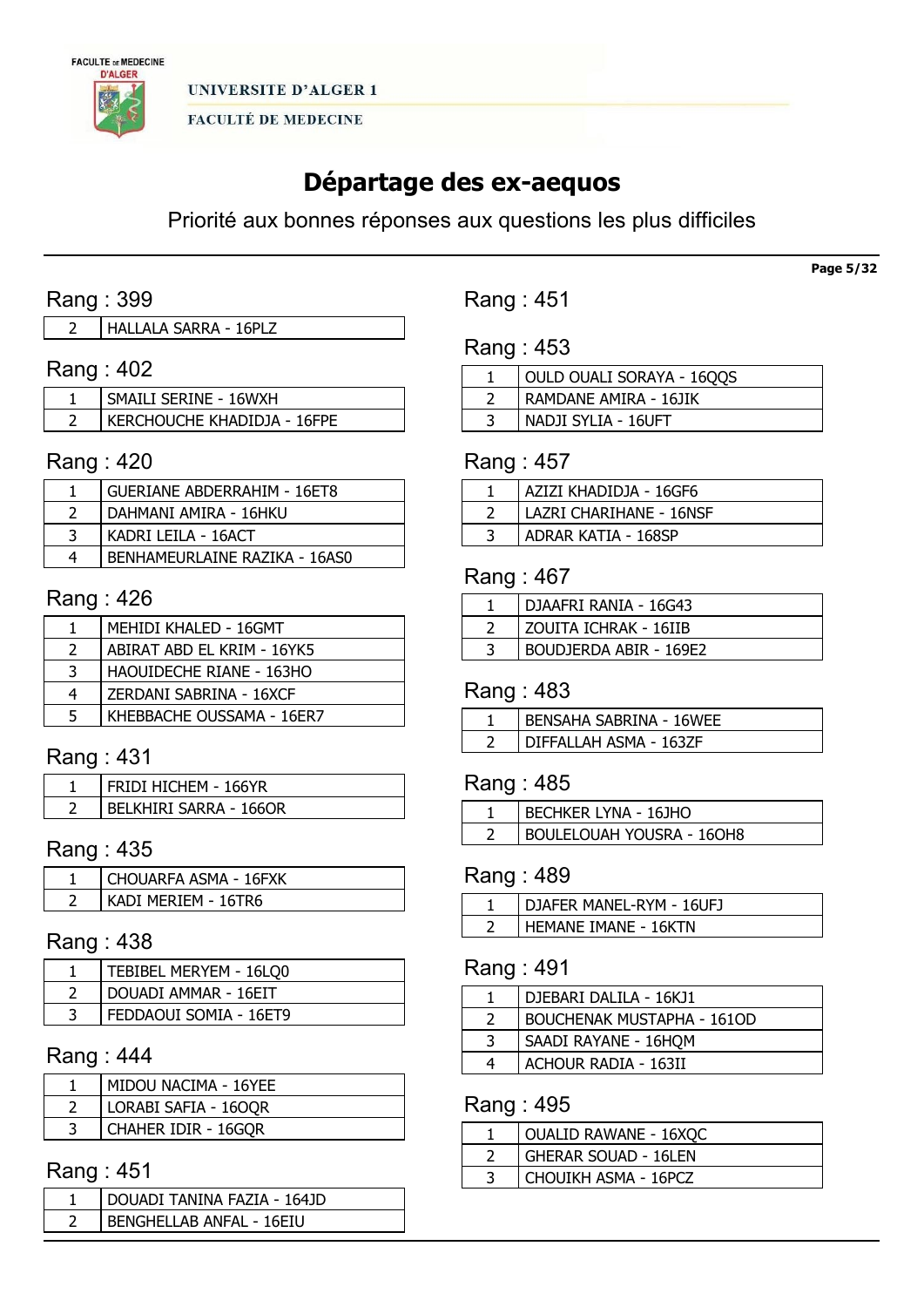

# Départage des ex-aequos

Priorité aux bonnes réponses aux questions les plus difficiles

# Rang : 498

| KOUITA GHADA - 161RJ |
|----------------------|
| KIHAL YAMINA - 16LAY |

# Rang : 501

| SAMI REDAOUI - 164ER  |
|-----------------------|
| MEZIANI SARRA - 16WTM |

# Rang : 504

| KAMMAR KHADIDJA - 164EK |
|-------------------------|
| KHELALEF ANISSA - 160KS |
| AOUDJIT SARAH - 16TN8   |

# Rang : 508

| BRIHOUM NOUR EL HOUDA - 16SO5 |
|-------------------------------|
| BOUDISSA AMMAR - 16U5W        |

# Rang : 511

| SOUALEM MERIEM - 16YG1 |
|------------------------|
| ABIBSI SABRINA - 16LIU |

# Rang : 513

| MESSALTI WISSAM - 168IN |
|-------------------------|
| FIRI ABDELHADI - 16GWT: |

# Rang : 516

| ' ABUSHABAB AHMAD - 16WZE    |
|------------------------------|
| BOULHARTS ABDELKADER - 161EG |

### Rang : 518

| BRIKI ROUMAISSA - 16W85     |
|-----------------------------|
| DOUDOU SELMA SALIMA - 16IC7 |
| LANNABI ZAKARIA - 16P6O     |
| HALAZ AMEL - 16JXF          |

# Rang : 522

| AMRANI IMANE - 16F0D       |
|----------------------------|
| HARITI SABRINA - 16QNR     |
| OUCHEFOUNE SOUMEYA - 16DMC |

| NEMLI BRAHIM - 16R4I        |
|-----------------------------|
| AZZOUK MERIEM - 160ZY       |
| <b>GROUCHE LINA - 16KVA</b> |

#### Rang : 530

| KEBIR TAYEB - 16CSC           |
|-------------------------------|
| DJENNADI IMENE - 16AAV        |
| EZZIANE MOHAMED RAMZI - 16XTC |

### Rang : 534

| ZIANE AMINA - 16ASB     |
|-------------------------|
| MESSAOUDI NACER - 16WTW |
|                         |

### Rang : 537

| I BENSEGHIR CHAMESSEDDINE - 16GB3 |
|-----------------------------------|
| AKNOUN IBTISSEM - 167ZE           |

### Rang : 542

| BENCHEIKH OUALID - 16YNA |
|--------------------------|
| KEROUCHE RIADH - 16SJG   |

### Rang : 544

| ALI OUSALAH IKRAM - 16063 |
|---------------------------|
| GHEDJATI AHMED - 16H8P    |

### Rang : 548

| KORICHI ACHOUAK - 16IZY    |
|----------------------------|
| GASMI AFAF - 16BD3         |
| MANSOURI KHADIDJA - 1660M  |
| HAMAID ABDELDJEBAR - 1614W |
|                            |

### Rang : 552

| i Khelil Kahina - 16PSV      |
|------------------------------|
| <b>HARRAT NACHWA - 16QMM</b> |

### Rang : 559

| BERKANE MOUNIRA - 16YL3 |
|-------------------------|
| ARIB AMIRA - 16LMV      |

Page 6/32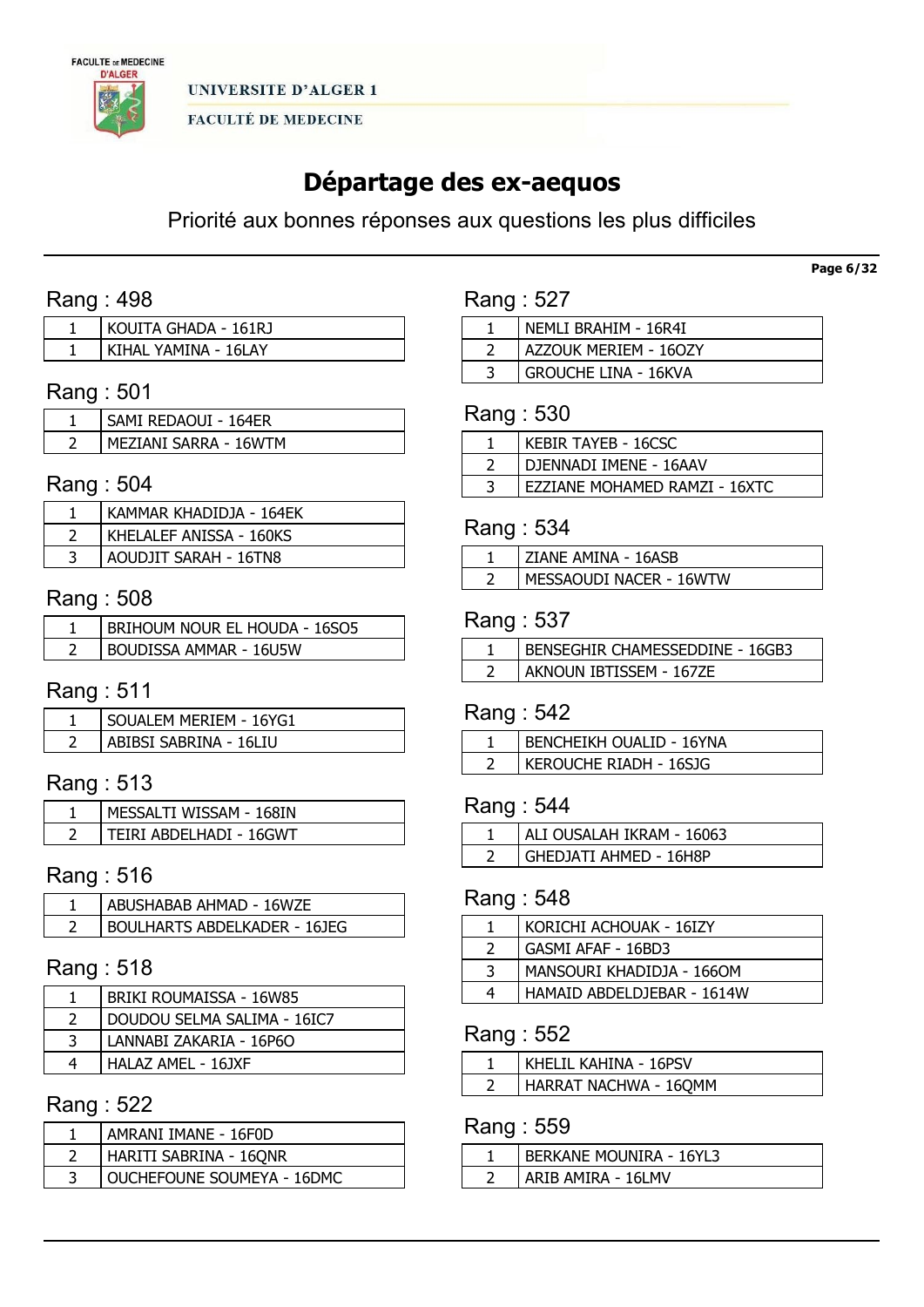

# Départage des ex-aequos

Priorité aux bonnes réponses aux questions les plus difficiles

# Rang : 564

| LASBEUR YAMINA - 16BNU          |
|---------------------------------|
| BIRECH LAHCENE - 16GTM          |
| CHIBANE ILYES - 16K94           |
| BENZAOUI CHAIMA DIEMANA - 1603Z |

### Rang : 568

| GADOUCHE FATIMA - 16TPV          |
|----------------------------------|
| HABILA MOULOUD - 16CHN           |
| MADANI AMIRA FATMA ZOHRA - 16SAD |

# Rang : 571

| BENMOHAMMED ASMA - 16XVO |
|--------------------------|
| SLIMANI YANIS - 16SEG    |
| TAIB HAYET - 16000       |

### Rang : 574

| KALKOUL IKRAM - 16TTE |
|-----------------------|
| TOUAZI SARA - 16M0Y   |

# Rang : 578

| LAGHOUITER SARAH - 16FNO |
|--------------------------|
| DJERAD RADIA - 16GOB     |

# Rang : 580

| <b>MERAKEB RAKEL - 16ERN</b> |
|------------------------------|
| BENSAKHRIA DJIHANE - 16UUU   |

### Rang : 593

| <b>BENZIDANE HOUSSEM - 16PTA</b> |
|----------------------------------|
| AIT YAHIA SILIA - 16COD          |

# Rang : 601

| DAHMANI AICHA - 16V93       |
|-----------------------------|
| ABI AYAD AHLEM AMEL - 160MX |

### Rang : 606

| FOUTIA AMAR - 16PLU |                        |
|---------------------|------------------------|
|                     |                        |
|                     | ADOUANE RADHIA - 160FG |

| Rang: 615 |  |  |
|-----------|--|--|
|           |  |  |

| BOUNAB MENAR - 16NUD  |
|-----------------------|
| BENIDIR SAADI - 16SB1 |

# Rang : 620

|   | <b>BOUABDALLAH LATIFA - 16DZ2</b> |
|---|-----------------------------------|
|   | AMRAOUI HADJER - 16ESN            |
| 3 | <b>BENTAYEB BILAL - 167PM</b>     |
| 4 | AMALOU AHLEM - 16ACG              |

### Rang : 624

| SOUFELLOU LOUBNA - 16F8B |
|--------------------------|
| ZERROUKI FAIZA - 16LJO   |

### Rang : 631

| <b>OURAHMOUNE MARIYA ROUMAISSA -</b> |
|--------------------------------------|
| AJANI AMFI - 16Y20                   |
|                                      |

### Rang : 633

| HOUAS CHARIFA - 16UKE   |
|-------------------------|
| KHENNICHE AMIRA - 16WQU |

### Rang : 635

| ZEMAM HADJIRA - 16GMO         |
|-------------------------------|
| BOURAS MOHAMED TAHAR - 16WVM  |
| BOUTEFNOUCHET MOHAMED - 16WRJ |
|                               |

# Rang : 638

| CHADJAA KENZA MERWA - 16A5I |  |
|-----------------------------|--|

# Rang : 641

| DERAIFI LATIFA - 16UDY   |
|--------------------------|
| RAHEM RIMA AMINA - 16DHH |

# Rang : 646

| FENNI AMINA - 16R5C   |
|-----------------------|
| GOURARI AMINA - 16U8R |
| DEBBOU ZAKI - 164SF   |
| DINE MUSTAPHA - 16YXV |

Page 7/32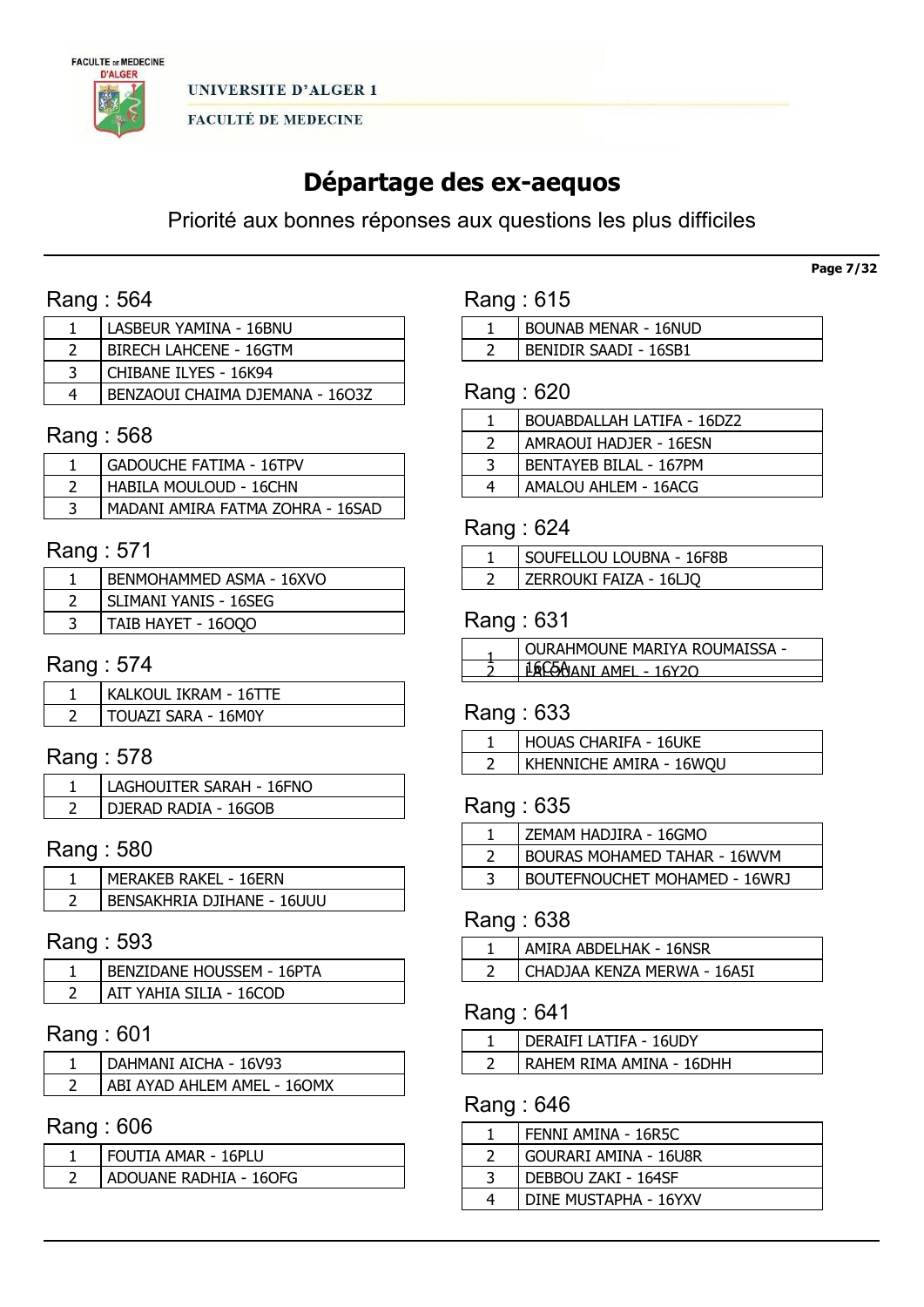

# Départage des ex-aequos

Priorité aux bonnes réponses aux questions les plus difficiles

# Rang : 652

| HAMMAZ LYNDA - 16CW0    |
|-------------------------|
| KHELILI CHOUAIB - 16CZU |

### Rang : 654

| SID-IDRIS MALIKA - 16UJH |
|--------------------------|
| AMOKRANE LYDIA - 16IPS   |
| HAMMA YASMINE - 16X0C    |

### Rang : 657

| 'CHERITI FERIEL - 160BA |
|-------------------------|
| KHENAFIF ASMA - 16RPJ   |

### Rang : 660

| KHEMLICHE AMIRA NARIMENE - 16JWD |
|----------------------------------|
| AOUGUI SOUMIA - 16CGR            |

# Rang : 664

| BEN OUALI ALDJIA - 16UEV   |
|----------------------------|
| KHERROUBI SARRA - 16GKA    |
| <b>FADEL AMINE - 16NR8</b> |

# Rang : 672

| ACHOUR CHAHRAZED - 16D3B    |
|-----------------------------|
| DIELLOULI RIM RADIA - 16CWH |

# Rang : 679

| MERAGHNI ASMA - 16CAZ      |
|----------------------------|
| BENSEFIA SID AHMED - 16RA9 |

### Rang : 687

| GARAH LYNDA - 16LKO |
|---------------------|
| TALEB ASMA - 16SVE  |

### Rang : 689

| BOUNOUH AMINA - 1668M      |
|----------------------------|
| GASMI FATIMA-ZOHRA - 16TAW |
| SOUALA LOKMANE - 16EXO     |

# Rang : 693

| Rang: 693           |
|---------------------|
| ABBACHE ALI - 165DF |

BENCHOUDAR LEILA - 16ABV

# Rang : 695

| ZIADI AMINA RAGHDA - 16KHE |
|----------------------------|
| SELLAMNA SIHAM - 165HN     |

### Rang : 697

| ' DJELAMANI SAMIR - 16YD7 |
|---------------------------|
| CHETIBI MOUNA - 16J3X     |

# Rang : 701

| MEGARI SARRA - 16LH7           |
|--------------------------------|
| ZAHZAM FERYAL - 164I3          |
| <b>BOULEKOUAS HIBA - 16WLZ</b> |

# Rang : 704

| NADIR DJIHANE - 16PD5                  |
|----------------------------------------|
| <b>BOUDEMAGH NOUR ELIHCENE - 16XMF</b> |

# Rang : 707

| ZAIDI HORIYA - 16VKW           |
|--------------------------------|
| HAIF SI HAIF SID AHMED - 16QOD |
| MECHRI MERIEM - 16KTW          |
| DEHIRI HALIMA SAADIA - 16XJI   |
|                                |

### Rang : 711

| ARROUSSI IMANE - 16SCP |
|------------------------|
| TALEB SOUMAYA - 16H8N  |

# Rang : 713

| FNKHARFAI I AH NOUR I INA YASMINA I |
|-------------------------------------|
| OLICHE SYLIA - 1                    |

# Rang : 717

| YALA NOR EL HOUDA - 16EYW |
|---------------------------|
| SAI FARAH - 16RSO         |

# Rang : 719

Page 8/32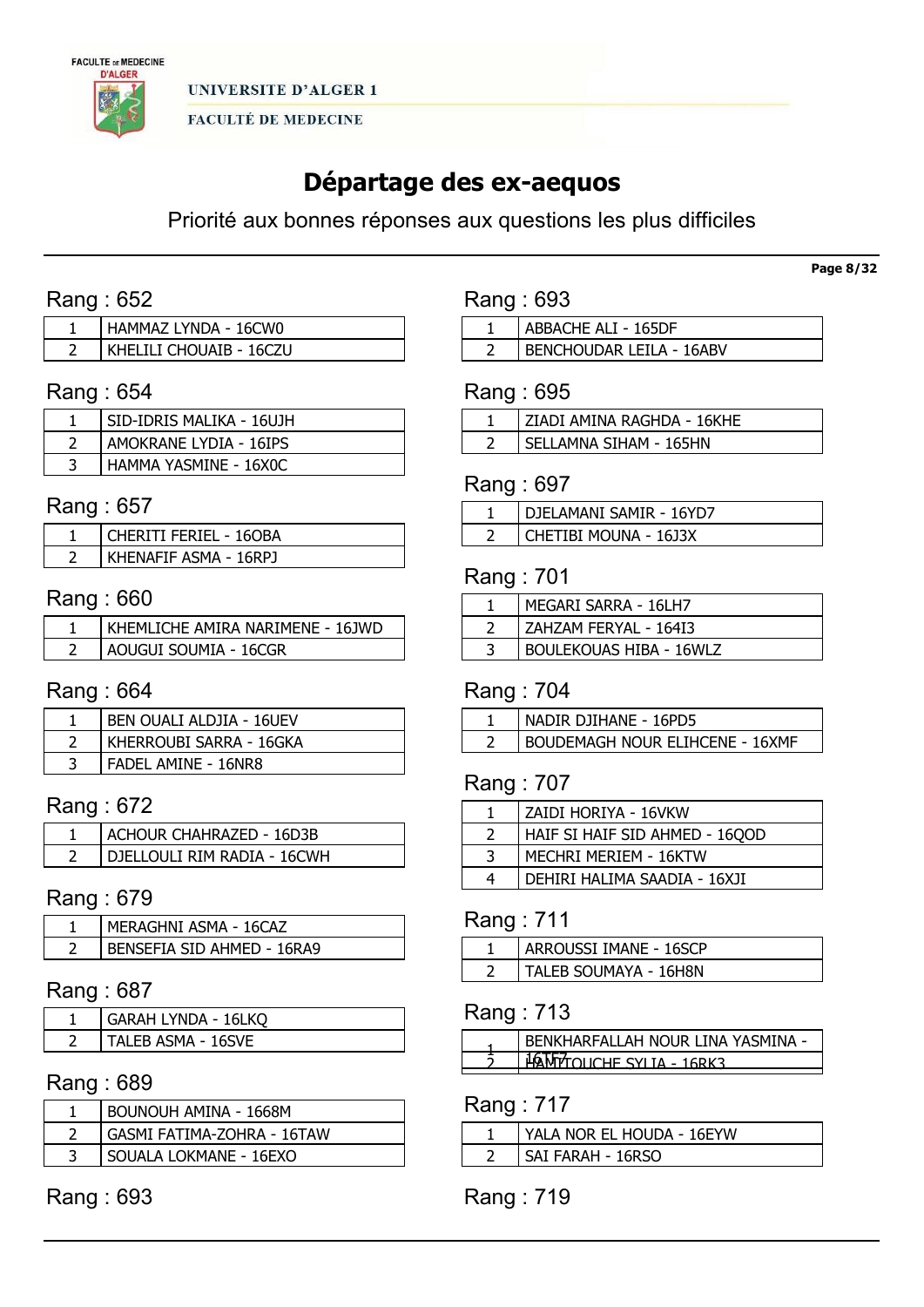

# Départage des ex-aequos

Priorité aux bonnes réponses aux questions les plus difficiles

# Rang : 719

| MEZIANE HAYET - 16OFE |
|-----------------------|
| CHAIA HACEN - 16R00   |

# Rang : 721

|   | HASNAOUI MOHAMED KARIM - 16UYV |
|---|--------------------------------|
|   | MEBARKA ASSIA - 165IH          |
| 3 | AOUICHAT RAOUF - 16E3I         |
| 4 | DJEBLI MONDJI - 16AUC          |
| 5 | DJABALI SARA CHAHRAZED - 16IZH |

# Rang : 728

| REDDAD THAFATH - 167LB        |
|-------------------------------|
| <b>BOUFAFA GHANIA - 16EIL</b> |
| MERZOUK TINHINANE - 166UO     |

### Rang : 733

| CHERDOUH YASMINA - 16DZ8       |
|--------------------------------|
| SAIDANI HOUSSEM EDDINE - 16T65 |

# Rang : 750

| <b>BENAISSA YACINE - 16IMV</b>    |
|-----------------------------------|
| MEHDA ELABBES - 165PR             |
| <b>BENKHEDDA KHOULOUD - 16UXG</b> |

# Rang : 753

| BELALOUI SLIMANE AYOUB - 16IWL |
|--------------------------------|
| SALHI MOHAMED IDRIS - 16LGW    |

# Rang : 755

| CHERRAD ABDELKRIM - 16RH2 |
|---------------------------|
| ZEBIRI RAMZI - 16CNR      |

# Rang : 762

| <b>GHEMATI AMIRA - 16WA8</b> |
|------------------------------|
| SABRI KARIMA - 16TL8         |

# Rang : 767

| MAHAMMEDI KHAWLA - 16CKP      |
|-------------------------------|
| <b>BOUMRAR AMEL - 16NKK</b>   |
| HADDOU MOHAMED LAMINE - 16LGB |

### Rang : 767

GUENDOUZ LINA MERIEM - 16BEI

# Rang : 771

| AGGOUNI ISSAM - 160JO     |
|---------------------------|
| AMMARKHODJA ELIAS - 1672H |

### Rang : 773

|               | BENZAHRA MOUSAAB - 16NHV       |
|---------------|--------------------------------|
| $\mathcal{L}$ | <b>BELHIMER HICHEM - 168FP</b> |
| 3             | DRIAS ASMA - 16EEM             |
| 4             | DJEBABRI IMAD EDDINE - 16PF2   |
| 5             | HADDAD IMENE - 16WI8           |
|               |                                |

### Rang : 778

| MERAIMI OUSSAMA - 160VA |
|-------------------------|
| DERRADJI SAMIA - 165AK  |
| ROUIBAH ANISSA - 160T0  |

#### Rang : 783

| BOUDINE AMAL - 16Q2Q  |
|-----------------------|
| LREMIZI KENZA - 16FPG |

## Rang : 785

| KADI WALID - 160EW             |
|--------------------------------|
| YOUSFI ABIR - 16YGE            |
| BENZEBA OUISSEM MAYSSA - 16EBD |

### Rang : 788

|                          | BELHIS IMANE - 16MPN     |
|--------------------------|--------------------------|
| $\overline{\phantom{a}}$ | SLIMANI SOUAD - 16IVJ    |
| 3                        | MAKHLOUFI MERIEM - 16DPN |
| 4                        | MANKOUR KHALED - 16LKI   |
| 5                        | ZEGGANE ASMA - 16GR2     |

### Rang : 793

| <b>BOUABSA MOUNIRA - 164E1</b> |
|--------------------------------|
| DALI OSMANE RIMA - 1627I       |
| KERMOUNI SERRADJ AMINE - 16OLO |

Rang : 799

Page 9/32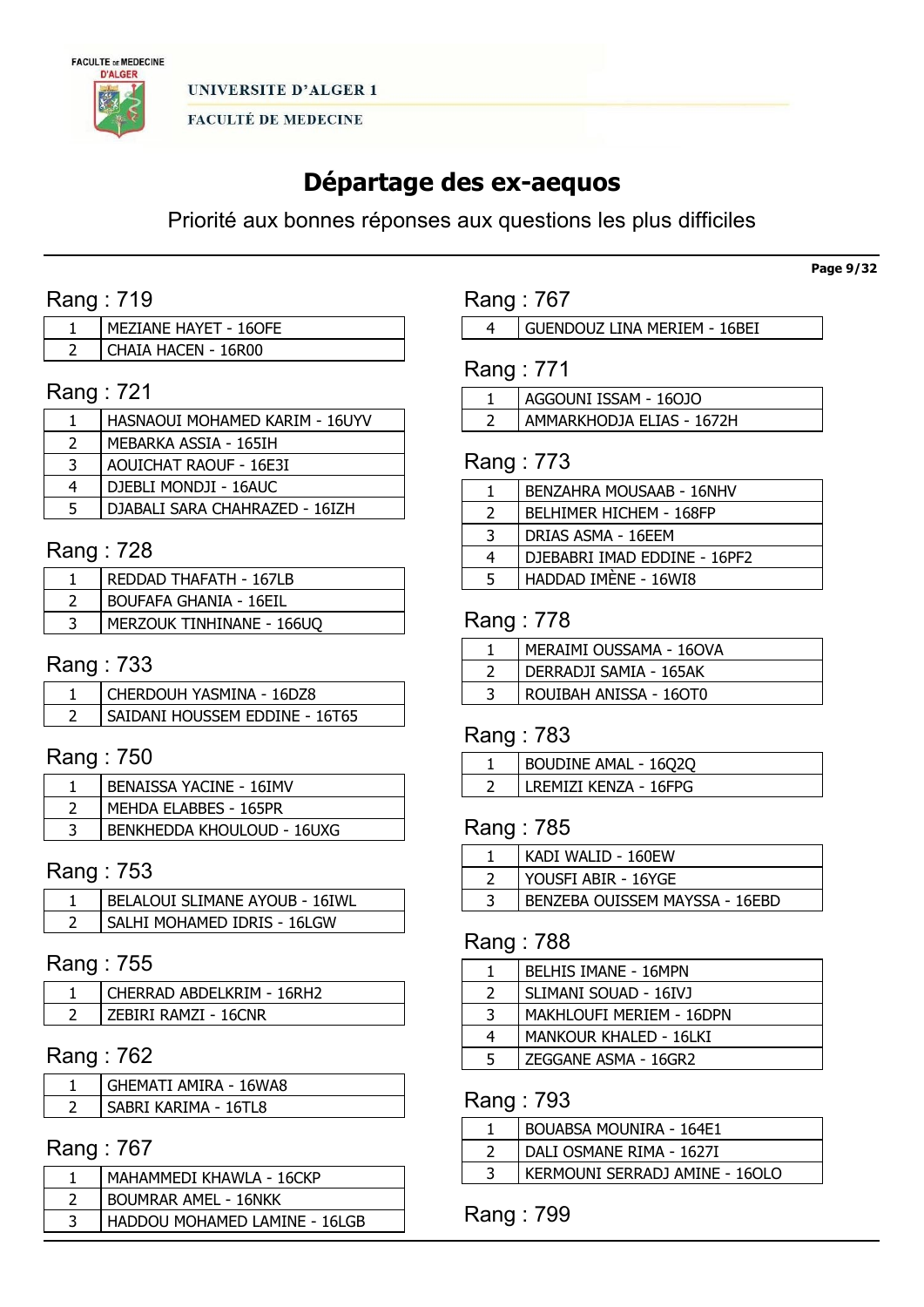

# Départage des ex-aequos

Priorité aux bonnes réponses aux questions les plus difficiles

# Rang : 799

|                | BOUKHERIS AMINA - 16AVU   |
|----------------|---------------------------|
| $\overline{2}$ | CHERBAL ASMA - 16702      |
| 3              | ZAIZ CHAIMA - 16RK2       |
| 4              | LAKHDAR BOUCHRA - 16LYM   |
| 5              | MAIZA SELMA NAILA - 16YUJ |

### Rang : 806

| ADJEROUD LYNA - 16FOD |
|-----------------------|
| CHIAD SAID - 16G7G    |

# Rang : 816

| ADNANI NAIMA - 16CE0  |
|-----------------------|
| AZRI SARA - 16KBJ     |
| SILABDI SARRA - 16S3L |

# Rang : 820

| DJAFRI HADJER - 16QFB |
|-----------------------|
| FERTAS SIHEM - 16R4X  |

# Rang : 834

| ZEMMOUCHI LOUBNA - 16BLX   |
|----------------------------|
| ABUSULTAN MOHAMMED - 16U2I |

# Rang : 839

| HADBI HAYET - 16AAK    |
|------------------------|
| AHMED ALI INES - 160TO |
| SAADI SOUHILA - 16ISB  |

# Rang : 845

| HIDJEB SARRA - 169PB |
|----------------------|
| NAOUI AMINA - 16TWB  |
| SELLAM MANEL - 16VIL |

# Rang : 848

| ALLIOUI NOUR EL HOUDA MANEL - |
|-------------------------------|
| $16RQP$ I FOUAD - $16PX$      |
| HABIBI AMINA - 163EL          |
| CHABOUNI SELMA - 16H4F        |

Rang : 852

| Rang : 852 |  |
|------------|--|
|            |  |

| BRINIS MERIEM - 16SIM |
|-----------------------|
| LAFRI RASSIM - 16CDW  |
| AIT SAID IDIR - 16BAC |

### Rang : 855

| KAROUI SABRINA - 16KAE   |
|--------------------------|
| I 70UATNI RAZIKA - 164T2 |

# Rang : 859

| <b>BOUDJANA MANEL - 16DGR</b> |
|-------------------------------|
| AIT MOHAMED I YDIA - 16WK4    |

### Rang : 861

| MEDJDOUB SABRINA MERIEM - 160C1 |
|---------------------------------|
| DEHIL IKRAM - 16SFG             |
| HABBAS HOCINE - 16FJI           |

### Rang : 864

| CHENIKHAR KHEDIDJA - 16PTE     |
|--------------------------------|
| <b>BOURAS SOUHEYLA - 161JN</b> |
| HASSANI SAMIRA - 16L3P         |

## Rang : 868

|   | BOUGHRARA LYNA ROUMAISSA - 16PX6    |
|---|-------------------------------------|
|   | BAADJI AHMED FADJR EL ISLAM - 16PCV |
|   | KHERMOUCHE KARIMA - 16VSI           |
| 4 | DAHMEN LYNA - 16HD4                 |

# Rang : 873

|   | HAMIMED IBRAHIM - 163LR    |
|---|----------------------------|
|   | KACIMI AMIRA - 16PZ0       |
| 3 | ABDELKEBIR BOUBAKR - 16P6B |
| 4 | KAOUANE DOUAA - 1613R      |

### Rang : 879

| BOUKERMA AMINA NESRINE - 16PY0 |
|--------------------------------|
| SERGHANE DJOUHRA - 16V10       |

### Rang : 883

MOHAMMEDI SAID - 169N6

#### Page 10/32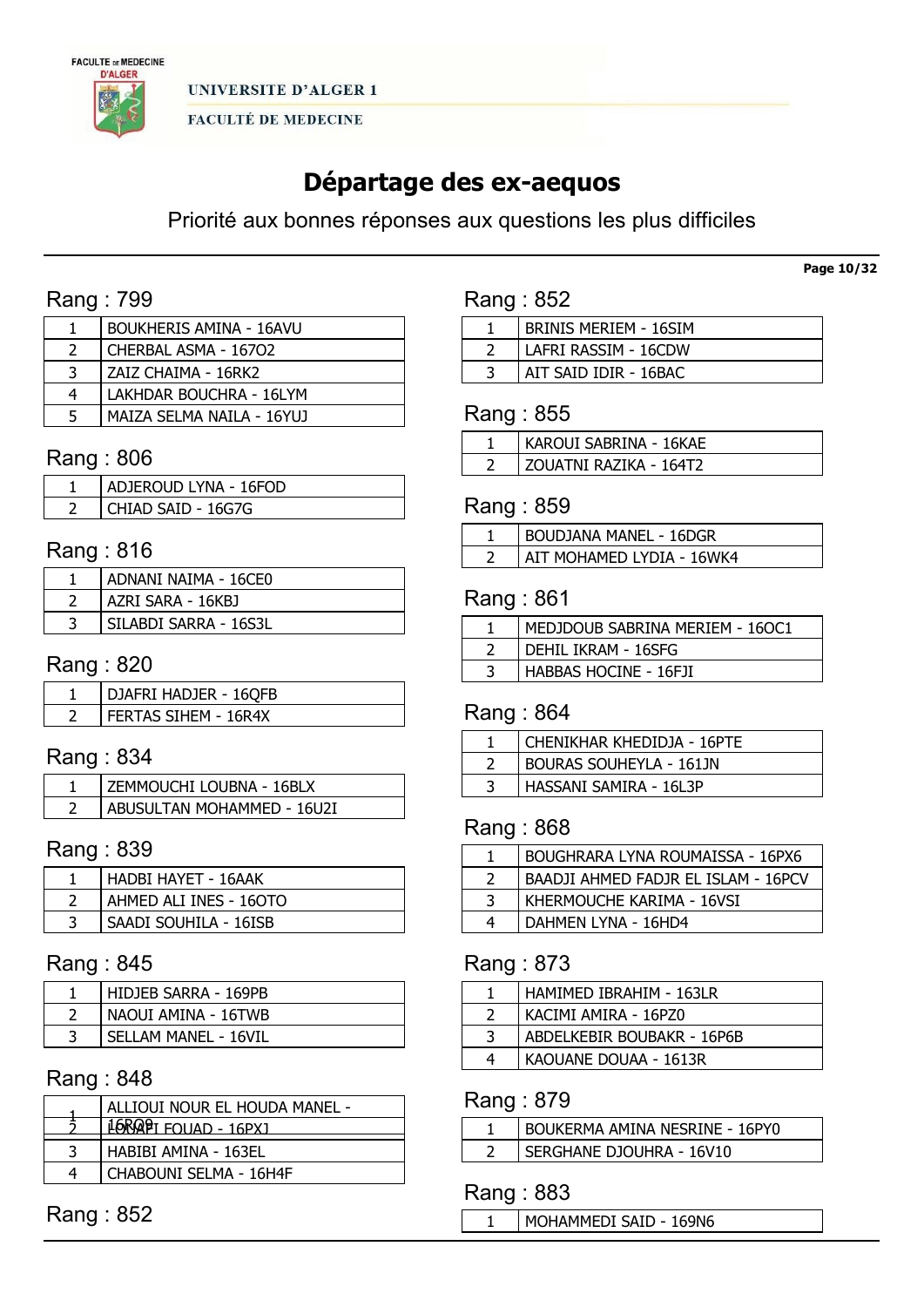

# Départage des ex-aequos

Priorité aux bonnes réponses aux questions les plus difficiles

# Rang : 883

|              | BESSALAH OUALID - 169X7                  |
|--------------|------------------------------------------|
|              | YAHIA CHERIF MOHAMED MAROUANE -<br>16VUN |
| . <b>nnn</b> |                                          |

### Rang : 886

| BALI AMINA - 16AX3               |
|----------------------------------|
| ABDELMALEK MOUHAMED ANIS - 16FU7 |
| KELKOULI IKRAM NADJET - 16OLU    |

## Rang : 889

| BEGGAS DALAL - 1602Y             |
|----------------------------------|
| <b>GUERMAZ BOUTHEINA - 16PWN</b> |
| <b>CHAOUCHE IMENE - 16A8V</b>    |

# Rang : 895

| SELATNI SARAH - 160GL      |
|----------------------------|
| OULD MOHAMED IMENE - 16UXV |

### Rang : 898

| ADERGHAL WAHIBA - 16NSU       |
|-------------------------------|
| <b>GUENOUA NADINE - 16MRD</b> |
| ISSAAD AMINA - 166YQ          |

# Rang : 912

| KEBBAR OUSSAMA - 16UXM  |
|-------------------------|
| RENREKIA DALILA - 16WKF |

### Rang : 923

| GOUDJIL NOR EL HOUDA - 16XZQ |
|------------------------------|
| I TOUATI AMINA - 16FDF       |

# Rang : 925

| ATTIG HANANE - 16L23  |
|-----------------------|
| NOUIOUA HADDA - 16L39 |

# Rang : 927

| TOURECHE ELHACENE - 16K4O |
|---------------------------|
| BENZIDANE RADHIA - 16FBM  |

Rang : 932

| Rang : 932 |  |  |
|------------|--|--|
|------------|--|--|

| DOUDI ABDENACER - 16S5P |
|-------------------------|
| I MESSAD MOUNIA - 16QRO |

### Rang : 935

|   | GRIDI OUSSAMA - 16WJ1     |
|---|---------------------------|
|   | DELCI FARIDA - 164QW      |
| 3 | BENSAIFIA KADDOUR - 16UE7 |
| 4 | KELOUAZ NADJET - 16FJW    |

### Rang : 940

| GAHER ZINEB - 16RFD   |
|-----------------------|
| BELAMBRI ANIS - 16WYD |

### Rang : 945

| HANNACHI AMIN SAAD - 166B0 |
|----------------------------|
| MALKI RANIA KHEIRA - 16MCZ |

# Rang : 947

|   | REMOUCHE AMINA - 16MSR         |
|---|--------------------------------|
|   | OUENNADOU ROMAISSA - 16MIU     |
| 3 | DAOUD AHMED - 16VSX            |
|   | BOUCETTA MOHAMED LARBI - 16CNQ |

### Rang : 956

| HACHID ABDELKADER - 16IGW    |
|------------------------------|
| BESSEKRI FATIMA - 16A3Y      |
| ZIDANI INSAF YASMINE - 16FZ5 |

# Rang : 959

|   | <b>BOUZENACHA MOURAD - 16BUX</b> |
|---|----------------------------------|
|   | CHEBABI DOUNIA - 16CE4           |
| ⊇ | BOUGHANEM NARIMANN - 166UN       |
| 4 | KEDIDEH YACER - 16ZHJ            |

# Rang : 966

| MEKKAS FATIMA ZAHRAA - 16KMG |
|------------------------------|
| BRIBER IMENE - 160HC         |

### Rang : 973

ELKOUADI ASMAA - 16BCX

### Page 11/32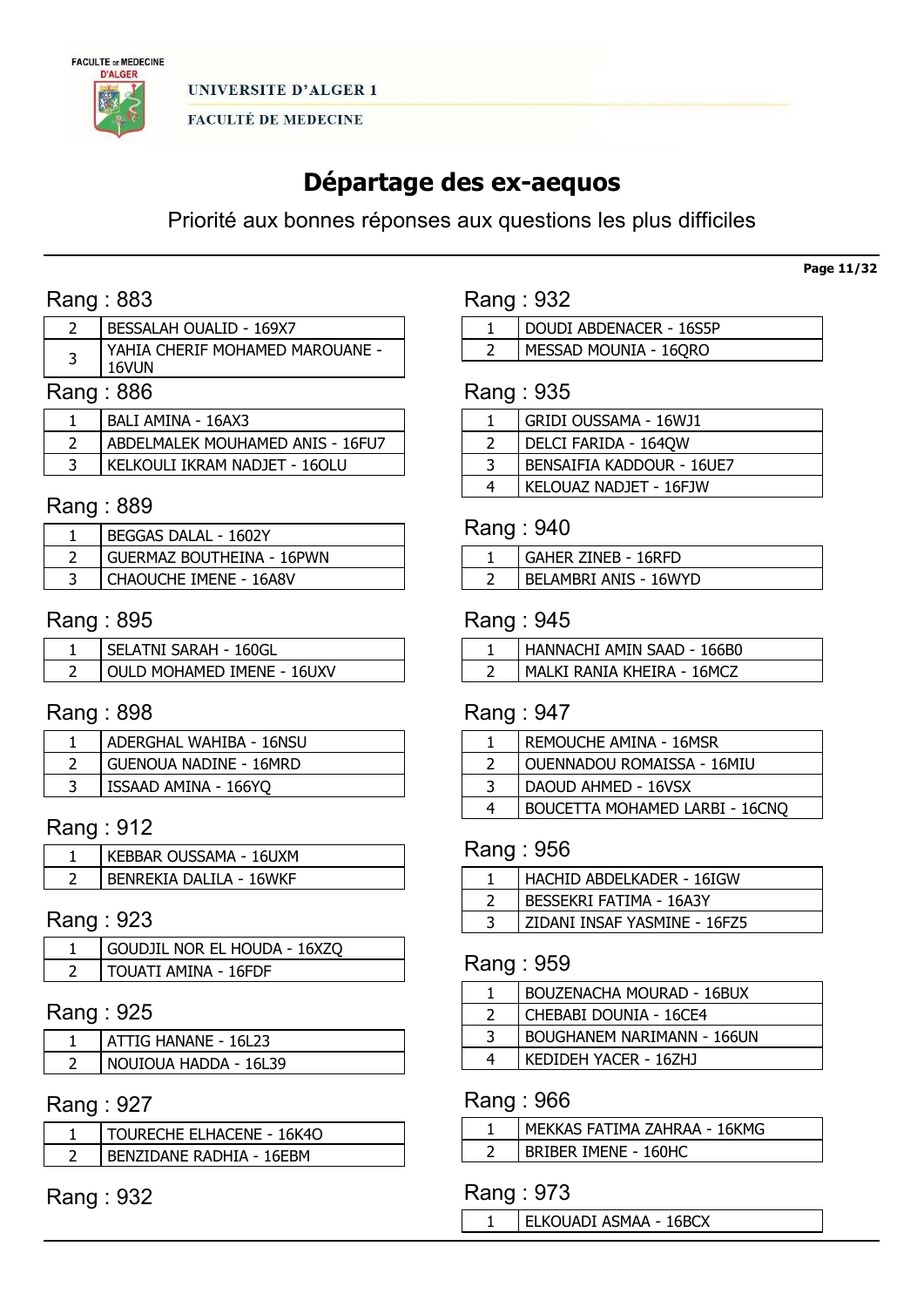

# Départage des ex-aequos

Priorité aux bonnes réponses aux questions les plus difficiles

# Rang : 973

# Rang : 982

| BELGOUT RAYHENE - 16HOR  |
|--------------------------|
| KHACHOUCHE AMANI - 16CBD |

### Rang : 990

| CHEKILAH SOUMIA - 16QTC      |
|------------------------------|
| <b>AIBOUT MOUNIR - 16DP9</b> |

# Rang : 992

| MEHENNI AICHOUCHE - 16JIN |
|---------------------------|
| zouaghi Chahra - 16kqg    |

### Rang : 994

| RAHLI AMINA SAURORE - 16N2N |
|-----------------------------|
| BOUSBIA SALAH TAHAR - 16MNP |

### Rang : 999

| MAHTOUT MIRA - 16KNO          |
|-------------------------------|
| KHABECH RAYHANE YANAL - 16NQQ |

# Rang : 1001

| MECHEGUEG NOUR EL HOUDA - 16FCA |
|---------------------------------|
| MOUSSANEF RAYANE SAFAA - 16RQE  |
| CHELLOUK FARAH - 16FRM          |
| SAOUDI HEYFA - 16CWO            |

### Rang : 1005

| <b>BENSEGHIR MOHAMMED - 16SOL</b> |
|-----------------------------------|
| LEGOUERA HAFSIA - 168SC           |

### Rang : 1007

| <b>BELAID MANAL - 16XIC</b> |
|-----------------------------|
| LAOUFI ZAHRA - 160N4        |

# Rang : 1012

| BOUTEBBA HADJER - 16JOO |
|-------------------------|
| BOUTOUHA RIMA - 163D0   |

| Rang: 1012 |  |  |
|------------|--|--|
|            |  |  |

 LAOUAR MERIEM - 16SYP KAABOUCHE BOUCHRA - 168KW

# Rang : 1016

| CHEBOUB MOHAMED - 163RF |
|-------------------------|
| BOUNOUA SOUAD - 1657T   |
| LOUAFI AYOUB - 160S7    |

# Rang : 1020

| SENBSADJI MERIEM - 16ZBG |
|--------------------------|
| HAMAMID AHLEM - 16SGO    |

### Rang : 1022

|               | BOUZEKRIA AMINA - 16F6M                   |
|---------------|-------------------------------------------|
| $\mathcal{L}$ | SENOUCI MOHAMED - 169YF                   |
| -3            | SADINE AYOUB - 16JVA                      |
| 4             | BELRALI AHMED ABDEL MOUHAIMINE -<br>16VOL |
| Rang: 1026    |                                           |

| <b>GUEMAR MERIEM - 16AID</b> |  |
|------------------------------|--|
| BEN AMARA INTISSAR - 16XZW   |  |

## Rang : 1028

| <b>BENSAIDOUNE SYLIA - 16BFE</b>   |
|------------------------------------|
| HABACHE OUAHID ALLA EDDINE - 16UOF |
| DERDOUR ROUFAIDA - 16IRC           |

# Rang : 1031

|               | YAHOUNI KHADIDJA - 160X5                |
|---------------|-----------------------------------------|
| $\mathcal{L}$ | IMMOUNE FAIZ - 16DM0                    |
| 3             | BOUTARFA RIDHA - 16N62                  |
| 4             | BOUMDOUHA SAIDA NOR EL-HOUDA -<br>16TCC |
|               | Rang: 1036                              |

| BELGACEM MANEL - 1654A |
|------------------------|
| LOUNADI AMAR - 160KL   |
| ACHEMOUN LYDIA - 16I0U |

### Rang : 1039

AZZOUZ AMINA - 16RHD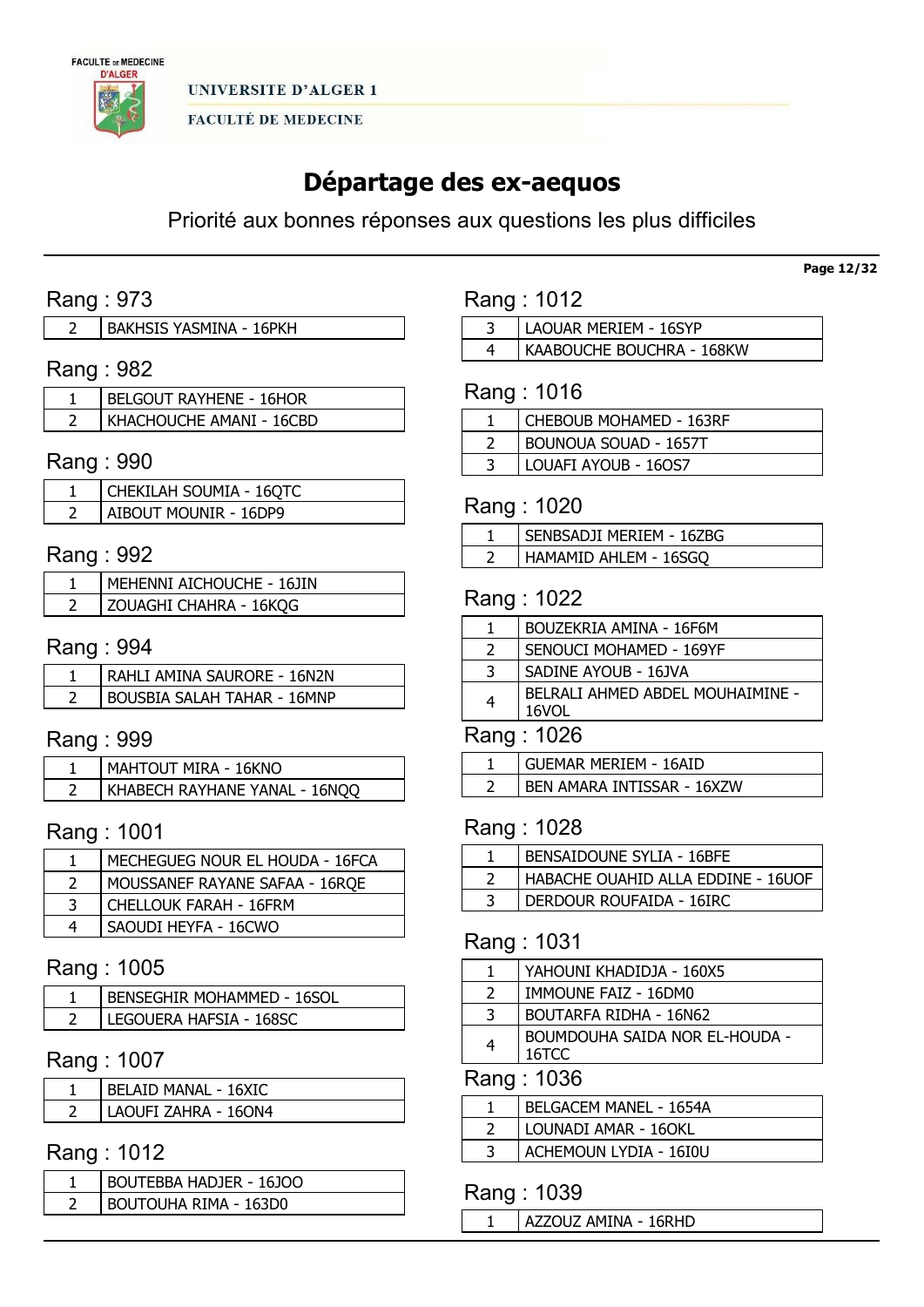

# Départage des ex-aequos

Priorité aux bonnes réponses aux questions les plus difficiles

# Rang : 1039

| TABET ZINEB - 16SEC          |
|------------------------------|
| HARNANE NOR EL HOUDA - 160NI |

# Rang : 1042

| AGOUMIMELCHA MOUNIRA - 16E3G   |
|--------------------------------|
| CHEKRAOUI FATIMA ZOHRA - 16CS6 |

### Rang : 1044

| BOUCHENAFA IKRAM - 16JCW |
|--------------------------|
| DJEMAI KHADIDJA - 16FO8  |
| IKHENACHE SALAH - 16TSN  |

### Rang : 1049

| HADJI SABRINA - 16008 |
|-----------------------|
| LARBI HIBA - 16CUV    |

# Rang : 1053

| FRIHA HAKIMA - 16G5L   |
|------------------------|
| SOUDANI LOUIZA - 16V5Z |

# Rang : 1055

| <b>BENKHENNOUF KHAOULA - 16AQI</b> |
|------------------------------------|
| BECHTOULA FATIHA - 16RWZ           |
| IKNI SARAH - 16XOG                 |

# Rang : 1071

| <b>BOUMELLA MOSTEFA - 16AGX</b> |
|---------------------------------|
| BOUAOUADJA IMENE - 16LYG        |

### Rang : 1075

| MOHAMMADI YAKOUB - 16VEJ |
|--------------------------|
| MOHAMED DAIKH - 160V8    |

### Rang : 1078

| REZKALLAH BESMA - 1647X |
|-------------------------|
| CHELALI MERYEM - 16NFO  |

# Rang : 1080

DJOUDAD HIBA - 16S9P

# Rang : 1080

HAMRI SOMIA - 161ZX

# Rang : 1084

| BEN ABDELHALIM MOKADDEM IBTIHEL - |
|-----------------------------------|
| <b>ADIJIN</b> TAE SATOA - 16G7H   |

### Rang : 1087

| AHMED BENYAHIA IHAB - 165RU |
|-----------------------------|
| DRIS MOHAMED AMINE - 167ZF  |

# Rang : 1089

| SOUADI MERIEM - 16P4L       |
|-----------------------------|
| DALICHAOUCH KAWTHER - 16A5X |

### Rang : 1091

| HADDANE RADHIA - 16QAB |
|------------------------|
| MAKACI AHLEM - 160WJ   |

### Rang : 1093

|   | HELLAL MOHAMED AYMENE - 1695N |
|---|-------------------------------|
|   | MANSOURI OUAHIBA - 16ZTA      |
| 3 | GUERRA NOUR EL HOUDDA - 16FQF |
| 4 | HASNAOUI AMINA - 163PB        |
|   |                               |

### Rang : 1097

| MOUFFOK WISSAM - 16RSG         |
|--------------------------------|
| TAKLIT AMIRA - 16151           |
| KHADROUN NOUR EL HOUDA - 16DKT |

### Rang : 1105

| EBDI NAHLA - 16HLC      |
|-------------------------|
| GUENDOUZI LILIA - 16T0F |

### Rang : 1107

| ALIOUA SOUAD - 16CHY          |
|-------------------------------|
| HOURIER ABDERRAHIM - 16ERR    |
| AMINE ZAKARIA - 166YP         |
| BELOUNNAS IMENE MARIA - 16M5H |

#### Page 13/32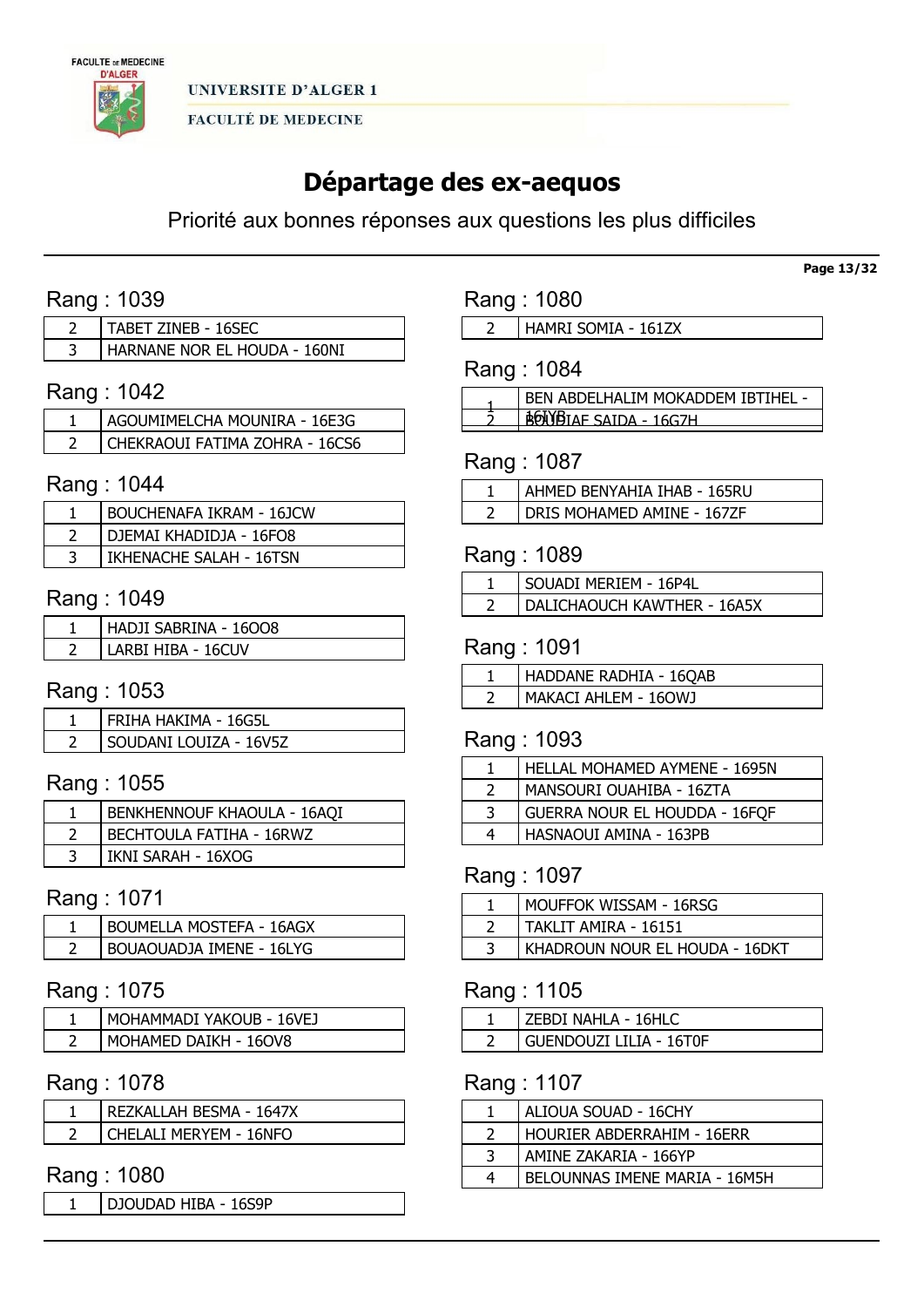

# Départage des ex-aequos

Priorité aux bonnes réponses aux questions les plus difficiles

# Rang : 1111

| BOUKENOUCHE ROUMAISSA - 16LGX |
|-------------------------------|
| DAI ASSIA - 16ZTU             |
| OUMELLAL ASMAA - 162UF        |

# Rang : 1114

| SALMI DJIHAD - 164CW          |
|-------------------------------|
| AZZA ELHADJ ELHACHEMI - 1699V |

# Rang : 1117

| TERCHI SOMIA - 16TWD |
|----------------------|
| DJEMA SOUAD - 16MSS  |

# Rang : 1122

| HABIBATNI AMIRA - 169QD |
|-------------------------|
| KHELIFI WALID - 16FJB   |

# Rang : 1125

| . FEKARI MANEL - 16V1L |
|------------------------|
| DJENAD IMENE - 16GKJ   |

# Rang : 1127

| SEDDIKI TAOUS - 161HY            |
|----------------------------------|
| GHEZALI MOHAMMED RADOUANE -      |
| <b>HASTAY DACHE ASMA - 16SVO</b> |
|                                  |

### Rang : 1132

| HADJEB MOHAMED EL MEHDI - 1608C |
|---------------------------------|
| SAHNOUNE ASMA - 16TEZ           |

### Rang : 1138

|   | SMARA HADJER - 16OSK         |
|---|------------------------------|
|   | SABROU ABDELMALEK MEROUANE - |
|   | A FOR RADJA - 16E72          |
| 4 | BOUZEKRI AHLEM - 167XM       |
| 5 | ABBAS TINHINANE - 16SWU      |

# Rang : 1143

| HANNACHE NESRINE - 168VX |
|--------------------------|
| HADJ ALI SARAH - 1648P   |

| Rang : 1156 |  |  |  |
|-------------|--|--|--|
|-------------|--|--|--|

| MESKINE SAMIRA - 16GIJ |
|------------------------|
| OUFFA LATIFA - 16GFX   |

# Rang : 1162

| MEZA SOULEIMANE - 16JM4 |
|-------------------------|
| I CHOUDER HOUDA - 16KYH |

### Rang : 1164

| CHIDAI SOMIA - 16YCW          |
|-------------------------------|
| <b>BOUAOUA MERIEM - 16FDI</b> |
| MANSOURI IBTISSEM - 16PIR     |

### Rang : 1170

| <b>BOUKAZOUHA HADJER - 1607Z</b> |
|----------------------------------|
| BENSEFIA ICHRAK - 166U9          |

# Rang : 1173

| l Gourra Halima - 16kgr          |
|----------------------------------|
| BAKHELILI NOUR EL YAKINE - 16NKH |

# Rang : 1175

| BELMADI DAHBIA - 16PNK   |
|--------------------------|
| AMARA HADJER - 16HNF     |
| MADACI BOUTHEINA - 16HYG |

### Rang : 1179

| MEDJDOUBA HAMOUD - 16LBW        |
|---------------------------------|
| <b>BLAHA AMEL LILIA - 16XDX</b> |

# Rang : 1181

| <b>BENDAHGANE MANAL AMARIA - 16MFF</b> |
|----------------------------------------|
| KAROUI IMAD - 16KMM                    |
| <b>BOUSSA NESRINE - 16D91</b>          |

# Rang : 1185

| LADJAL INTISSAR - 16BJ7  |
|--------------------------|
| HAINE NESRINE - 16HBG    |
| KAHLERRAS HADJER - 16ZON |

#### Page 14/32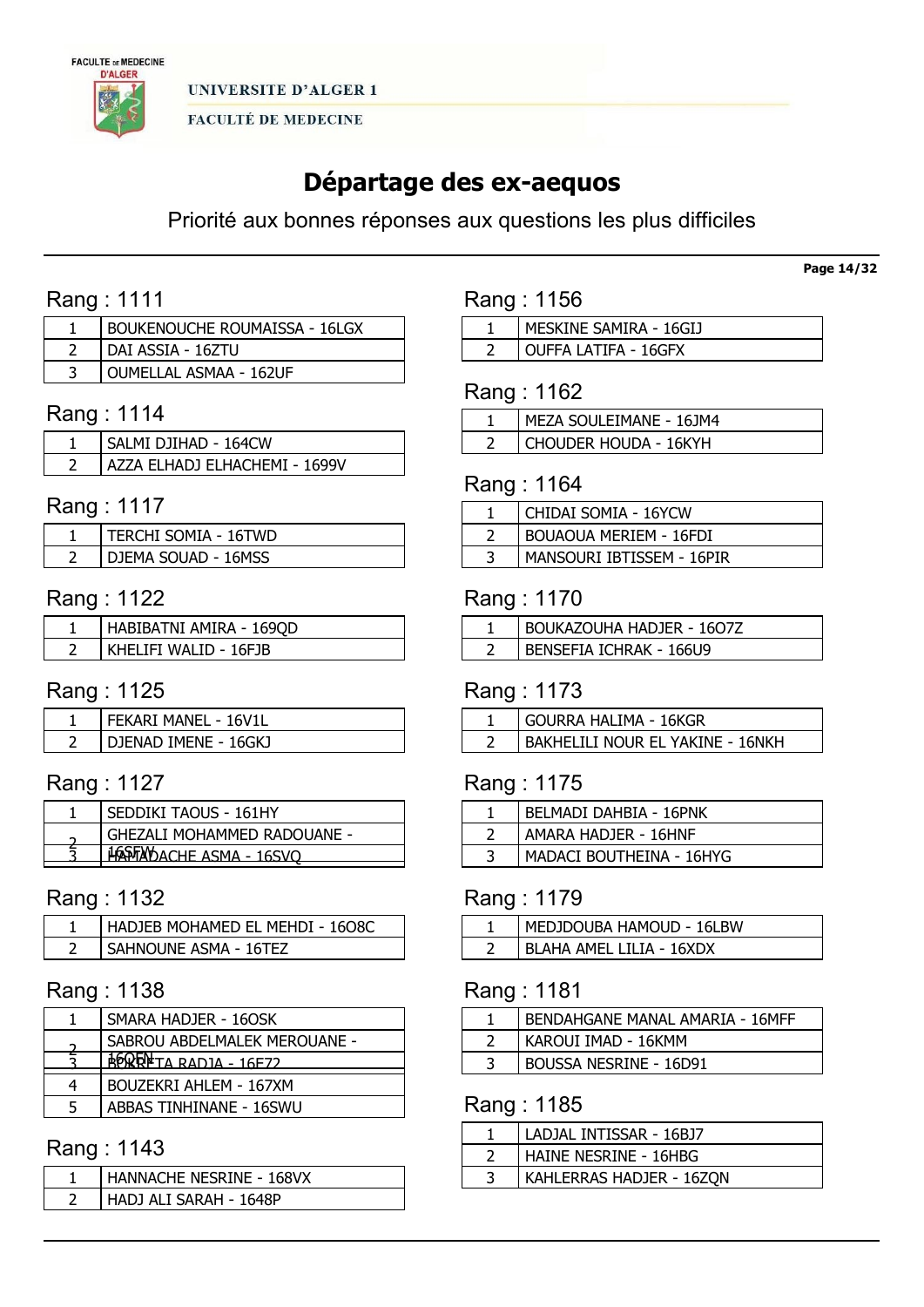

# Départage des ex-aequos

Priorité aux bonnes réponses aux questions les plus difficiles

# Rang : 1188

| <b>BOUFASSA BASMA - 16CFQ</b> |
|-------------------------------|
| MEBARKIA NAIMA - 16DOM        |

# Rang : 1191

| ROUAG NOUR EL HOUDA - 16SM7    |
|--------------------------------|
| <b>BENMAIZA HOCINE - 167CR</b> |

### Rang : 1193

| RAHAL SOFIANE YAHIA - 16IHR |
|-----------------------------|
| GHERIB RANIA - 16DAT        |

### Rang : 1195

| TOUAHRIA HICHEM - 16NIK             |
|-------------------------------------|
| MEBREK KHOULOUD - 16YAN             |
| <b>BOUKROUH MALLAK SARA - 16V4S</b> |

# Rang : 1199

| KADI KENZA - 16BT6    |
|-----------------------|
| HADJAB AMINA - 16VFM  |
| KEBBAR MALIKA - 16VKY |

## Rang : 1203

|   | <b>BADACHE LAMIA - 1600H</b> |
|---|------------------------------|
|   | <b>GABSI AYOUB - 16EE7</b>   |
| 3 | OUABADI AMINA - 16P9R        |
| 4 | BAHI THIZIRI - 16WLD         |

### Rang : 1207

| LEMOUARI AYA - 165JX  |
|-----------------------|
| ABBACI AMIRA - 16MQQ  |
| DOUFENE SAMIA - 16I7U |

### Rang : 1214

|   | TAKELAIT SABAH - 16VXP         |
|---|--------------------------------|
|   | SLIMI AMINA - 16APQ            |
| 3 | ALOUACHE OUSSAMA - 16HGG       |
| 4 | <b>TOUAHAR MEBARKA - 16PFR</b> |
| 5 | ABI NESRINE - 16KSD            |

Rang : 1220

### Rang : 1220

| KHENNOUCHE SELMA - 16ZEP    |
|-----------------------------|
| HADJ BENAMANE SALIM - 16G6O |
| HAMADA JIHEN - 16H9U        |

### Rang : 1223

| <b>DAHMANI ANFEL - 16LCC</b> |
|------------------------------|
| I HERRAD CHAHIRA - 16UXL     |

# Rang : 1227

| TIBOURTINE SABRINE - 16CNB |
|----------------------------|
| DOUYER ZAHIRA - 16GCV      |

#### Rang : 1230

| LADJEROUD NIHAD - 16WC9 |
|-------------------------|
| GABOUSSA AMANI - 16XHW  |

### Rang : 1234

| <b>BOUCHERIKA SARRA - 16KMW</b> |
|---------------------------------|
| GUELLATI NADIA - 16LIY          |

# Rang : 1243

| BELGUIDOUM SEIF EDDINE - 16EDF |
|--------------------------------|
| HADDOUCHE SIHAM - 16XEO        |

### Rang : 1246

| MAHMOUDI CHAIMA - 16XEI |
|-------------------------|
| BLIZAK MOUNIRA - 16RDM  |

# Rang : 1248

| DRIHEM FARIDA - 16XEB           |
|---------------------------------|
| <b>BOURAOUIA ZAHIDA - 16TRW</b> |

### Rang : 1250

| MEZRAG NOUR EL ISLAM - 16LS9 |
|------------------------------|
| KAFI AHMED CHAOUKI - 16FHA   |

# Rang : 1252

| BOUAZZA ASMA - 16VCA      |
|---------------------------|
| SMAIL DHIA EDDINE - 16ZBO |

Page 15/32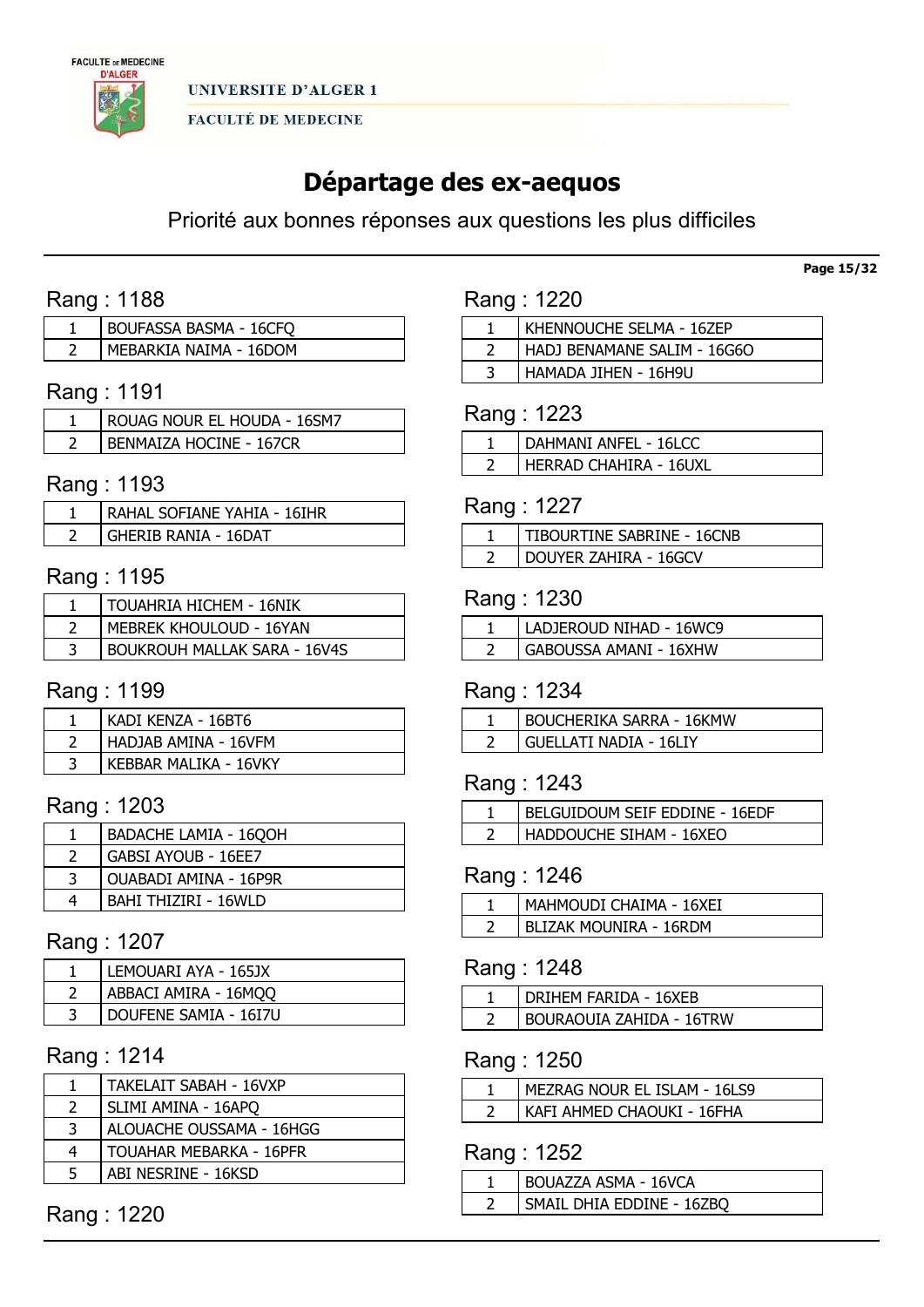

# Départage des ex-aequos

Priorité aux bonnes réponses aux questions les plus difficiles

# Rang : 1254

| MEDAREG NAROU ABDERRAOUF - 16JA5 |
|----------------------------------|
| YAHIOUCHE ROUMAISSA - 16FYO      |

# Rang : 1257

| <b>BOUCHOUCHA CHERIFA - 16AJT</b> |
|-----------------------------------|
| SLIMANI WIDAD - 16017             |

### Rang : 1262

| <b>HABHOUB KATIA - 16WSM</b> |
|------------------------------|
| AIDOUNI DJIHAD - 16PWZ       |

# Rang : 1264

| KAHLA DALILA - 16AIM          |
|-------------------------------|
| <b>BOUDELAL SOMIA - 16FCZ</b> |
| CHELLOUK RAIHANE - 16DAY      |

# Rang : 1267

| ZEKRI MALIKA - 16RU9         |
|------------------------------|
| <b>BOUHIRED ASMA - 160TR</b> |

# Rang : 1269

| <b>BERKANI HESNA - 16BPR</b> |
|------------------------------|
| <b>BOUDRAA SOUAD - 16FO3</b> |
| KHOUDOUR YAHIA - 16UHH       |

### Rang : 1272

| BELLATRECHE LOUBNA - 16VHR |
|----------------------------|
| MELOUAH KHADIDJA - 167NH   |

### Rang : 1276

| HASSAD BOUCHRA - 16KHN      |
|-----------------------------|
| HERNOUF OUM ELKHEIR - 1611K |

### Rang : 1278

| HAMDOUCHE MOHAMED LAMINE - 16RGK |
|----------------------------------|
| FATMI ASMA - 16DPE               |
| HAOUCHINE ZOHRA - 16XSK          |

# Rang : 1281

| Rang: 1281 |  |
|------------|--|
|            |  |

| BENNABI NAWEL - 16UQV             |
|-----------------------------------|
| ACHOUR ZINEB - 169FW              |
| <b>BOUHMADOUCHE IKRAM - 16B8G</b> |
|                                   |

### Rang : 1285

| AMROUCHE NESRINE - 16CSS      |
|-------------------------------|
| MAAMERIA AYA - 16MHK          |
| <b>BELMEDREK WAFA - 16WEX</b> |

### Rang : 1290

| MAHAMDI SAADIA - 16A2N         |
|--------------------------------|
| <b>BENABDI HAITHEM - 16LKV</b> |
|                                |

### Rang : 1292

|   | ZENATI NABILA - 16XBK    |
|---|--------------------------|
|   | AZZEDDINE FAIZA - 16SFR  |
| ₹ | HASNAOUI MERIEM - 169YQ  |
| 4 | AHMED ZAID RAFIQ - 16SAF |

### Rang : 1296

|   | MANADI MOHAMED LAMINE - 16VZM |
|---|-------------------------------|
|   | HAOUA KAOUTAR - 16LNY         |
| 3 | CHEBIRA MERIEM - 16GMI        |
| 4 | BOUNAMES SAMIRA - 162ZP       |

# Rang : 1300

| LAIB KAISSE - 16FMU            |
|--------------------------------|
| AMAROUAYACHE AMINA - 16PB0     |
| <b>BISKRI RADOUENE - 16AYY</b> |
| DJENNAD NESRINE HABIBA - 16YLG |
| AKHROUF IKRAM - 16GZG          |
| <b>OUSLIMANE AMEL - 16UGW</b>  |
| ATRIH WISSAM - 16EKH           |
| BRIKLI SOUMIA - 16UN0          |
|                                |

### Rang : 1311

| AMMARI IKRAM - 16X7S              |
|-----------------------------------|
| BOUKAHIL MOHAMED EL KAMEL - 16CMN |

# Rang : 1316

#### Page 16/32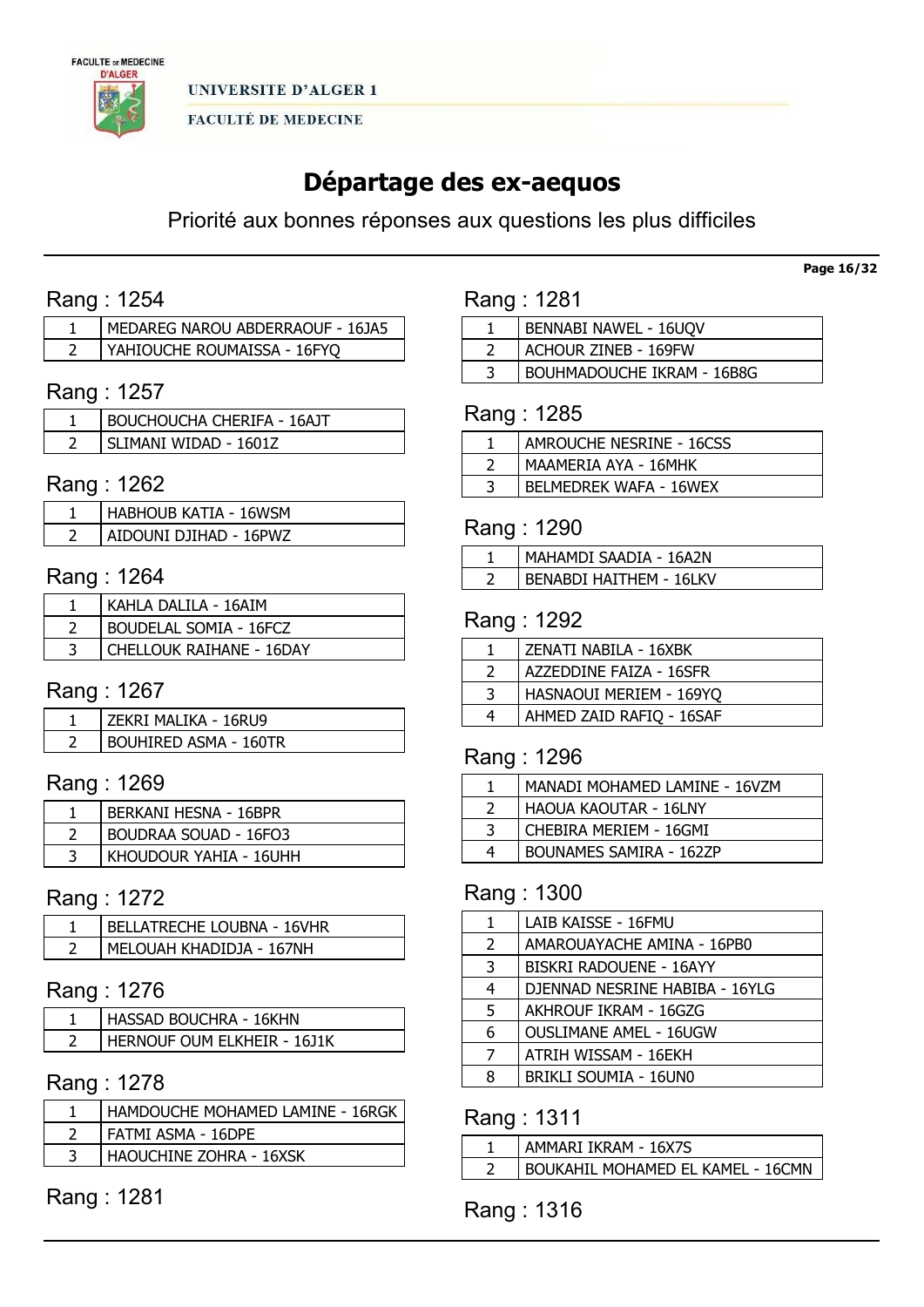

# Départage des ex-aequos

Priorité aux bonnes réponses aux questions les plus difficiles

# Rang : 1316

| MILOUDI MOUNA - 16CAG         |
|-------------------------------|
| MEFROUCHE SAFA NADJAH - 16EUS |
| ZAIDI SABRINA - 16LEW         |
| AIT MOKHTAR LYNDA - 16NNH     |

# Rang : 1320

| MESSAOUDENE ANYA YASMINE - 1603S |
|----------------------------------|
| LAKHLEF SARRA - 16ATK            |
| <b>HOUAMED FARES - 16IS5</b>     |

# Rang : 1325

| ASSAS CHOUAIB ABD ASSAMIE - 16ERQ |
|-----------------------------------|
| KERBAA MAROUA SALSABIL - 16HWL    |
| KHELFA CELIA - 16UFP              |

### Rang : 1329

| GHALBI BADIS - 166LW              |
|-----------------------------------|
| AZZOUZ ILIES NADJIB ALLAH - 16SER |

# Rang : 1332

| MOUZAI ZOUINA - 16GQQ      |
|----------------------------|
| <b>BACHI NAWEL - 16GL6</b> |

# Rang : 1334

| HAFIANE ASMA - 16G2L            |
|---------------------------------|
| <b>BELLATACHE AHLEM - 16KTO</b> |
| DOUMI HASSIBA - 16JWY           |
| ABDELHAMID SIHEM - 16H4D        |

### Rang : 1349

| GUENANE AZZEDDINE - 1605T      |
|--------------------------------|
| CHETOUANE NOUR ELHOUDA - 16YWY |

# Rang : 1352

| JBEIDI SAMIA - 16PBJ  |
|-----------------------|
| DERBAL MERIEM - 16YOI |

### Rang : 1358

| ABDOUCHE HADJER - 160LU |                      |
|-------------------------|----------------------|
|                         |                      |
|                         | KHAOUS SOUAD - 16ZH4 |

Rang : 1358

| Rang: 1361 |  |  |
|------------|--|--|
|------------|--|--|

| NEZZAR ILHAM - 166PM   |
|------------------------|
| KEBIECHE RANDA - 164WM |

### Rang : 1363

| ' HEDDAR ASMA - 16BP1      |
|----------------------------|
| ZOUAOU ABDELBASSIR - 16HPS |

### Rang : 1365

| REZKI NOUR EL IMANE - 16LV9     |
|---------------------------------|
| LAZZI KHEIREDDINE HAMZA - 1639F |

# Rang : 1369

| MAIRECHE LYNDA FERIAL - 168CZ |
|-------------------------------|
| GHEZAL IMANE - 16ZLW          |

### Rang : 1371

| BOURAOUI SOUMAYA - 1621Y |
|--------------------------|
| BOUDJEMA SARAH - 16WTY   |

# Rang : 1373

| KHODJA AMINA - 16GQP             |
|----------------------------------|
| SID AHMED BOUCHRA MERIEM - 162NO |

# Rang : 1375

| MESLEM LOTFI - 16DJK             |
|----------------------------------|
| DRIHEM IMANE - 16KYS             |
| ZEGHBACHE ZAKARIA KAMAR EDDINE - |
| FI AYOUR - 16VCS                 |
|                                  |

### Rang : 1379

| CIRA LEILA IKRAM - 16V69   |
|----------------------------|
| TORCHI TAHA YACINE - 168DG |

# Rang : 1381

| RIHANI ASSIA - 16IRF             |
|----------------------------------|
| BENMERIEM ABDELKADIR - 16QZG     |
| <b>BOUCHELOUKH SAMAH - 1608S</b> |

Page 17/32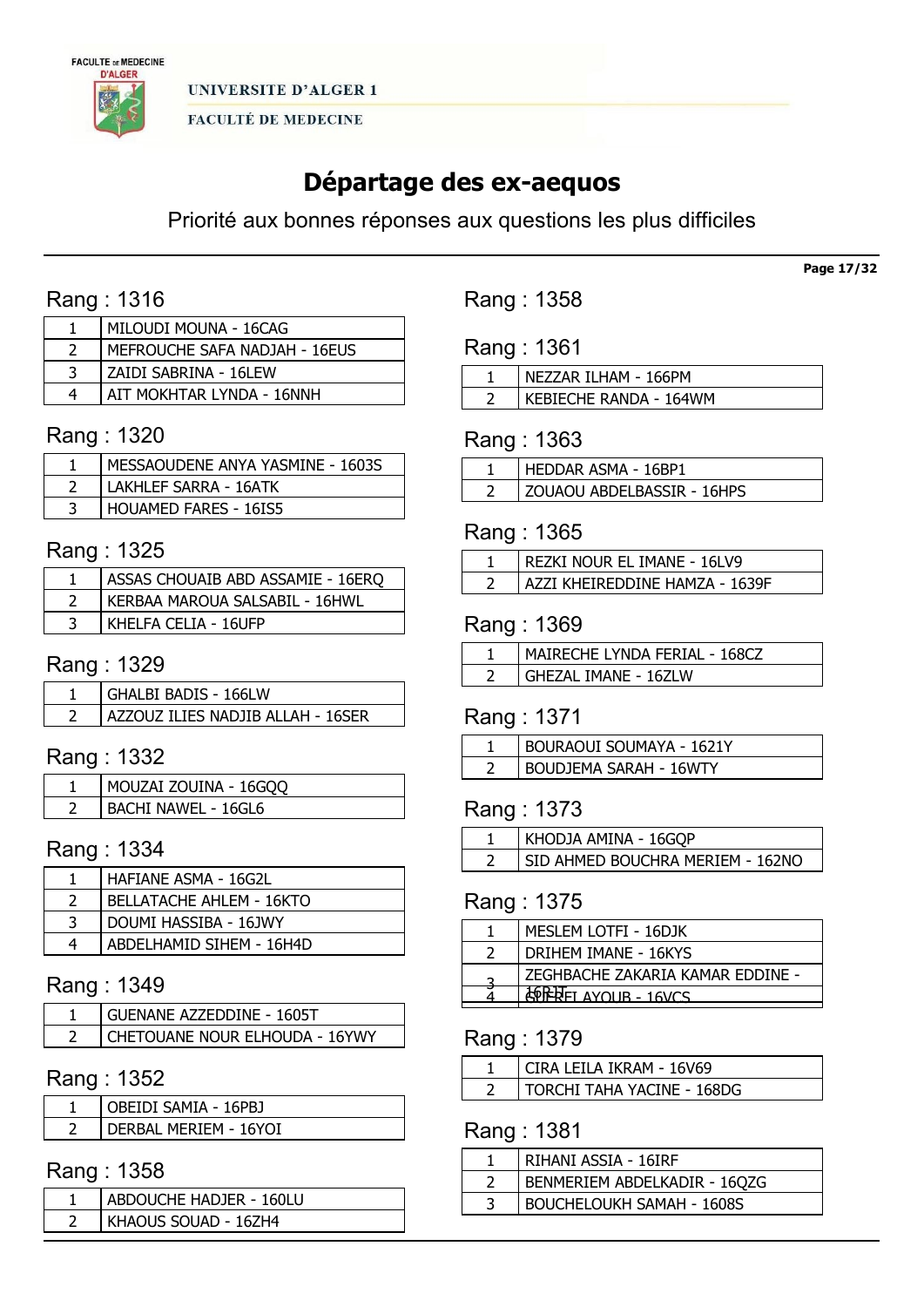

# Départage des ex-aequos

Priorité aux bonnes réponses aux questions les plus difficiles

# Rang : 1381

|   | ABID ALMAS - 16POB        |
|---|---------------------------|
|   | MECHRI TAKIEDDINE - 16HX2 |
| Б | ATHMANI CHAIMA - 16RSP    |

### Rang : 1387

| <b>ZIOUANI GONZALEZ TAOUS NORBERTA -</b> |
|------------------------------------------|
| ADGGHANE HOUSSAMEDDINE - 16UVH           |
| ZIOUCHE RADHIA - 16EHV                   |

### Rang : 1392

| FERDJAOUI AMEL - 16849  |
|-------------------------|
| DIEBRI IBTISSAM - 1695Z |

### Rang : 1395

| DIFI ID ZAKARIA - 169F8      |
|------------------------------|
| <b>BAALI KAOUTER - 16C6U</b> |

### Rang : 1397

| <b>BENYAHIA MOUNIRA - 16CLD</b>     |
|-------------------------------------|
| <b>GUERCHOUCHE DJOUIRIA - 16SOZ</b> |

# Rang : 1400

| TOUMI ROUFAIDA - 16WYZ       |
|------------------------------|
| <b>BOUKAKRA HALA - 16ASP</b> |

### Rang : 1403

| MOHAMEDI NAWEL - 163V5 |
|------------------------|
| KAMELI NASSIMA - 16AQB |

# Rang : 1410

| ZEDAM BOUTHAINA - 16UVR          |
|----------------------------------|
| <b>CHERCHALI BOUALEM - 16E2O</b> |

### Rang : 1412

| DELLAGI SABRINE - 16D5D    |
|----------------------------|
| AHMED NACER MERIEM - 16INI |

# Rang : 1415

BOUDJADJA IMENE - 16FO2

### Rang : 1415

HADJ SADOK DJAMEL EDDINE - 16COH

# Rang : 1418

|   | <b>BOUAROUR SARA ASMAA - 160FP</b> |
|---|------------------------------------|
|   | IMEN CHERIET - 16IVM               |
| 3 | DIA OUAFA - 16PHS                  |
|   | TEMALI ROMAISSA - 16I1J            |
|   |                                    |

### Rang : 1422

| CHELGHOUM ASMA - 16XRA |
|------------------------|
| CHAOUCHI NEILA - 16YEA |

### Rang : 1426

| MADOUCHE YASMINE - 16USO        |
|---------------------------------|
| DEGHDAK IMANE BOUTHEYNA - 16DFI |
| TAZIR DJIHED - 16ZK7            |

# Rang : 1429

| OUMGHAR HEBT ELLAH - 16F1L |
|----------------------------|
| FELLAH YASSAMINE - 16CQR   |

## Rang : 1437

| FADLA SAIF EDDINE - 16UYF         |  |
|-----------------------------------|--|
| ROUANE MOHAMED ABDELHAMID - 16TIV |  |

### Rang : 1440

| AITKACI ANISSA - 16LIZ  |
|-------------------------|
| KENNOUCHE RANDA - 16E4H |

# Rang : 1444

| BOUTERAA TAKIEDDINE - 165TF     |
|---------------------------------|
| KHALFAOUI NOUR ELYAKINE - 16VEU |

# Rang : 1447

| ZENINA ABDELKODDOUS - 16GFY |
|-----------------------------|
| LAISSAOUI RAMZI - 16ATP     |
| NACER KHAOULA - 164DU       |

Page 18/32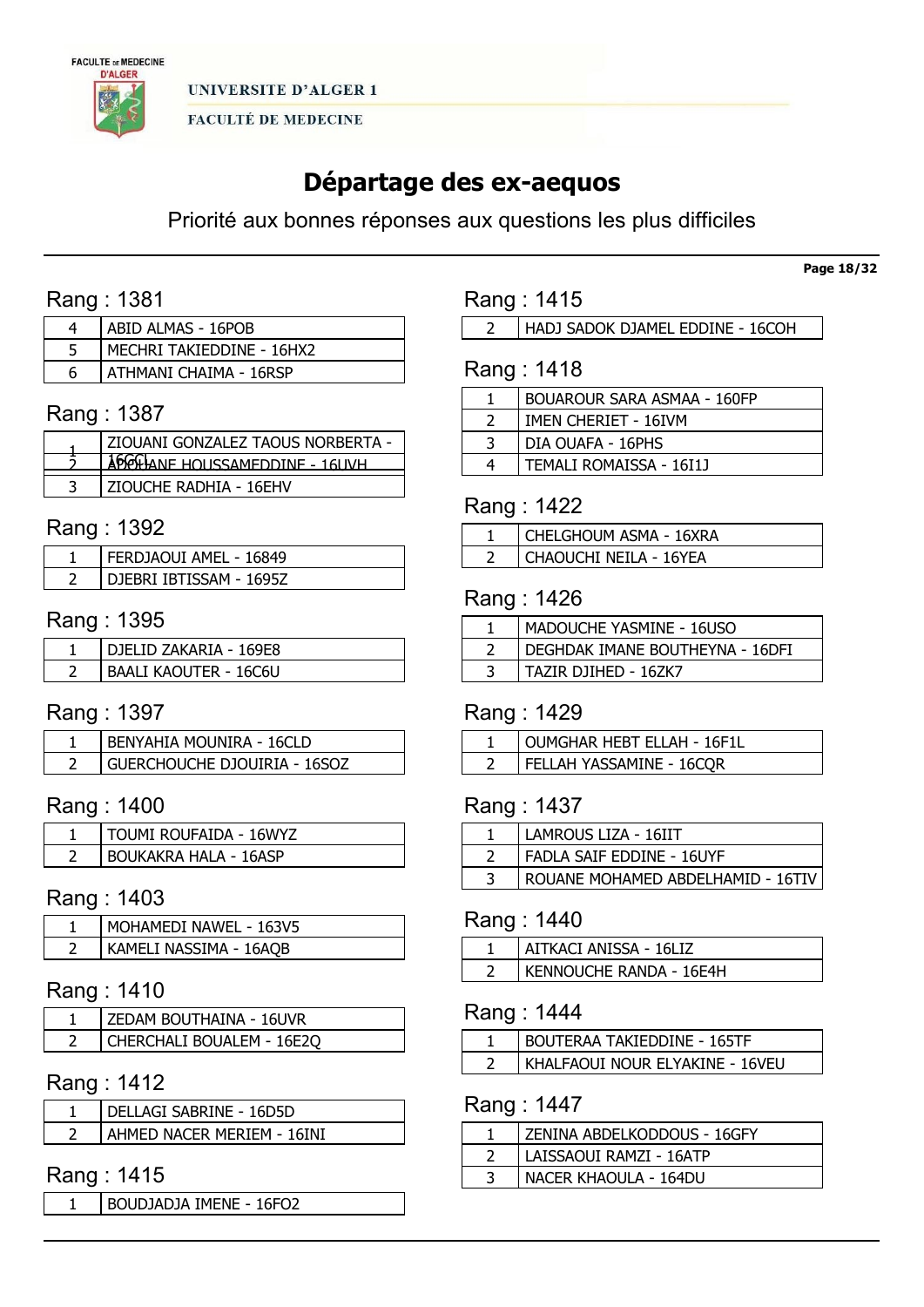

# Départage des ex-aequos

Priorité aux bonnes réponses aux questions les plus difficiles

# Rang : 1450

| ZERGAOUI TARIK - 16H9Z        |
|-------------------------------|
| <b>BOUBETRA ZINEB - 166WN</b> |
| MERABET SARRA - 16ECC         |

# Rang : 1453

| KENNOUCHE CHEIMA - 16EZI |
|--------------------------|
| DIEBIL MAROUA - 1642F    |

# Rang : 1455

| SIFOUANE IMENE - 161WS |
|------------------------|
| MIDOUNA FATIHA - 16VWM |

### Rang : 1457

| <b>BOUROUBA RACHA - 16HL2</b>   |
|---------------------------------|
| ALGAAMI HESHAM ABDULLAH SALEM - |
| <b>EOPPANI ASSIA - 160SC</b>    |
|                                 |

# Rang : 1461

| CHAOUCH OUMAIMA - 16LJE |
|-------------------------|
| NAILI WIDAD - 16DK8     |

## Rang : 1463

| <b>BOUDEBIA SOURIYA - 1671L</b> |
|---------------------------------|
| LOUAM ROUFEIDA - 16T1Q          |
| BOUKHEDENNA AMINA - 16VNE       |

### Rang : 1466

| 1.            | <b>BEN TOUMI KHOULOUD - 16AWB</b>       |
|---------------|-----------------------------------------|
| $\mathcal{L}$ | <b>BOUDELAL NOURELHOUDA - 169NJ</b>     |
| 3             | <b>BOUHELALI MOHAMED SEGHIR - 16LNG</b> |
| 4             | MAIZA HADIL - 16DHW                     |
| 5             | BELGACEM INTISSAR - 16JEZ               |
| 6             | <b>GOUDJILI RYADH - 16GME</b>           |
|               |                                         |

# Rang : 1472

|  | BENGHIA KHADIDJA - 16NKD |
|--|--------------------------|
|  | SAHBI AMINA - 168LB      |

### Rang : 1474

1 | ABOURA HADJER - 16FH0

Rang : 1474

| <b>BENAMAR RYM - 16RWD</b> |  |
|----------------------------|--|
|----------------------------|--|

# Rang : 1479

| MELLOUK HAYAT - 16OPR |
|-----------------------|
| KHIAL AMEL - 16WIE    |
| CHABANE FATMA - 16UUQ |
|                       |

### Rang : 1483

|   | <b>HAKEM ASSIA - 16RME</b> |
|---|----------------------------|
| 2 | KADRI AMINA - 16TOC        |
| 3 | BELFERROUM YASMINE - 16TNK |
| 4 | OGBI AMIRA - 16I23         |
| 5 | DJEMAI MOUNIA - 16STY      |

### Rang : 1491

|   | SAMAI SABRINA - 16ZGD     |
|---|---------------------------|
|   | HASNIOU IBTISSAME - 16TTZ |
| 3 | BELAGROUZ IMANE - 16JHY   |
| 4 | LEGHREIB IMENE - 160WI    |

# Rang : 1496

| KHELLAF SELMA - 16N0P  |
|------------------------|
| LAIB CHADIA - 161KZ    |
| BAAZIZ NESRINE - 162CJ |

# Rang : 1499

|   | ZENATI KAOUTHAR - 16OLQ |
|---|-------------------------|
|   | KHALED MERIEM - 16PKI   |
| 3 | BOUDJANA HOUDA - 16UBU  |
| 4 | MEHERHERA AFAF - 160RH  |

# Rang : 1503

| HAOUED MOUISSA HAFSA - 16YBJ |
|------------------------------|
| HAFS ATIKA - 16WIY           |
| HAMZA SIHAM - 1659F          |

# Rang : 1509

| BELDJILALI WASSILA - 16R3A   |
|------------------------------|
| ABDELLI FATIMA ZOHRA - 16HPH |
| ZITOUN MERIEM - 16KFO        |

#### Page 19/32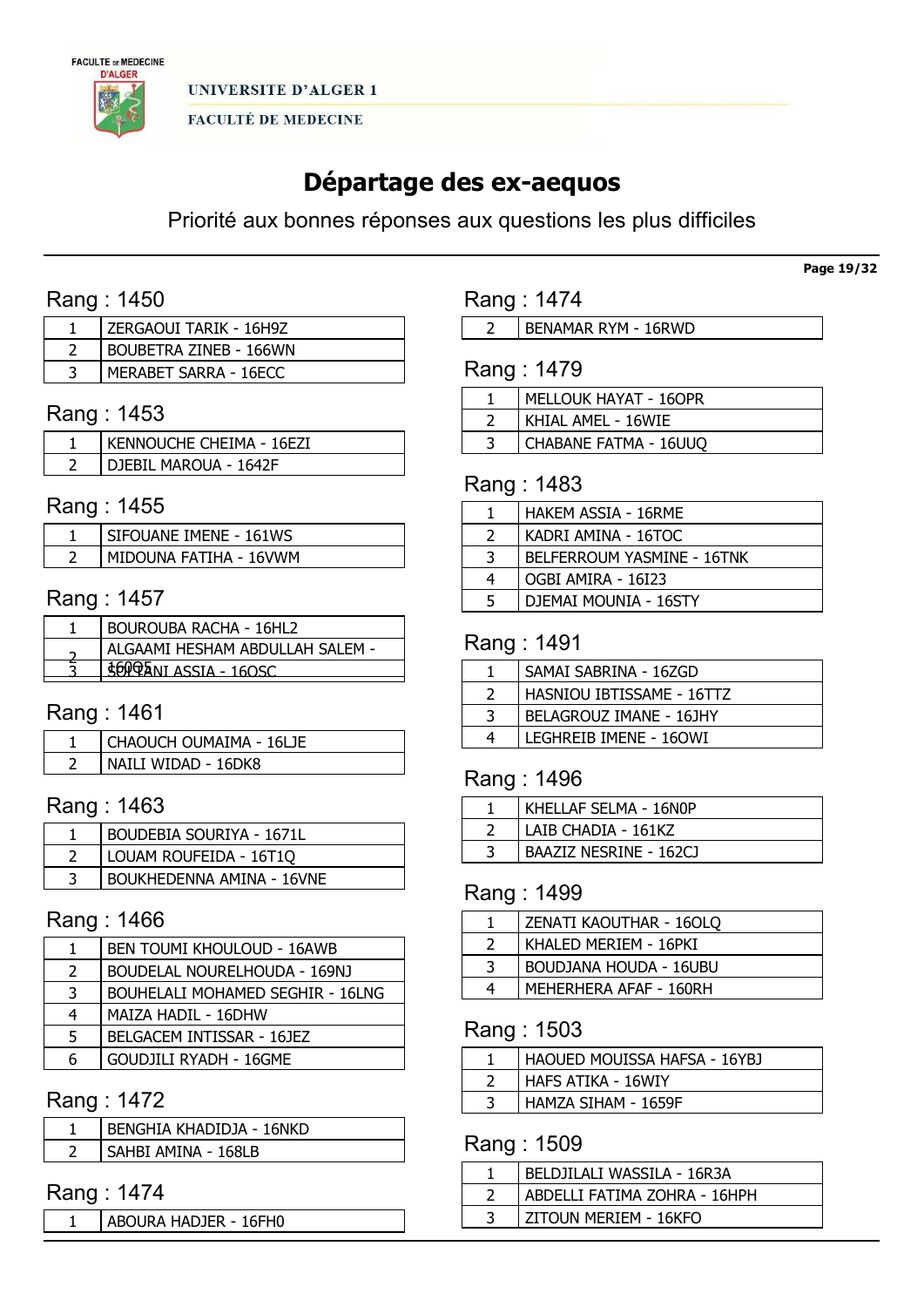

# Départage des ex-aequos

Priorité aux bonnes réponses aux questions les plus difficiles

# Rang : 1509

### Rang : 1516

| FERRADJI SALIM ATMANE - 16YW8 |
|-------------------------------|
| KHODJA HADJER - 16YHG         |

# Rang : 1521

| ABDI CHAHINEZ - 164SK   |
|-------------------------|
| HANNANE CHAIMAA - 16SBB |

### Rang : 1524

|    | BOUKERCHE IMANE - 167DV |
|----|-------------------------|
|    | MILOUD OUSSAMA - 16B6Q  |
| -3 | AIT KACI LYNDA - 160F2  |
| 4  | ADOUANE HASNA - 16MMM   |

### Rang : 1528

| SAIT ASMA - 16IVD       |
|-------------------------|
| BENBEKHMA IMANE - 16LXG |

# Rang : 1531

| ' BENMAKHLOUF NOUREDDINE - 16WSX |
|----------------------------------|
| KACI KATIA - 16ZY1               |

### Rang : 1533

| MAMI KARIMA - 16PUL  |
|----------------------|
| DAKHA HANADI - 16IAN |

### Rang : 1537

| <b>BEGTACHE FERIEL - 16PYO</b> |
|--------------------------------|
| ' SENADJ ASMA - 16PGM          |

# Rang : 1541

|   | KHIAT ASMA - 16CUP               |
|---|----------------------------------|
|   | AIT MANSOUR HOUDA - 16OLW        |
|   | <b>BOUKHERIS NARIMEN - 16PKW</b> |
| 4 | BELMERABET LAMIA - 16HDI         |
|   |                                  |

### Rang : 1555

BEKKA CHAFIAA - 16D1M

Rang : 1555

2 | BOUTICHE MANAL - 16FHR

| Rang : 1557 |  |  |
|-------------|--|--|
|-------------|--|--|

| l AYEB DOUHA - 16PE0   |
|------------------------|
| YAHIAOUI IKRAM - 1695E |

### Rang : 1559

| MEZENNER AMINE - 16D6Y       |
|------------------------------|
| BENKHALED ABDELGHANI - 16MWG |
| NOURI MONCEF - 16L5F         |

### Rang : 1565

| BEDREDDINE MANEL - 16PF6      |
|-------------------------------|
| <b>GHARBI NESRINE - 167BF</b> |
| GOUIGAH RYM FATTOUM - 16HKQ   |

# Rang : 1568

| BOUALI SALIM ARSSELANE - 1670Q    |
|-----------------------------------|
| <b>BOUCHEKIR KHADIDJA - 16RSN</b> |
| DJEDDOU ILHAM - 16SQ2             |

### Rang : 1571

| ADADOUA IKRAM - 16NW0          |
|--------------------------------|
| <b>BAAZIZ MOUCHIRA - 16D0C</b> |

### Rang : 1573

| ABDELAZIZ WIAM - 16ABY |
|------------------------|
| TIOUCHE LATIFA - 16P3U |

### Rang : 1576

| KHERIF LAMIA - 16YIE |
|----------------------|
| MADI ANIS - 162D7    |

### Rang : 1578

| MEHRIA RANIA - 16B1M  |
|-----------------------|
| i Ghoul Tmene - 16thg |

### Rang : 1581

NADJI IBTISSEM - 16SQW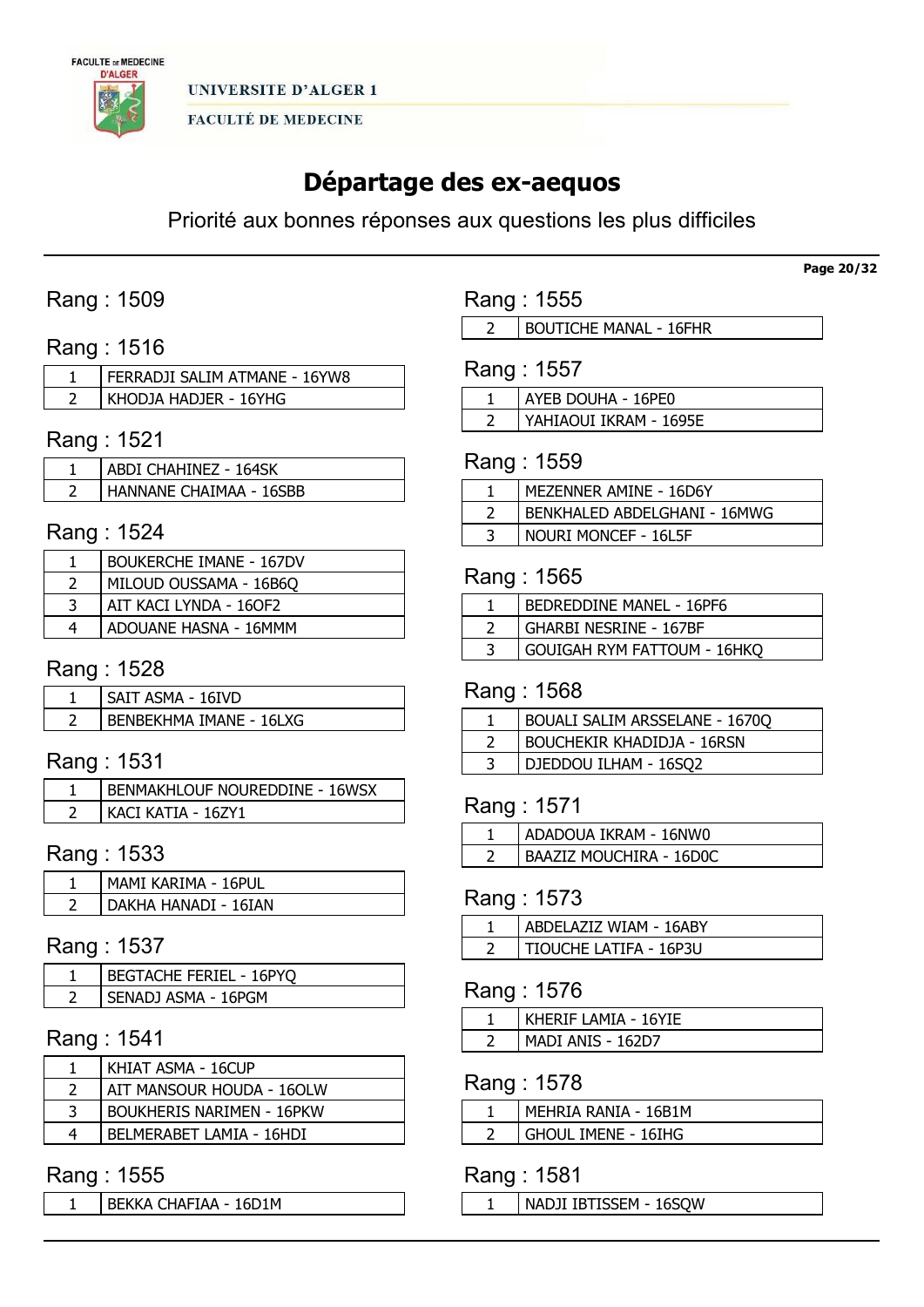

# Départage des ex-aequos

Priorité aux bonnes réponses aux questions les plus difficiles

# Rang : 1581

HACINI AHMED MOHAMMED - 16DDP

# Rang : 1583

| I BENZIADI RACHIDA - 16DOF       |
|----------------------------------|
| CHELALI KELTOUM IBTISSEM - 16827 |

### Rang : 1587

| LEKAMECHE WAFA - 16FKW      |
|-----------------------------|
| <b>CHETTI LAMIS - 16FTE</b> |
| CHEBILI BOUCHRA - 16Z98     |
| SOUICI HADJER - 163MC       |

# Rang : 1591

| KELTHOUN-U169MS 160UN |  |
|-----------------------|--|

# Rang : 1593

| MOULAY BRAHIM HALA - 16NDZ |
|----------------------------|
| SAOUD RIHANA - 16MDC       |

### Rang : 1595

|               | ALBARADAN AMJAD - 168SD       |
|---------------|-------------------------------|
| $\mathcal{L}$ | ABDELLAOUI IMANE - 165BW      |
| 3             | LOUAZANI ABDERRAOUF - 16M8S   |
| 4             | TARAFAT TIZIRI - 16R6Y        |
| 5             | <b>BRAHIMI HANANE - 16G0P</b> |

### Rang : 1601

| <b>CHERIET AOUATEF - 16HWR</b> |
|--------------------------------|
| KANIT FATENE - 1610X           |
| SERAY MOHAMED ABDELHAK - 16ADN |

### Rang : 1604

| ATAMNIA AHLEM - 16NAI        |
|------------------------------|
| <b>BOUSSAHA LINA - 166MO</b> |

# Rang : 1609

| ZITOUNI AMEL - 16YXW    |
|-------------------------|
| CHERIT IBTISSAM - 16FXL |
| BAAZIZ SEDAM - 16MWZ    |

Rang : 1609

Rang : 1612

| HENNI ZOHRA - 16IUO           |
|-------------------------------|
| <b>GUERDOUH RADIA - 161XM</b> |

# Rang : 1614

| DOUAKI AMINA - 164JT   |
|------------------------|
| KHOUDIR HAIZIA - 163DI |

### Rang : 1620

| ALLAOUI WARDA - 16Z0K      |
|----------------------------|
| KHERROUBI KHADIDJA - 16BZ8 |
| SELMANE IMENE - 16FPL      |

### Rang : 1624

|   | SADAOUI OUSSAMA - 16UQR       |
|---|-------------------------------|
|   | <b>BOUTALEB ILHEM - 16R0Y</b> |
| 3 | MEDDOUR RACHEL - 16GBG        |
| 4 | MESROUA ILHEM - 166SW         |

### Rang : 1630

| MESDOUI SELMA - 1603X |
|-----------------------|
| NACERI KARIM - 16UKI  |

# Rang : 1633

| l DELLAH SALIHA - 1603X          |
|----------------------------------|
| <b>BENCHEIKH FAIROUZ - 16XQR</b> |

# Rang : 1635

|   | GHANAI DJIHANE - 16ZV6     |
|---|----------------------------|
|   | <b>BEHAT HOUDA - 16AUH</b> |
|   | ALIOUA AMIRA - 16YNS       |
| 4 | TOUM HANANE - 16YSX        |

# Rang : 1639

| MAHDJOUBI ABDEL MOUNAAM - 16HHB |
|---------------------------------|
| CHERIFI MANEL - 16L2B           |

Rang : 1642

Page 21/32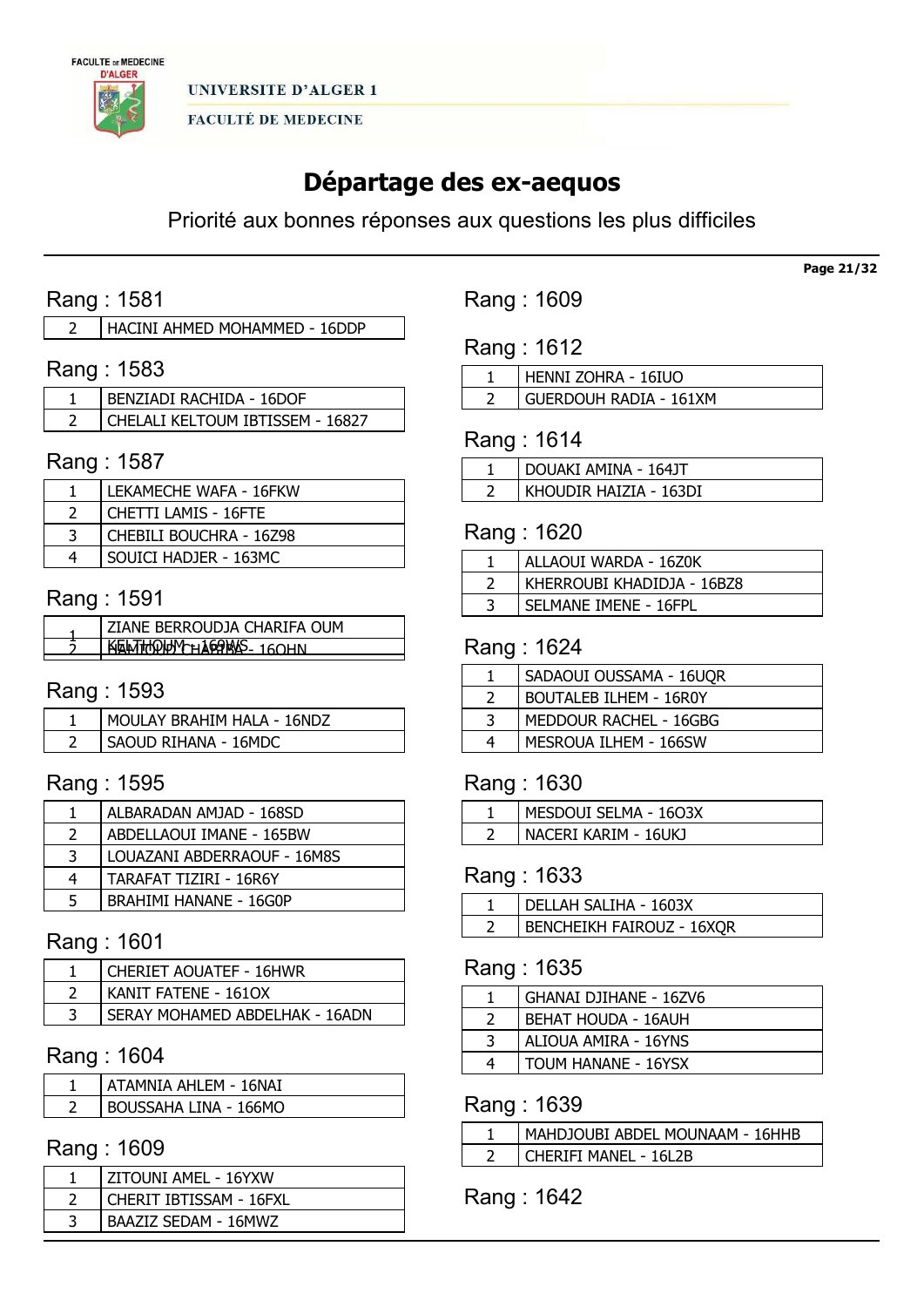

# Départage des ex-aequos

Priorité aux bonnes réponses aux questions les plus difficiles

# Rang : 1642

| CHERAITIA KENZA - 16W8G |
|-------------------------|
| ATTARI NIHAD - 168L3    |

### Rang : 1647

| TALEB WALID - 16CXP           |
|-------------------------------|
| BENRAYA KHAOULA - 16Q5M       |
| ZIZINE AHLEM - 16OKQ          |
| <b>MOUZAOUI CYLIA - 16OVE</b> |

### Rang : 1652

| MESROUR HADJER - 16VYY |
|------------------------|
| TAMNI WISSFM - 161II   |

### Rang : 1657

| <b>MAATI MOUNIRA - 16ED3</b> |
|------------------------------|
| <b>GHELIEM BESMA - 16NLI</b> |

# Rang : 1659

| BERRAMDANE ISMAHANE - 16DSD |
|-----------------------------|
| <b>BAK IMENE - 16PDA</b>    |

# Rang : 1661

| <b>BOUMERTA MOUNIB - 16IVA</b> |
|--------------------------------|
| _AMAMRIA SELMA - 16LTY         |

### Rang : 1664

| HAMMOUDI HAMZA ABDELDJALIL - 16CPU |
|------------------------------------|
| <b>BENGHALEM RIHAB - 16VOV</b>     |

### Rang : 1666

| MAMMAR GUERMECHE AMINA - 16MT4 |
|--------------------------------|
| Koudri Sabrina - 16Hui         |

# Rang : 1672

| <sup>1</sup> DOUDOU MERIEM ROMAISSA - 16G09 |
|---------------------------------------------|
| BOUDINA DJIHAD - 16VYP                      |

# Rang : 1676

MIHOUBI DRISS - 16GP0

Rang : 1676

DJILANI IBRAHIM - 16G6B

Rang : 1680

| GUERMAZ AMEL - 16FZI    |
|-------------------------|
| HAMOUDA NASSIMA - 169AF |

### Rang : 1682

| ADJROUD MOHAMED - 16CTI   |
|---------------------------|
| HADJAZ FATMA AMEL - 16JZ9 |

### Rang : 1685

| KHEMIS YACINE - 16XIO  |
|------------------------|
| MEDDOUR LINDA - 16CZV  |
| HADJIRA SOUMIA - 16YIL |
| AITBAZIZ SARRA - 16AJ0 |

# Rang : 1692

| DJOUMAD AMEL - 16IGL |
|----------------------|
| ZEROUG FAZIL - 16HNE |

# Rang : 1695

| BOUROUINA AMINA - 16E6V   |
|---------------------------|
| HOCINI HADJER - 16LDO     |
| <b>GRINE MAHA - 16JWE</b> |

### Rang : 1698

| AGGAD TINHINENE - 16D17   |
|---------------------------|
| HADJIEDJ WISSAME - 16M5Y  |
| SELLOUM NOUSSEIBA - 16VCO |

# Rang : 1701

| LATAMENE AMINA - 16HEX             |
|------------------------------------|
| DJIDEL DJIHED BENT ELHOUDA - 16JWH |
| KHELALFA RIMA - 16UVJ              |

### Rang : 1704

|   | ACHOUCHE DHIHIA - 16LCJ           |
|---|-----------------------------------|
|   | BOUZERZOUR CHEMS EL HOUDA - 16C54 |
|   | ZEGHLACHE RAMZI AMARA - 168ZJ     |
| 4 | KAHALA SALEH - 16JSZ              |

Page 22/32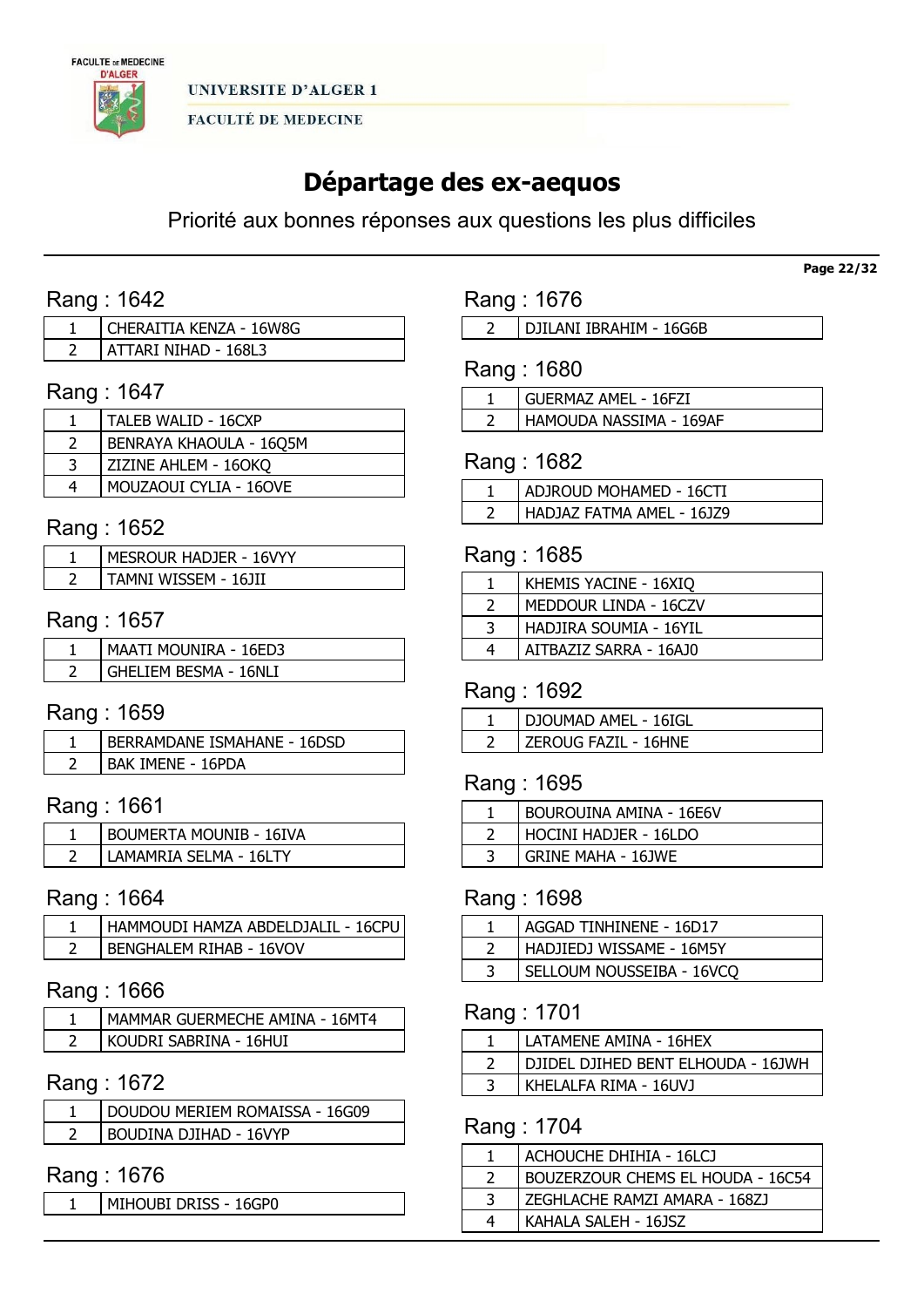

# Départage des ex-aequos

Priorité aux bonnes réponses aux questions les plus difficiles

# Rang : 1704

| tsourt sthem - 16W7G    |
|-------------------------|
| DIEBROUNI LYNDA - 16HDR |

# Rang : 1710

| BENSAADA HANA - 16854          |
|--------------------------------|
| <b>BOUGUEZINE HANI - 168CF</b> |
| HAMDI MOUHYEDDINE - 16POC      |

# Rang : 1715

| <b>GACEM IKRAM - 16VSC</b> |
|----------------------------|
| ALLAOUA AMINA - 163KT      |

### Rang : 1717

|               | ROUHA NAIMA - 16FOA               |
|---------------|-----------------------------------|
| $\mathcal{L}$ | TABET SAFIA - 16MZB               |
| 3             | SAHRAOUI DOUNIA MESSAOUDA - 16PDO |
| 4             | MILIANI FATIMA ZAHRA - 16DUM      |
| 5             | DJERMANE BOUTHAINA - 16NOB        |
| 6             | BELLAGHMA SARA - 16XMX            |

# Rang : 1723

| AISSI SAIDA - 16POL          |
|------------------------------|
| MENHANE FATIMA ZOHRA - 163MB |

#### Rang : 1725

| LOUZANI KHADIDJA - 16JSV |
|--------------------------|
| KAZOULA DALILA - 162CE   |
| EL KERIA FATIMA - 16ORF  |

# Rang : 1733

| ' AMRAOUI FATENE - 16R1D   |
|----------------------------|
| DEBBAH FATIM ZOHRA - 16DLN |

# Rang : 1735

| ALTANE MERTEM - 162M7    |
|--------------------------|
| BENDJEBEL HICHAM - 16W0C |

### Rang : 1737

| GHERIB ILHEME - 164JO        |
|------------------------------|
| BOUSSADI ALLA EDDINE - 16ZHM |
|                              |

# Rang : 1737

MAHMOUDI SIHAM - 16U7G

# Rang : 1742

| DJADI OUARDA - 16AN4 |
|----------------------|
| SI HADI ADEL - 16JYO |

### Rang : 1746

| BELYAMNA RAOUNAK - 16S4X  |
|---------------------------|
| DJENNAOUI NEIROUZ - 16P20 |

# Rang : 1751

| ABDELGUERFI ZAHRA MELISSA - 163YJ |
|-----------------------------------|
| OUADAH IMENE SARAH - 1650E        |

### Rang : 1756

| MOUBAREK ANFEL - 16THM      |
|-----------------------------|
| LANANI ABDERRAHMANE - 16URI |

### Rang : 1761

|   | <b>HASSOUNA TAREK - 16WIB</b> |
|---|-------------------------------|
| ∼ | MIDOUN ALI - 16BJN            |

### Rang : 1763

| DJOUHAR IMEN - 16VYE   |
|------------------------|
| ASSAOUS HADJER - 16NDA |

### Rang : 1765

| ' MERABTI ALI - 161NF    |
|--------------------------|
| SAMI NOURELHOUDA - 16HGJ |

### Rang : 1768

| KEZZOULA NOUREHAN - 16CGC |
|---------------------------|
| DJOULAH RANIA - 16CVD     |

### Rang : 1770

| ABDALLAH SAMIR - 16JY1          |
|---------------------------------|
| MOHAMED BOUTEBEN RAYANE - 160UJ |
| MAKHLOUFI SELMA - 16JOQ         |

#### Page 23/32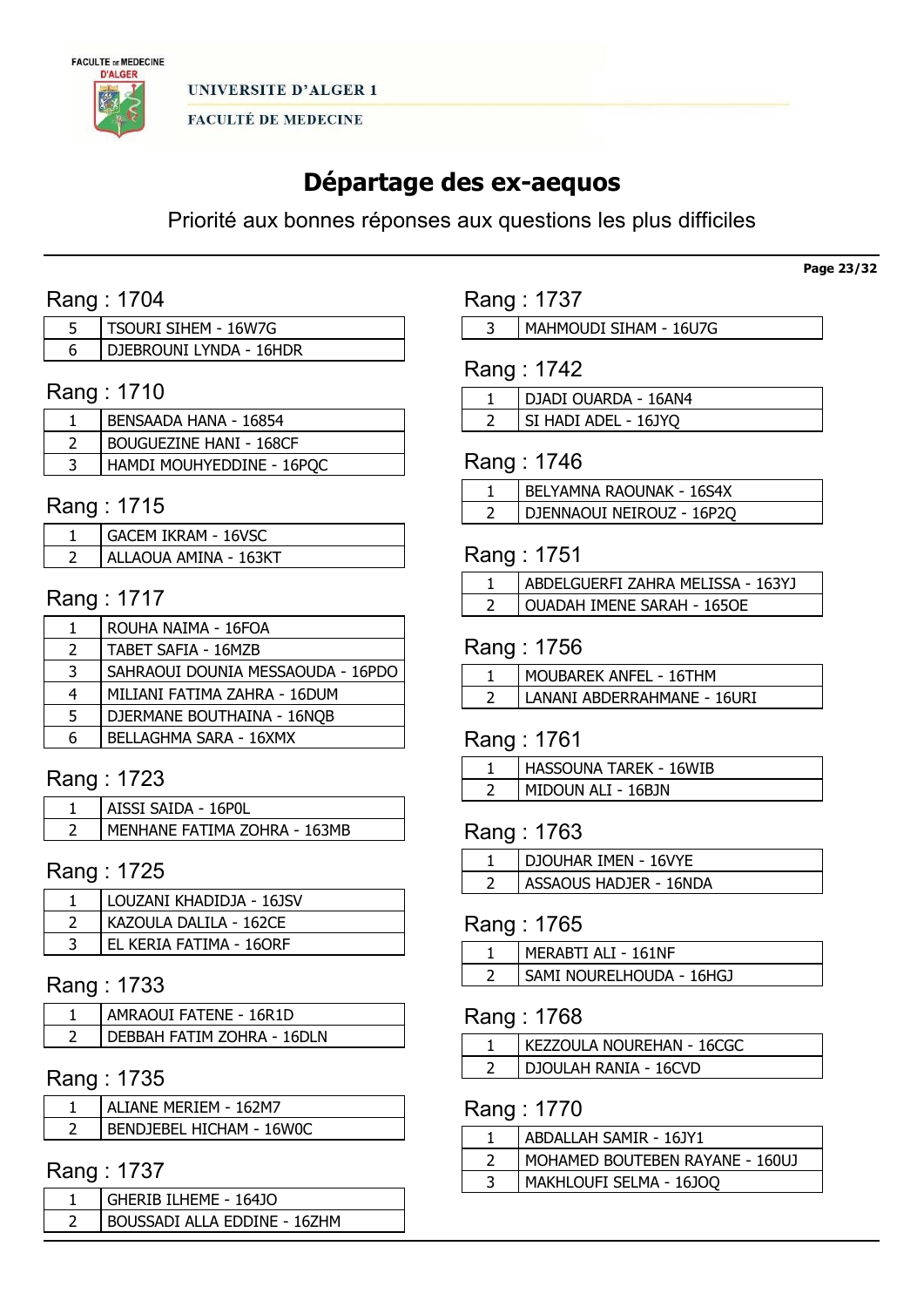

# Départage des ex-aequos

Priorité aux bonnes réponses aux questions les plus difficiles

# Rang : 1776

| HAOUAM ABDERRAHMEN - 16RHN |
|----------------------------|
| ABDOU SABRINA - 16FXA      |
| ZEHER ILHEM - 16V8C        |

# Rang : 1779

|               | <b>CHAREF YACINE - 16XFV</b>     |
|---------------|----------------------------------|
| $\mathcal{P}$ | SABOUR HOUSSEM EDDINE - 16WGV    |
| 3             | <b>GUERBI DEHIA - 16AKS</b>      |
| 4             | HABOUSSI RAZIKA - 16MFU          |
| 5             | OURAHMANE MOHAMMED OUALI - 16MPD |
| 6             | MEDJOUBI ABDERRAHMANE - 16DPB    |

### Rang : 1786

| OUCHENE ROMAISSA - 16MXN |
|--------------------------|
| EL AMRANI SARA - 1608S   |

### Rang : 1789

| KHENCHOUR SELSSABIL - 16FEF  |
|------------------------------|
| SABRI MARAME SABRINE - 16COO |

# Rang : 1792

|   | <b>BAOUIA AMINA - 163YK</b> |
|---|-----------------------------|
|   | HAMIDANI IMANE - 16CMV      |
|   | <b>OUDIR NORA - 161RH</b>   |
| 4 | MEHENNI HANANE - 160SN      |

### Rang : 1796

| HATTAB HOUDA - 16ZHB      |
|---------------------------|
| ZAIBAK MADJDA - 162PB     |
| LIAOURACI ISMAHAN - 16TPG |

# Rang : 1799

| SENOUCI ABIR - 16MMR             |
|----------------------------------|
| <b>BOUHACIDA CHAOUKI - 16L3D</b> |
| <b>BENHAMZA MERIEM - 16AKC</b>   |

### Rang : 1802

| HAMMA DHIKRA NOUR EL YAKINE - |  |
|-------------------------------|--|
| 16QQQQ MARWA - 16VTZ          |  |
|                               |  |
| LAMIRI ELHACENE - 16CWB       |  |

Rang : 1802

# Rang : 1807

|   | <b>BOULOUDENE WIDAD - 16KLA</b> |
|---|---------------------------------|
|   | ZERIBI SALSABIL - 165OG         |
| 3 | TAIB NADIA HANADI - 16AHN       |
|   | MEHENNAOUI YASMINE - 16EU6      |
|   |                                 |

### Rang : 1811

| <b>BELABED ABDERRAHMANE - 16GG7</b> |
|-------------------------------------|
| I HADJIMI SABRINE - 16JBN           |
| HADDAD HOURIA - 16NUU               |

### Rang : 1815

| KERROUM RYM - 16U8F |
|---------------------|
| BAHRI AICHA - 16II7 |

# Rang : 1820

|               | DRIA FATIMA ZOHRA - 16U33            |
|---------------|--------------------------------------|
| $\mathcal{L}$ | BEN MOHAMED NOUR EL IMANE - 16CSL    |
| 3             | <b>BOUSEKKINE ABDERRAHIM - 16ESE</b> |
| 4             | BOUALI NADIA - 16SUK                 |
| 5             | HAMDACHE AMIRA - 16NHD               |
|               |                                      |

# Rang : 1825

| CHEBOUAT MOSSAB - 16W8T<br>HAMZA KAMEL - 162YQ<br>3<br>MESSADI MERIEM - 16RMK<br>4 | BEZZIOU LAKHDARI - 16FWE |
|------------------------------------------------------------------------------------|--------------------------|
|                                                                                    |                          |
|                                                                                    |                          |
|                                                                                    |                          |

### Rang : 1830

| <sup>1</sup> DERMOUCHE ROUMAISSA - 16FFO |
|------------------------------------------|
| MAMMAR CHAOUCH CELIA - 16POG             |

### Rang : 1833

| HAMADENE NAHLA - 16XHT       |
|------------------------------|
| BOUMENIKHRA MOHAMED KHALIL - |
| 1WONDER ITNT∆ - 16N7E        |
|                              |

### Rang : 1839

LAOUARI KATIA - 16IQG

Page 24/32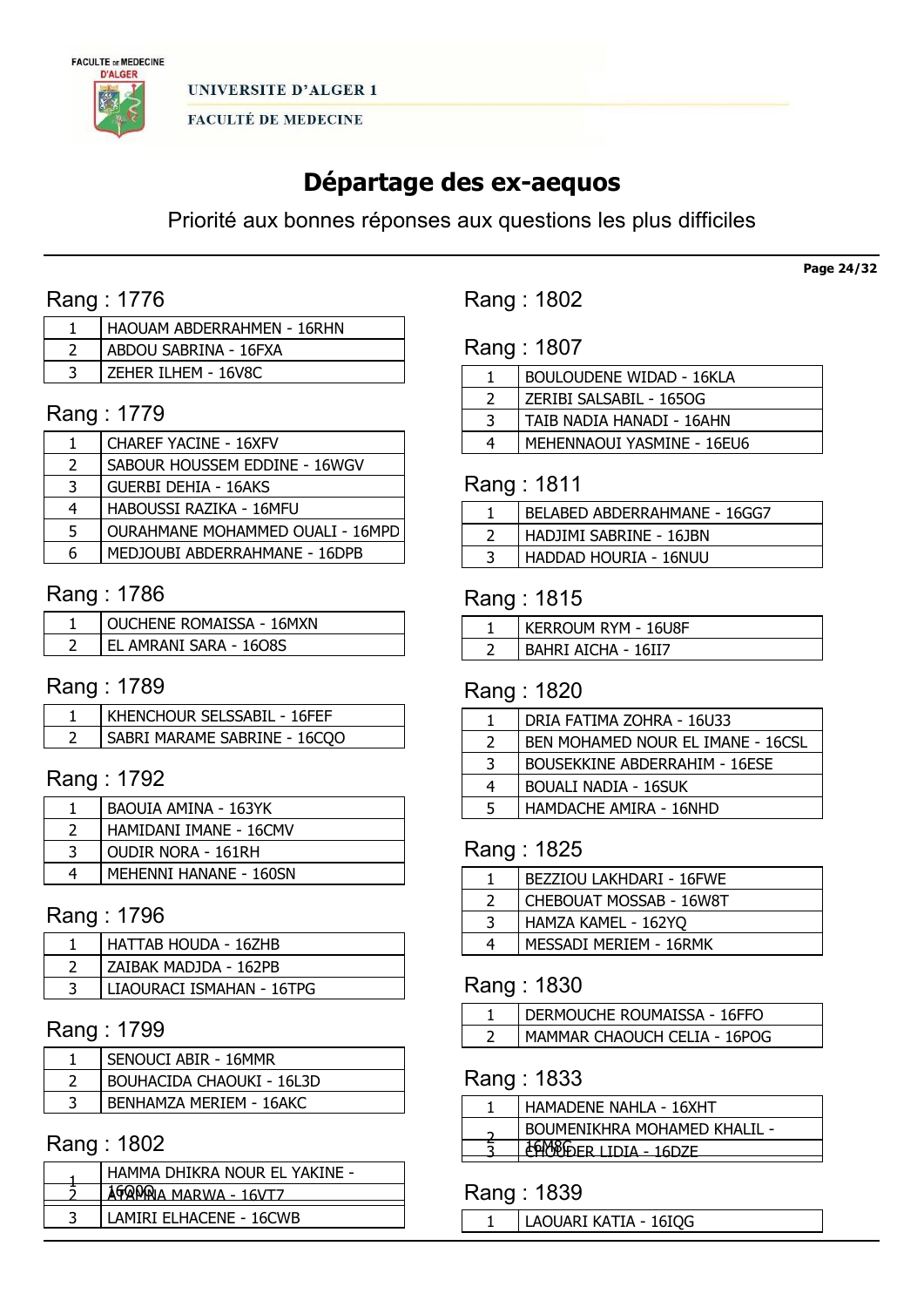

# Départage des ex-aequos

Priorité aux bonnes réponses aux questions les plus difficiles

# Rang : 1839

| MOUSSAOUI OUASSILA - 16UJB |  |
|----------------------------|--|
|                            |  |

# Rang : 1842

| BENHAMMADI WAFIDA - 16XR3 |
|---------------------------|
| GUERMI IMENE - 16MQA      |

### Rang : 1844

| DJOUDI KARIMA - 166Z2 |
|-----------------------|
| HALLACI RANDA - 16BIG |

# Rang : 1852

| REZZOUG RYMA CAMELIA - 16PWJ |
|------------------------------|
| BOUDJADJA AICHA - 166CS      |

### Rang : 1864

| LAHLOU LOTFI - 16AUZ            |
|---------------------------------|
| <b>BENAMEUR NESRINE - 16DVR</b> |
| KHELIF RIANE - 16BIJ            |

# Rang : 1867

|                | SELLAOUI HOUSSEM EDDINE - 167L1                  |
|----------------|--------------------------------------------------|
|                | <b>BELGHEROUAT IMAD - 16BHA</b>                  |
| $\overline{3}$ | <b>BOUALILI FATIMA ZAHRA NESRINE -</b><br>160 JK |
|                | Rang: 1871                                       |

| GHEMMALI NEDJOUA - 1605N |
|--------------------------|
| MEGHERBI LYDIA - 16UAM   |

# Rang : 1873

| KELIOUS AHLEM - 16TRZ |
|-----------------------|
| GHIRAI KAMEL - 16DS1  |
| BELAALA MOUNA - 1635B |

# Rang : 1879

| CHIKH DAHMANE DAOUD - 16IOC  |
|------------------------------|
| MOUHOUBI NOURELHOUDA - 16FS4 |
| MEZDOUR NOUR ELHOUDA - 16AZO |

# Rang : 1882

| Rang: 1882 |  |  |
|------------|--|--|
|            |  |  |
|            |  |  |

|               | <b>BENAMGHAR LYNDA - 16LWT</b> |
|---------------|--------------------------------|
| $\mathcal{L}$ | GUASMI FATIMA ZAHRA - 167UM    |
| 3             | MECHRI SALAH EDDINE - 16DEX    |
| 4             | BENBELKACEM SARA - 160ZQ       |
| 5             | LOURCI HEMZA - 16DWC           |
|               |                                |

# Rang : 1887

| BEN AHMED MERIEM - 16PYV |
|--------------------------|
| MERAT AMINA - 160PD      |

### Rang : 1889

| LAFIFI AMINE - 16EOR     |
|--------------------------|
| DELFI DJAMILA - 16VQO    |
| CHELLALI SOFIANE - 16KIP |

### Rang : 1893

|               | AZZOUZA AMINE TAHAR - 16EEN      |
|---------------|----------------------------------|
| $\mathcal{P}$ | CHEBAB ILHAM - 16QID             |
| 3             | <b>GABOUR ZIANE - 16ZUH</b>      |
| 4             | <b>BAKHTI SOUNIA - 16SX3</b>     |
| 5             | KHIREDDINE NOUR EL HOUDA - 16WBJ |
| 6             | HOUAMID NOUHA - 16FOZ            |

### Rang : 1900

| GUEBACHA AMINA - 16U9R |
|------------------------|
| MADI KHALIDA - 1658M   |

# Rang : 1902

| AMROUCHE SOUHILA - 166V6       |
|--------------------------------|
| NEDDAR NARIMENE - 16JED        |
| MATEN YOUSEF AHMED ALI - 16MDS |
|                                |

### Rang : 1906

| BEN AOUATA NADJET - 16CKJ      |
|--------------------------------|
| OULD SLIMANE ALI - 1600S       |
| TAHRAOUI NOUR EL HOUDA - 16FWN |
|                                |

### Rang : 1909

| AYAD FATIMA ZAHRA - 16U44 |  |
|---------------------------|--|
| DELALA RAFIK - 1667B      |  |

#### Page 25/32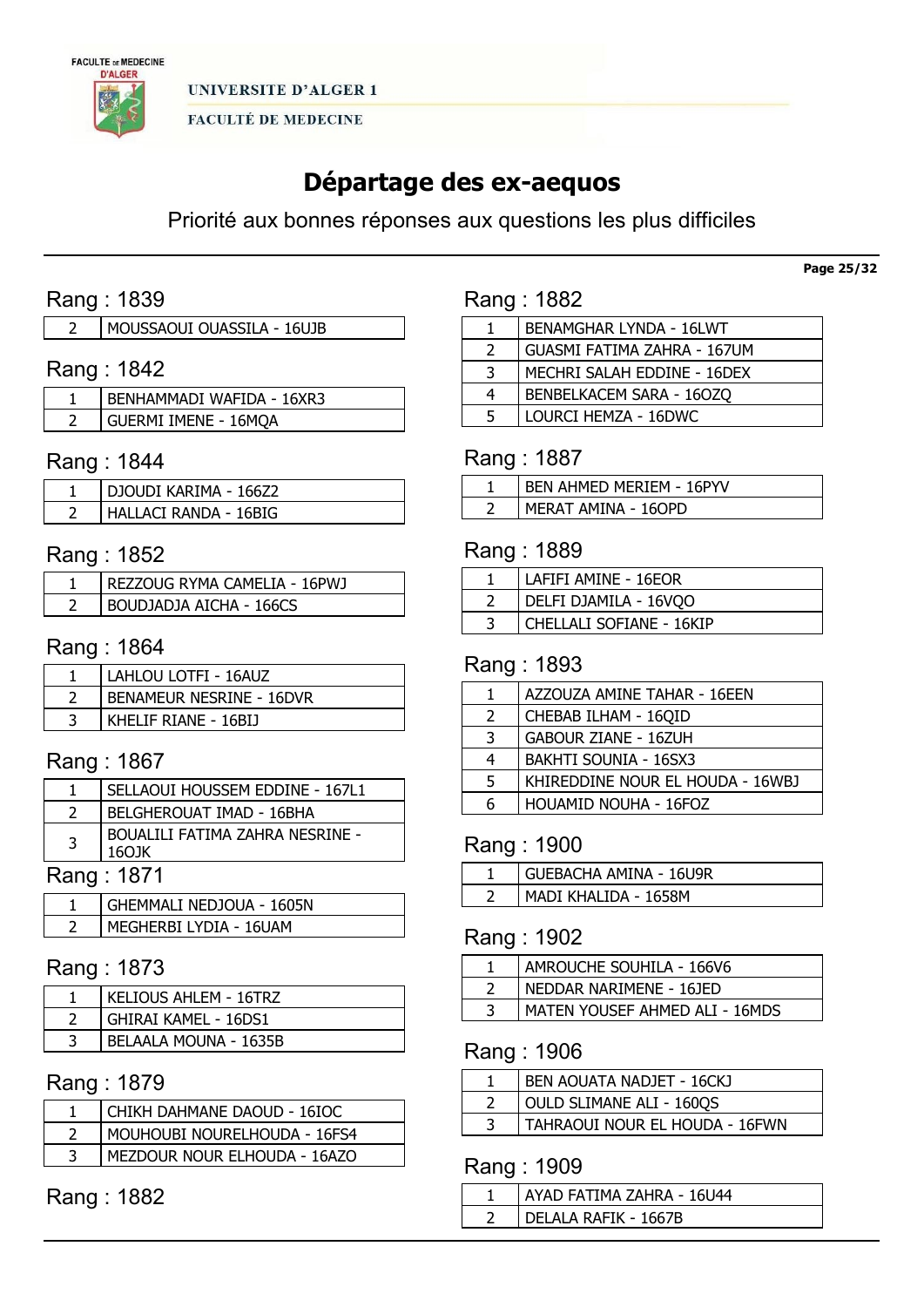

# Départage des ex-aequos

Priorité aux bonnes réponses aux questions les plus difficiles

# Rang : 1909

| LAIDANI SOUAD - 16WUC         |
|-------------------------------|
| <b>BENCHOHRA ASMA - 16CRA</b> |

# Rang : 1913

| SANAA TOUKFA - 16FSM   |
|------------------------|
| LEFOUILI LILIA - 160PN |

### Rang : 1915

| LAOUBI YASSER - 1666P    |
|--------------------------|
| BOUMAIZA DHARIFA - 16ARX |

# Rang : 1917

| SOUILAH ABDELHAKIM - 16NOW |
|----------------------------|
| TRABELSSI HADJER - 16WA5   |
| ZIGHED HADJER - 160X8      |

# Rang : 1920

| <b>BOURAS RADIA - 16SRT</b>        |
|------------------------------------|
| <b>BECHIRI DIYA EDDINE - 167S2</b> |

# Rang : 1927

| BENSARI NAIMA - 16BEU         |
|-------------------------------|
| BELKACEMI AMIRA NIHAD - 1606U |

# Rang : 1929

| AMMOUCHE AMINE - 16ZFN |
|------------------------|
| GASMI NARIMANE - 160CX |

### Rang : 1932

| BOUDANE NAFISSA - 16ZHT |
|-------------------------|
| 7FNDAH TAYFR - 16FPK    |

### Rang : 1934

| MAMECHE RACHA - 16DPJ |
|-----------------------|
| HAFIANE IMENE - 167P1 |

### Rang : 1939

| <b>BELKESSA HANANE - 16FLO</b> |
|--------------------------------|
| MECHERI ABDERAHMANE - 16VOI    |

Rang : 1939

| DAHMANE MERIEM - 16XXV |  |
|------------------------|--|
|------------------------|--|

# Rang : 1943

| LADAYCIA ABDELRAOUF - 16UC2    |
|--------------------------------|
| AMIEUR MAHMOUD CHOUAIB - 16H8T |

### Rang : 1950

| KHERRA AMINA - 168EY   |
|------------------------|
| RAHICHE HADDA - 16WWM  |
| BENSAID NABILA - 16GHP |

### Rang : 1959

| SOUILAH SIHAM - 1609B  |
|------------------------|
| HACHEMI RAYANE - 16YYY |
| HASSAOUI KATIA - 16BMK |

# Rang : 1963

| MEDJAHED AMINA - 16NUT |
|------------------------|
| ARBANE AMAZIGH - 16ZLI |

# Rang : 1966

| LECHEHEB LAMIA - 16RCB |
|------------------------|
| BOUZNAD WISSEM - 166W9 |

# Rang : 1969

| MEDJMADJ LYNDA - 16IIU         |
|--------------------------------|
| <b>I MAROUF KAHINA - 16QGW</b> |

# Rang : 1974

| SEMMOUDI AMIRA - 16HEF    |
|---------------------------|
| SMAIL ZAHIRA HIND - 161IC |

### Rang : 1976

| _EKIRED ZAHIRA - 16ICU   |
|--------------------------|
| MFI JANI NESRINE - 1610D |

# Rang : 1983

| BOUGHERARA ABDELAALI - 16S1I |
|------------------------------|
| SAI FM MFRIFM - 161UG        |

Page 26/32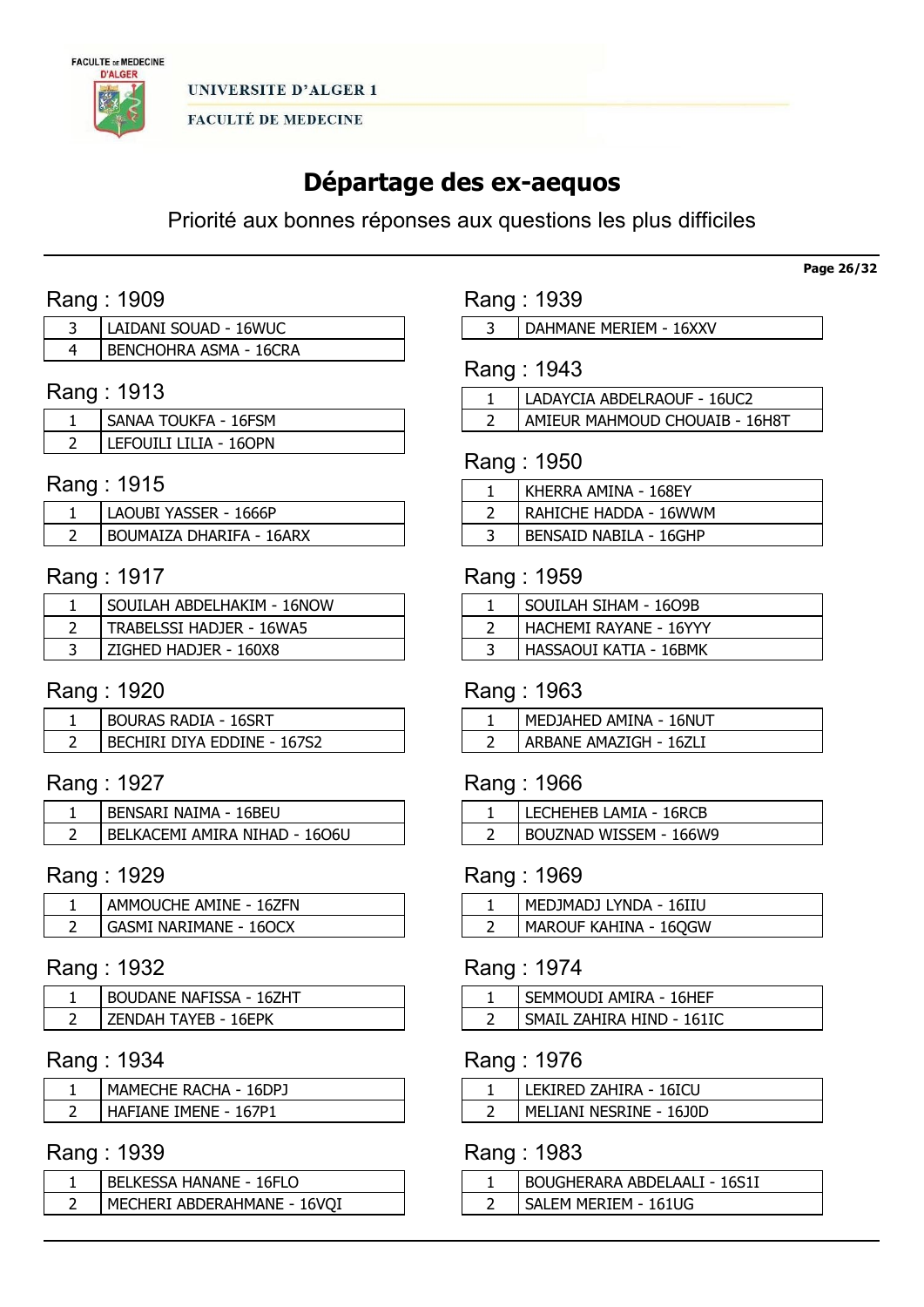

# Départage des ex-aequos

Priorité aux bonnes réponses aux questions les plus difficiles

# Rang : 1983

| BENGHERABI RAHMA - 16WHO |
|--------------------------|
| FERTAS MANEL - 16P9L     |

# Rang : 1987

| . HAMZA MANEL - 16VNP          |
|--------------------------------|
| BELGHERBI ABDERRAHMANE - 16200 |

### Rang : 1989

|   | SADI MAHDI - 16D1V            |
|---|-------------------------------|
|   | NASRI NOUREDDINE - 161AX      |
| 3 | <b>GHEMIT SOUHILA - 16H6O</b> |
| 4 | SEBAOUN NAAMAT AMIRA - 16PG4  |
|   | BELHADI RADIA SABRINA - 16ALO |

# Rang : 1998

| <b>BENZERGA KAWTHER - 16O5E</b> |
|---------------------------------|
| MERYEM BOUCENNA - 16GYK         |
| <b>GHOUAT KHAOULA - 16YIY</b>   |

# Rang : 2001

| BOUZOUIA FELLA - 161U6 |
|------------------------|
| DERDOURI HESNA - 16SPX |

# Rang : 2003

| ABIDI ALAEDDINE - 16BCV |
|-------------------------|
| NASSERI AMINA - 16KVJ   |

### Rang : 2005

| <b>BENSBA ACTL - 16NFX</b> |
|----------------------------|
| HAMAIZIA TARFK - 16PAI     |

# Rang : 2007

| SAIDI SOUAD - 16IY4     |
|-------------------------|
| YFFSAH MFI ISSA - 16I1I |

### Rang : 2009

| TAZI KHAOULA IHSANE - 1629Y |
|-----------------------------|
| NEKHOUL AMINA - 16SGE       |

# Rang : 2011

|               | MAHMOUDIA FERIEL - 160F6        |
|---------------|---------------------------------|
| $\mathcal{L}$ | BELHADI AMIRA NABILA - 1630K    |
| 3             | REZIG SOFIANE ABDESAMED - 16AED |
| 4             | KOUMNI AISSA - 16DK4            |
| 5             | SAADANE KAWTHER - 16GQ8         |
|               |                                 |

# Rang : 2016

|   | HAMEL AMAL - 16MAF     |
|---|------------------------|
|   | AZIL NESRINE - 16DQB   |
| 3 | HADJADJ NABILA - 16PPQ |
| 4 | KOURABA KAMAR - 16RXU  |

### Rang : 2020

| SADOUN SARAH - 16WZU         |
|------------------------------|
| <b>BENGATI AMIRA - 16FHV</b> |

#### Rang : 2022

| AMARA ASSMAA - 16TMJ         |
|------------------------------|
| <b>OUANNES WALID - 16JIS</b> |
| TABBICHE ASMA - 16WK9        |

# Rang : 2025

| BENAMARA NERDJES - 16ZI6 |
|--------------------------|
| HADDAD FATIMA - 16B1O    |

# Rang : 2030

| DEFFAF RABIAA - 16TNH   |
|-------------------------|
| MESSIS MUSTAPHA - 16DK5 |
| MEDJOUR ADEL - 16XMW    |

### Rang : 2033

|               | CHARABI AMIRA - 16Y2C   |
|---------------|-------------------------|
| $\mathcal{P}$ | KADOUCHE ABLA - 16PYW   |
| 3             | ARIFI DJIHAD - 165BV    |
| 4             | NEMLA CHAHINEZ - 16WSZ  |
| 5             | LAOUAREM NACERA - 16IUN |

# Rang : 2038

| FERKHI ABIR - 16CQ0   |
|-----------------------|
| LOUNAS SALIHA - 16QWX |
|                       |

Page 27/32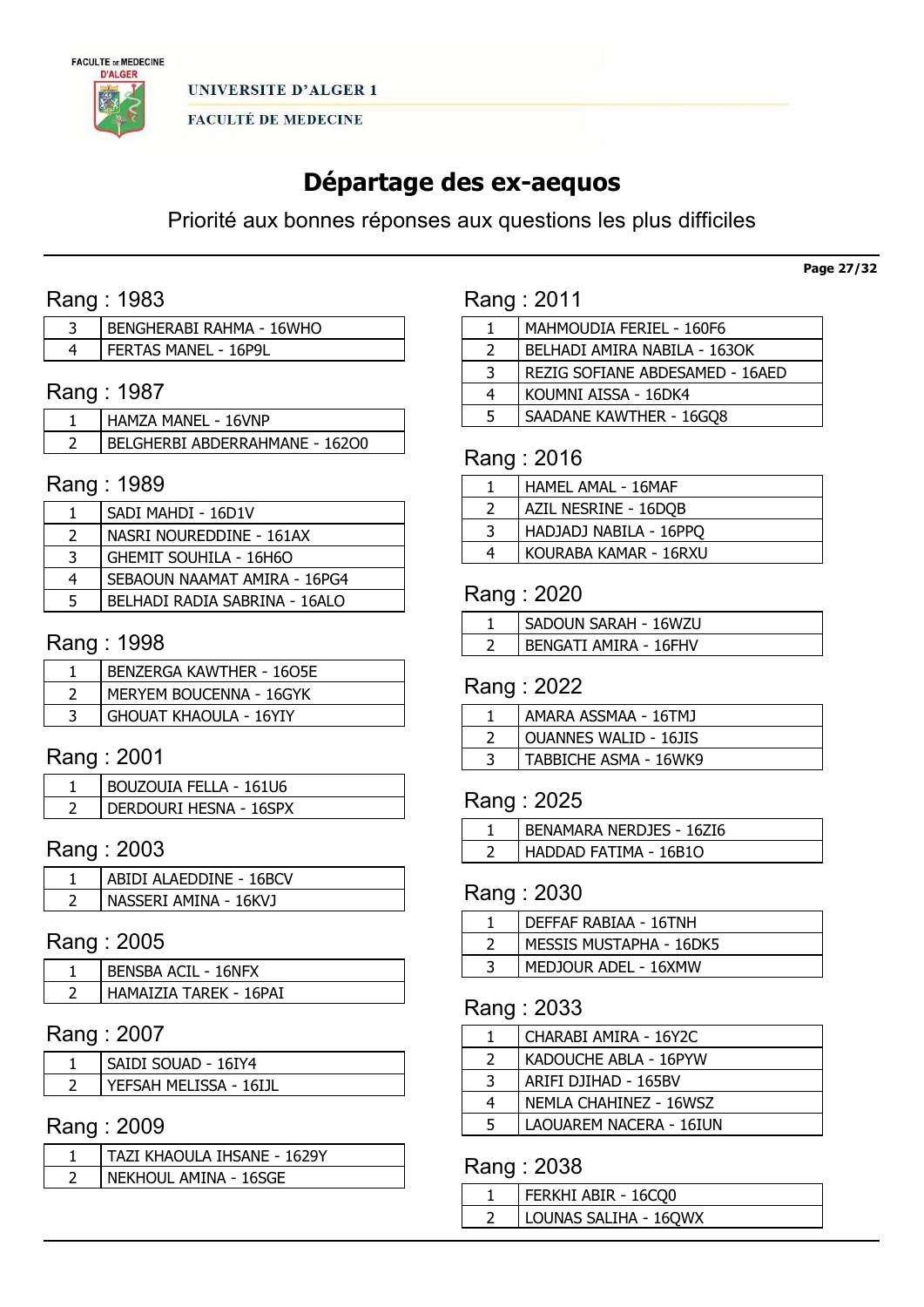

# Départage des ex-aequos

Priorité aux bonnes réponses aux questions les plus difficiles

# Rang : 2038

| KHELFALLAH AFIFA - 16ODR  |
|---------------------------|
| MAKHLOUFI KHAOULA - 16SKH |

# Rang : 2042

| TAIBI SAID - 16PBR       |
|--------------------------|
| BIRECH ABDELKRIM - 16RFO |

### Rang : 2045

| BENDJABRI TAOUS - 16GLZ            |
|------------------------------------|
| <b>OUCIF NOUR EL HOUDA - 16FXU</b> |

# Rang : 2048

| HARNANE BOUCHRA RYMA - 16LJ0   |
|--------------------------------|
| MEKHALDI SELMA - 16JQP         |
| CHETTI LAKHDAR - 16A6B         |
| DJOUABI MOHAMMED RIADH - 16KHM |

### Rang : 2052

| ' LOUNAOUCI YASMINE - 16J22 |
|-----------------------------|
| BENDIF SOFIANE - 161JP      |

## Rang : 2054

| AICHOUCHE DJIHAD - 166TB |
|--------------------------|
| LEHRI ABDELHAKIM - 16ACU |

### Rang : 2056

| HARRATH SELMA - 16SNE       |
|-----------------------------|
| AIT CHABANE SONIA - 16KNW   |
| <b>BOUALI IMENE - 16PSM</b> |

# Rang : 2060

| <b>BOUZIANE RANIA - 16DJM</b> |
|-------------------------------|
| MENASRIA SONIA - 16XA6        |

# Rang : 2064

| HERMOUCHE ZOHIR - 16PK7 |
|-------------------------|
| BECHELEM AMEL - 16HM7   |

Rang : 2068

|  | Rang: 2068 |
|--|------------|
|  |            |

| ZAIT MOHAMED - 16ONJ    |
|-------------------------|
| CHEMAA MARWA - 16E3F    |
| LEKMITI AOUATIF - 16NEZ |

### Rang : 2071

| <b>BRAHMI TIZIRI - 16UC3</b> |
|------------------------------|
| AMARA SAMIA - 163HV          |
| SELMANI ABIR - 16UG6         |
| GHEROUMI DJAZIA - 16ITW      |

### Rang : 2077

| . MANI FATIMA AMINA - 16SXP  |
|------------------------------|
| <b>HADDAD RAHIMA - 16GCZ</b> |

### Rang : 2079

| SISSAOUI MESSAOUDA YASMINE - 16BAO |
|------------------------------------|
| Soudani Norelhouda - 16kCO         |

#### Rang : 2095

| AZZI MERIEM YASMINE - 160IG |
|-----------------------------|
| BENAZIZ SARA - 16RJC        |

### Rang : 2100

|   | SMAHI FATMA ZOHRA - 16PAM |
|---|---------------------------|
|   | KADEM LYDIA - 16FPP       |
| 3 | IKEN AHMED - 160VC        |
| 4 | BADAOUI MERIEM - 16TEO    |

# Rang : 2104

|   | BOURAHLA BESMA - 16J3L    |
|---|---------------------------|
|   | KEMOUCHE HOUSSAM - 16YZT  |
| 2 | ZITANI HADJ SMAIL - 168UN |
| 4 | RAHLI RANIA - 160RA       |

### Rang : 2108

| YAGOUBI SONIA - 16QLR            |
|----------------------------------|
| <b>BOUDERBALA HANANE - 16SDU</b> |

### Rang : 2110

BELADACI LOUBNA - 164EP

Page 28/32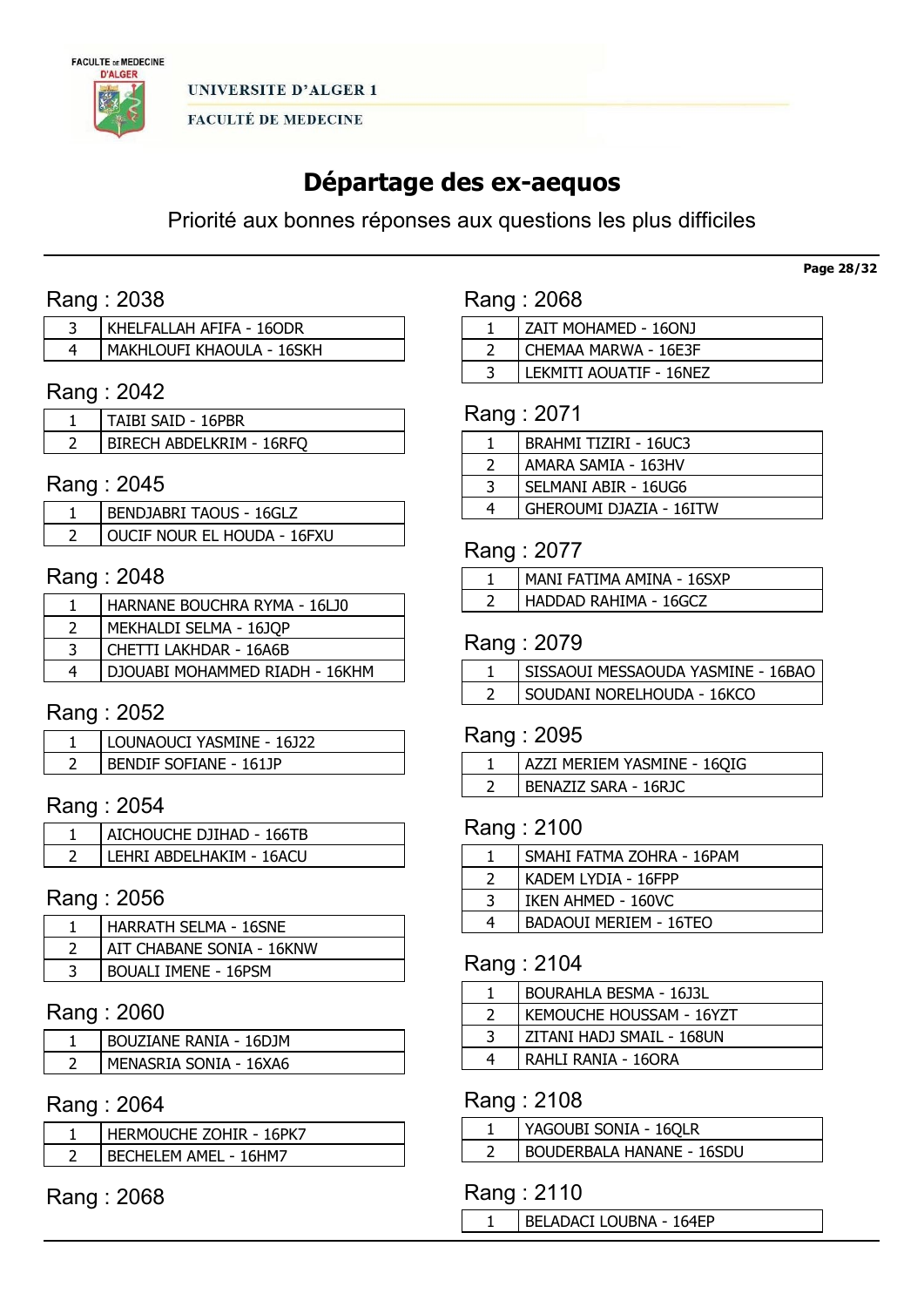

# Départage des ex-aequos

Priorité aux bonnes réponses aux questions les plus difficiles

# Rang : 2110

| HADJAZZAM MEHDI - 16MGY |
|-------------------------|
| KADI NORA - 166EE       |
| l Moussi Sara - 16G88   |
| CHOUADRA CHAHRA - 16ZIB |

# Rang : 2115

| ABDA NADA - 16FE3     |
|-----------------------|
| CHAOUCH AIMEN - 16FPI |

### Rang : 2120

| SLIMANI LYDIA - 16SI1          |
|--------------------------------|
| SAIDANI HASSINA - 16P85        |
| <b>BENYOUCEF OUAFA - 16RQV</b> |

# Rang : 2123

|               | BAHRI SALIMA - 16KUM             |
|---------------|----------------------------------|
| $\mathcal{L}$ | MESBAHI FAROUK - 16N3R           |
| 3             | <b>BOUTAGHANE HANANE - 1600P</b> |
| 4             | DACA LEILA - 16316               |
| 5             | REZIG IMAD ABDELHAKIM - 16V1U    |

# Rang : 2129

|   | <b>BEN KHEROUF MOUNA - 16XX0</b> |
|---|----------------------------------|
|   | <b>GUIRA KHADIDJA - 16DVC</b>    |
| 3 | CHALAL YASMINE - 16K24           |
|   | LEBSIRA OUARDA - 169LV           |

# Rang : 2133

| HADIDI SARA - 16T9P         |
|-----------------------------|
| <b>AZZOUT MONIA - 16PGR</b> |

# Rang : 2138

| <b>BOUDIFA AICHA - 16WOS</b>   |
|--------------------------------|
| <b>OUSSAID NESRINE - 16TIW</b> |
| YACOUBI HAFSA - 163GR          |
| FOUIDI MERIEM - 16NC0          |
|                                |

# Rang : 2142

| MAHDI ABD ELGHAFOUR - 16MYJ |
|-----------------------------|
| BOUDRA HAYET - 16BAB        |

# Rang : 2142

| 3 | BENOUALI NOUSSAIBA - 16ZZA |
|---|----------------------------|
| 4 | TOUMI ASMA - 16KOG         |
| 5 | BEDRANI SOUMIA - 168VF     |
| 6 | MILOUDI YOUCEF - 16I43     |
|   | AOUINE SARA - 16EPB        |
|   |                            |

# Rang : 2150

|               | <b>BENLACHEHEB SARA - 165HR</b>    |
|---------------|------------------------------------|
| $\mathcal{L}$ | <b>BOULBERHANE MOUFIDA - 16MTS</b> |
| 3             | <b>CHENOUF IMENE - 16YOV</b>       |
| 4             | MADADI AMINA - 16YE7               |
| 5             | <b>BOUSSAFSAF CHAHINEZ - 16GPL</b> |

# Rang : 2159

| ISMAIL YASMINE - 16CB4           |
|----------------------------------|
| BELKEBIR ASSIA - 16QJE           |
| <b>BOUMCHEDDA FERIAL - 16Q4S</b> |

# Rang : 2163

|               | <b>BOUZIANE SALIM KHALED - 161F8</b> |
|---------------|--------------------------------------|
| $\mathcal{L}$ | FARAH NASSIMA - 16CMT                |
| 3             | <b>BOULANAACHE SABRINA - 16ZB0</b>   |
| 4             | MAHIOUT IMANE - 16W5E                |
| 5             | BOURNISSA YOUSSRA - 168UH            |

# Rang : 2172

| BOUMAZA CHOUROUK HIBAT ALLAH - |
|--------------------------------|
| MOLID SAMIR - 167              |
|                                |

### Rang : 2175

| ADDECHE KHAOULA - 16TGO |
|-------------------------|
| HAMZA BESMA - 16QBJ     |

### Rang : 2177

| DJANI YAMINA - 16IKR   |
|------------------------|
| MAHOUAST SAIDA - 16EIR |
| LOUALI SEKOURA - 16IBT |

### Rang : 2185

| MENOUER LAMIA - 16KCB |  |
|-----------------------|--|
|-----------------------|--|

#### Page 29/32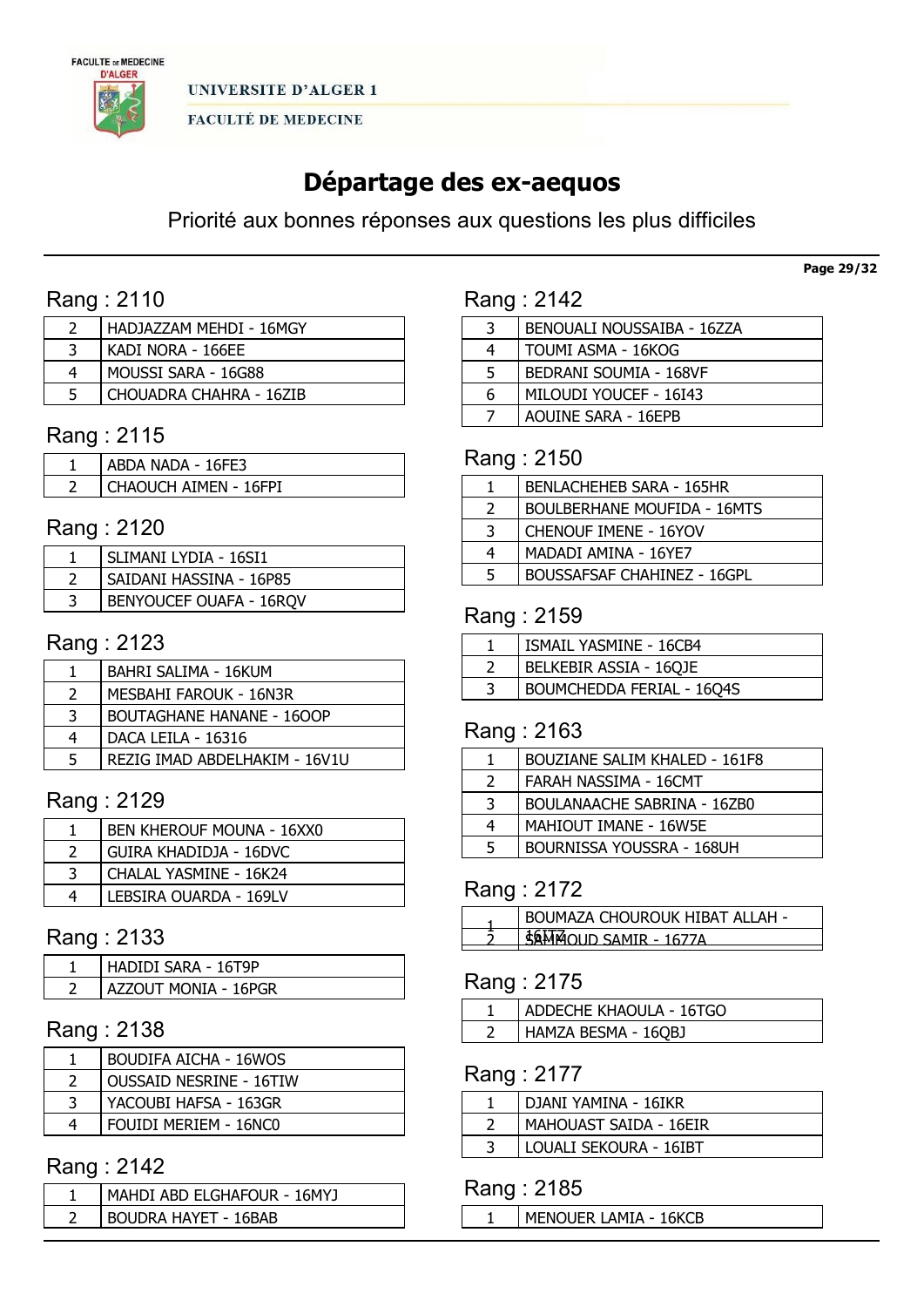

# Départage des ex-aequos

Priorité aux bonnes réponses aux questions les plus difficiles

# Rang : 2185

| LABDI ROUMAISSA - 16JY7 |
|-------------------------|
| AITIDIR CELIA - 16L66   |

# Rang : 2188

| MEGHOUCHE SAMIA - 16EXI   |
|---------------------------|
| <b>ARAR MANAL - 16FMS</b> |

### Rang : 2194

| BOURAGHDA HAKIMA - 16BAJ |
|--------------------------|
| ELLAHAM HADIR - 16CXG    |

### Rang : 2198

| <b>BENAISSA INES - 16ANR</b> |
|------------------------------|
| BOUTI NARIMENE - 16BJO       |

### Rang : 2200

| RADJA SIHAM - 16S3N    |
|------------------------|
| BOUGOFFA HEMZA - 164YE |

# Rang : 2203

| LABED ASMA - 16IDU  |
|---------------------|
| MAAMAR ASMA - 16MZM |

# Rang : 2207

| FAHEM ASMA - 16FEI    |
|-----------------------|
| SERIR DJOUHER - 16ZPY |

### Rang : 2209

| BENANTAR YASMINE - 16CAO       |
|--------------------------------|
| TAABANI HALLA - 160JJ          |
| BOUFEDJI DINA HAMASSET - 16GRR |

# Rang : 2214

| KIHAL MOHAMED ABDELKADER - 165TE |
|----------------------------------|
| GHOUL ASMA - 16VGK               |

# Rang : 2218

| ATMANI YOUSRA - 16H28         |
|-------------------------------|
| <b>BOUKEHLA SALMA - 16TWC</b> |

| Rang: 2218 |                        |
|------------|------------------------|
|            | HAMDANE MERIEM - 16N9K |
|            | SAOUDI RAHMA - 16THJ   |

### Rang : 2224

| RAHMOUNE NABILA - 16BDO |
|-------------------------|
| LEMITA KAOUTHER - 16HWC |

### Rang : 2229

| ABIDET MERIEM - 168IX |
|-----------------------|
| SEDRATI AMINA - 16HYD |

### Rang : 2231

|               | HAMITOUCHE MANEL - 16JEH               |
|---------------|----------------------------------------|
| $\mathcal{P}$ | CHAKER WISSAME - 16PPB                 |
| 3             | MOBARKI SIHEM IBTISSEM - 16RP9         |
| 4             | GRABA FERIEL YAQOUT OUMAIMA -<br>16SL5 |
| Rang: 2235    |                                        |

| OUAAR HANENE - 16EFZ                               |
|----------------------------------------------------|
| STERRAHMANE MOHAMMED TAHA -<br>$1$ $C$ $I$ $N$ $M$ |

#### 16UYW Rang : 2237

| ------ |                        |
|--------|------------------------|
|        | ADJENEG NADJIB - 16NUN |
|        | REZIG BOUCHRA - 16D1L  |
|        | KHALED SOUMIA - 16H5B  |

### Rang : 2242

| ALLAL NEILA YASRINE - 16IXV |
|-----------------------------|
| SMARA SORIYA - 16G84        |

# Rang : 2245

| FORTAS SARRA - 16MCP         |
|------------------------------|
| NEKKAA NOUR EL HOUDA - 162SH |
|                              |

# Rang : 2247

| ZIOUCHE SELMA - 16V0V         |
|-------------------------------|
| LAZAAR MERIEM - 16YJG         |
| <b>BOUCHALA SARRA - 16P7B</b> |
| TETBIRT HAMIDA - 16QQP        |

Page 30/32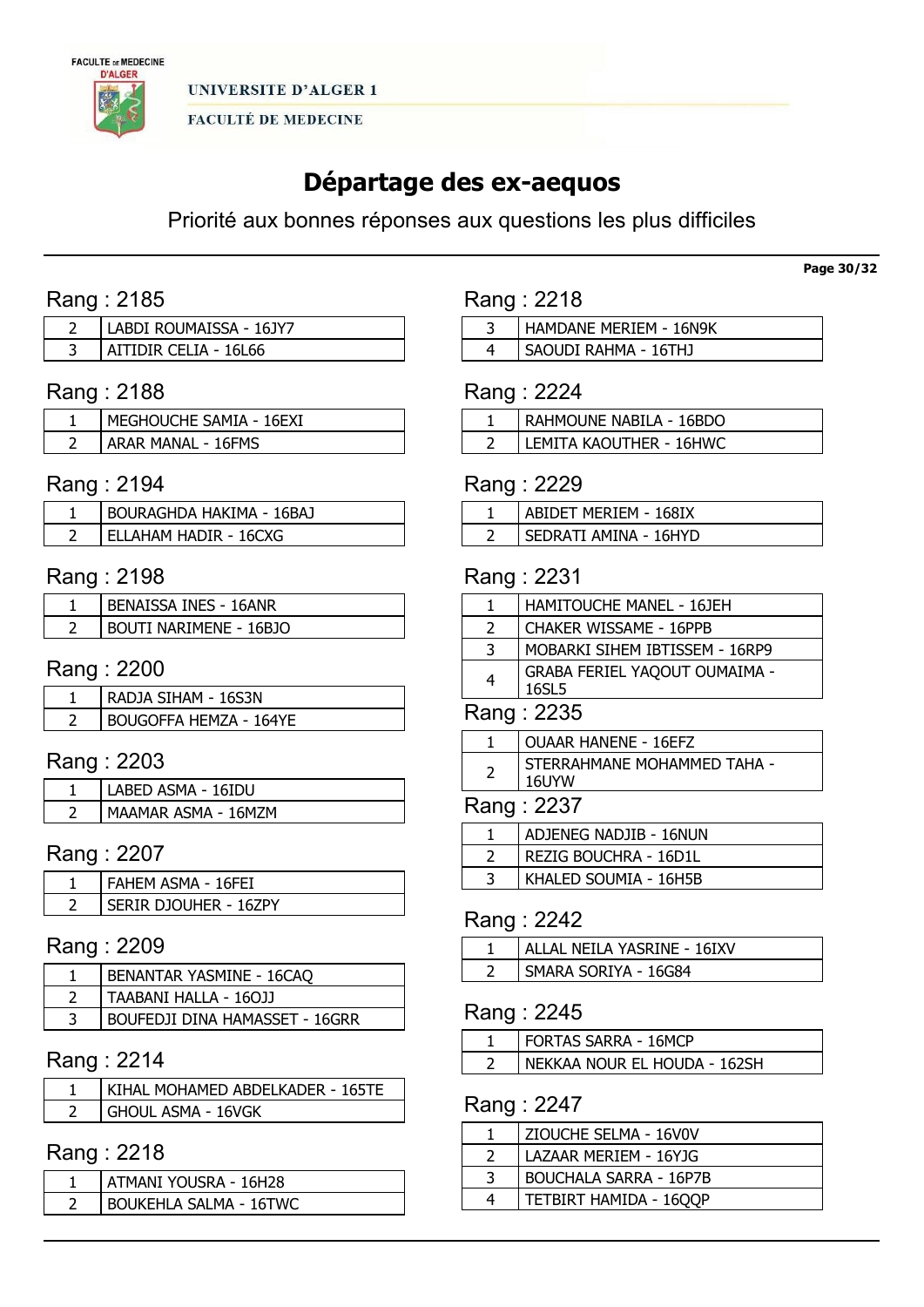

UNIVERSITE D'ALGER 1

**FACULTÉ DE MEDECINE** 

# Départage des ex-aequos

Priorité aux bonnes réponses aux questions les plus difficiles

# Rang : 2251

| GASMI FETHALLAH - 16MJJ |
|-------------------------|
| KERROUCHE ASMA - 16NIZ  |

# Rang : 2253

| <b>BOUGUERRA WAFA - 16SIN</b>   |
|---------------------------------|
| LASSOUANI YASMINE DRIFA - 16080 |
| ABID ZAKARIA - 166SZ            |
| RAIS AMIRA - 1614U              |

### Rang : 2257

| <b>BENAHMED YANIS ALI - 16FSZ</b> |
|-----------------------------------|
| LEULMI ZINA - 16MFS               |

### Rang : 2259

| BENZERHOUDA FATMAZOHRA - 169VC |
|--------------------------------|
| ABBASSI SOUMIA - 167ZL         |
| AZZOUZ BOCHRA - 16FWF          |
| BENBOUZID RYMA - 163YV         |

# Rang : 2263

| <b>DJOUABI MERIEM - 16YX1</b> |
|-------------------------------|
| MAADSI LILA - 16BJS           |

# Rang : 2266

| NESRAOUT DALAL - 16BDM      |
|-----------------------------|
| KHALDI ABDERRAHMANE - 16E9X |

#### Rang : 2268

| MIHOUBI ABDELDJALIL - 163YQ |
|-----------------------------|
| MANSOURI KENZA - 16XUV      |
| BRAHMI HAKIMA - 16SMJ       |
| TOUMI MOHAMED ADIB - 16HF0  |

### Rang : 2272

| AMRAOUI YACINE - 16Q5U   |
|--------------------------|
| NOUARI ROUMAISSA - 16WHX |
| DJERIDEL NADINE - 16LY1  |

### Rang : 2275

1 | GHEZALI AMINA - 161CE

### Rang : 2275

| MENDACI LYNDA - 16CZK         |  |
|-------------------------------|--|
| CHETIOUI LYNDA - 16XKW        |  |
| HAMIDAT NOUR EL HOUDA - 16FPX |  |

### Rang : 2279

|   | TIFOUTI MOUNIR - 16KYM          |
|---|---------------------------------|
| 2 | BENHADJ ABDELLAH SOUMIA - 16GXB |
| 3 | <b>GOUTAS SOUMEYA - 16ZFZ</b>   |
| 4 | FHAIMA NAWAL - 16C49            |
| 5 | BENHAMIDOUCHE ZINEB - 16JF7     |

### Rang : 2284

| MAGHRAOUI ISMAHANE - 16YN2        |
|-----------------------------------|
| <b>BEN LAGHA IBTISSEM - 16NMO</b> |
| LIHIOU HADJER - 16TTX             |
| OUAZIB FAIZA - 16FP6              |

## Rang : 2288

| HANNOU MERIEM - 16YWO     |
|---------------------------|
| HAMMOUDI FETTOUMA - 16KRM |

### Rang : 2290

| I DEGHIMA IMANE - 16V9N     |
|-----------------------------|
| GUETTOUCHE KHOULOUD - 164V8 |

# Rang : 2292

| AIT DIB YASMINE - 16SBN     |
|-----------------------------|
| DOUDOU ROUKIA - 16NJU       |
| <b>BOURAS BESMA - 16AHA</b> |

### Rang : 2297

| DERRICHE NOURELHOUDA - 16JKZ |
|------------------------------|
| GUICHI SIHEM - 16211         |

### Rang : 2299

| BEKKOUCHE RAGHDA - 16VVO |
|--------------------------|
| MEDJOUAL HIZIA - 16A3F   |
| DEKKAR WISSEM - 16Q8E    |

# Rang : 2303

Page 31/32